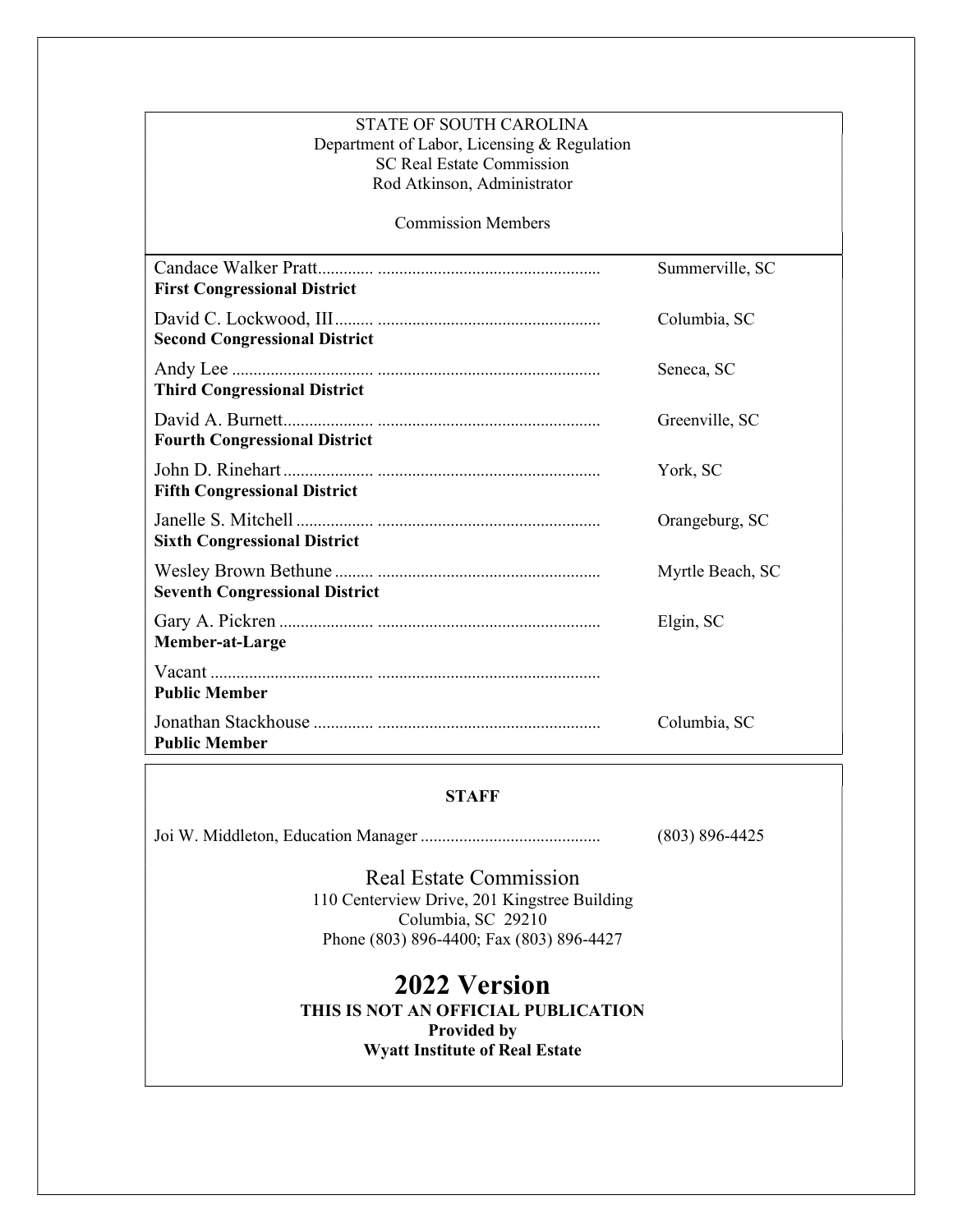# SOUTH CAROLINA REAL ESTATE LICENCE LAW 2022 Version

### Title 40 – Professions and Occupations

CHAPTER 57

REAL ESTATE BROKERS, SALESPERSONS, AND PROPERTY MANAGERS

### Article 1

### General Provisions

## 40-57-5. Applicability of chapter; conflict of laws.

Unless otherwise provided in this chapter, the provisions of Article 1, Chapter 1 apply to real estate brokers, salespersons, and property managers. The provisions of this chapter control when they conflict with the provisions of Article 1, Chapter 1.

## 40-57-10. Creation and purpose of South Carolina Real Estate Commission.

There is created the South Carolina Real Estate Commission under the administration of the Department of Labor, Licensing and Regulation. The purpose of this commission is to regulate the real estate industry so as to protect the public's interest when involved in real estate transactions.

## 40-57-20. Valid licensure requirement for brokers, salespersons and property managers.

It is unlawful for an individual to act as a real estate broker, real estate salesperson, or real estate property manager or to advertise or provide services as such without an active, valid license issued by the commission.

## 40-57-30. Definitions for purposes of this chapter.

(1)'Agent' means one authorized and empowered by a written agency agreement to perform actions for a client. A real estate brokerage firm is the agent of a buyer, seller, landlord, or tenant, and the real estate brokerage firm's 'associated licensees' are its subagents.

(2)'Associated licensee' means a licensee affiliated with and under the supervision of a broker-in-charge or property manager-in-charge.

(3)'Broker' means an associated licensee who has met the experience and education requirements and has passed the examination for a broker license and who, for a fee, salary, commission, referral fee, or other valuable consideration, or who, with the intent or expectation of receiving compensation:

- (a) negotiates or attempts to negotiate the listing, sale, purchase, exchange, lease, or other disposition of real estate or the improvements to the real estate;
- (b) auctions or offers to auction real estate in accordance with Section 40-6-250;
- (c) for a fee or valuable consideration solicits a referral;
- (d) offers services as a real estate consultant, counselor, or transaction manager;
- (e) offers to act as a subagent of a real estate brokerage firm representing a client in a real estate transaction; or

(f) advertises or otherwise represents to the public as being engaged in any of the foregoing activities.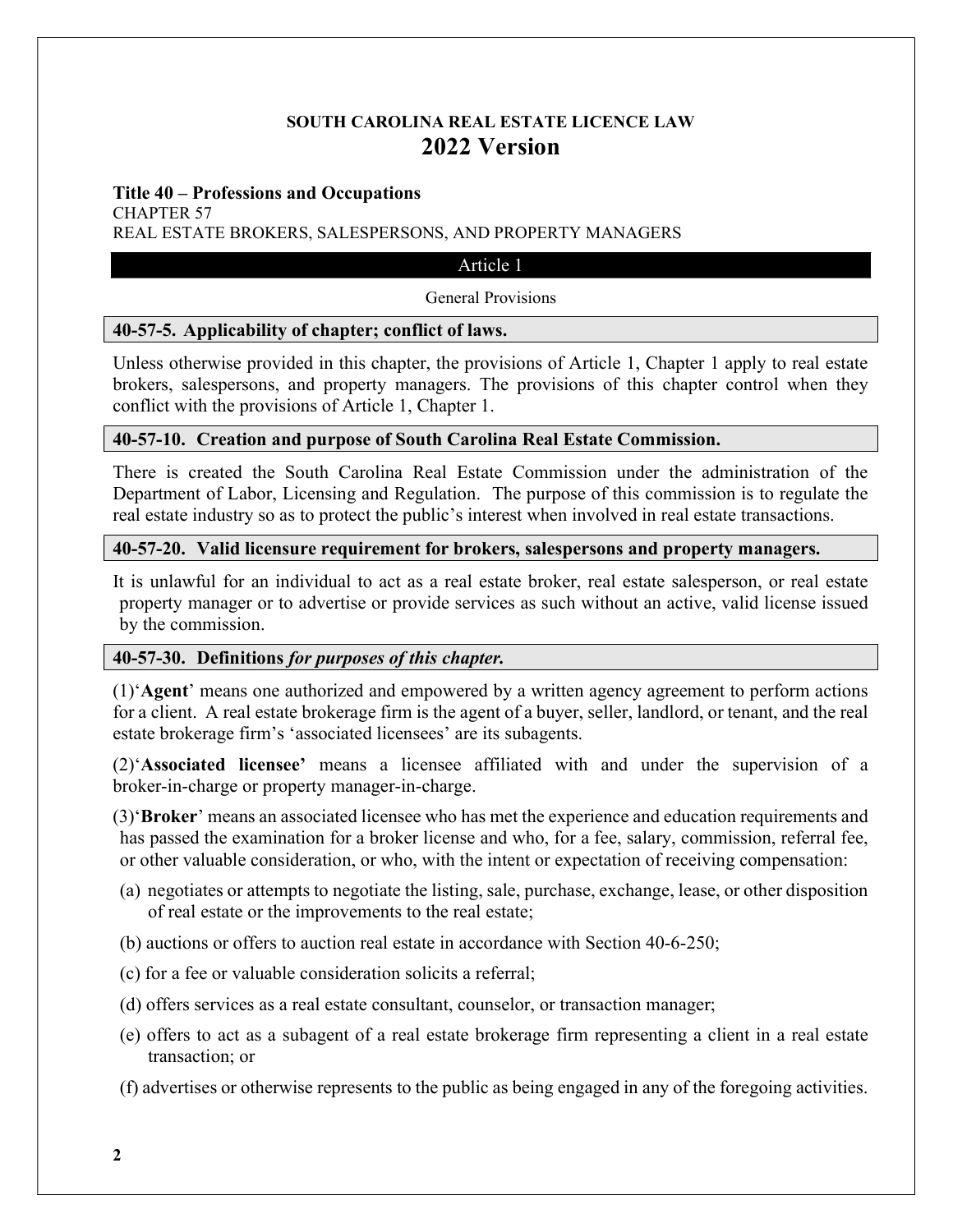(4) 'Broker-in-charge' means a broker designated to have responsibility over the actions of all associated licensees and also has the responsibility and control over and liability for a real estate trust account.

(5) 'Buyer agency' means a form of agency in which a real estate brokerage firm represents the buyer in an agency capacity as defined in this chapter.

(6) 'Client' means a person who enters a written agreement establishing an agency relationship with a real estate brokerage firm through its broker-in-charge, a property manager-in-charge, or an associated licensee.

(7) 'Commission' means the South Carolina Real Estate Commission and its members, who are charged by law with the responsibility of licensing or otherwise regulating the practice of real estate in the State of South Carolina.

(8) 'Conversion' means to use trust funds for a purpose other than the purpose for which they are held. Conversion is a breach of trust and is a crime as provided by law.

(9) 'Customer' means a buyer, seller, landlord, or tenant who uses the services of a real estate licensee but does not established an agency relationship through a written agency agreement with the licensee's real estate brokerage firm.

(10) 'Department' means the Department of Labor, Licensing and Regulation.

(11) 'Designated agency' means a form of agency in which two clients represented by a real estate brokerage firm in the same transaction may be given almost equivalent treatment as a single agency.

(12) 'Dual agency' means a form of agency in which a real estate brokerage firm with two clients in the same transaction gives limited agency services.

(13) 'Email' means a system for sending and receiving a message electronically over a computer network and a message sent or received by the system.

(14) 'Licensee' means an individual currently licensed under this chapter.

(15) 'Limited function referral office' means a brokerage where the office policy allows only the placement of referrals through the broker-in-charge.

(16) 'Material adverse fact' means:

- (a) a condition or occurrence that is generally recognized as:
	- (i) significantly and adversely affecting the value of the real estate;
	- (ii) significantly reducing the structural integrity of improvements to real estate; or
	- (iii) presenting a significant health risk to occupants of the real estate; or
- (b) information that indicates that a party to a transaction is not able to or does not intend to meet an obligation under a contract or agreement made concerning the transaction.

(17) 'Ministerial act' means an act performed by a licensee not involving an exercise of discretion or judgment of a licensee on behalf of a person who is not a client and that assists the non-client to consummate a real estate transaction.

(18) 'Office' means the office location where a broker-in-charge or a property manager-in-charge is licensed to conduct real estate business.

(19) 'Personal trust account' means an escrow account or demand deposit bank account properly designated and titled to include the words 'trust' or 'escrow' that is established and maintained by a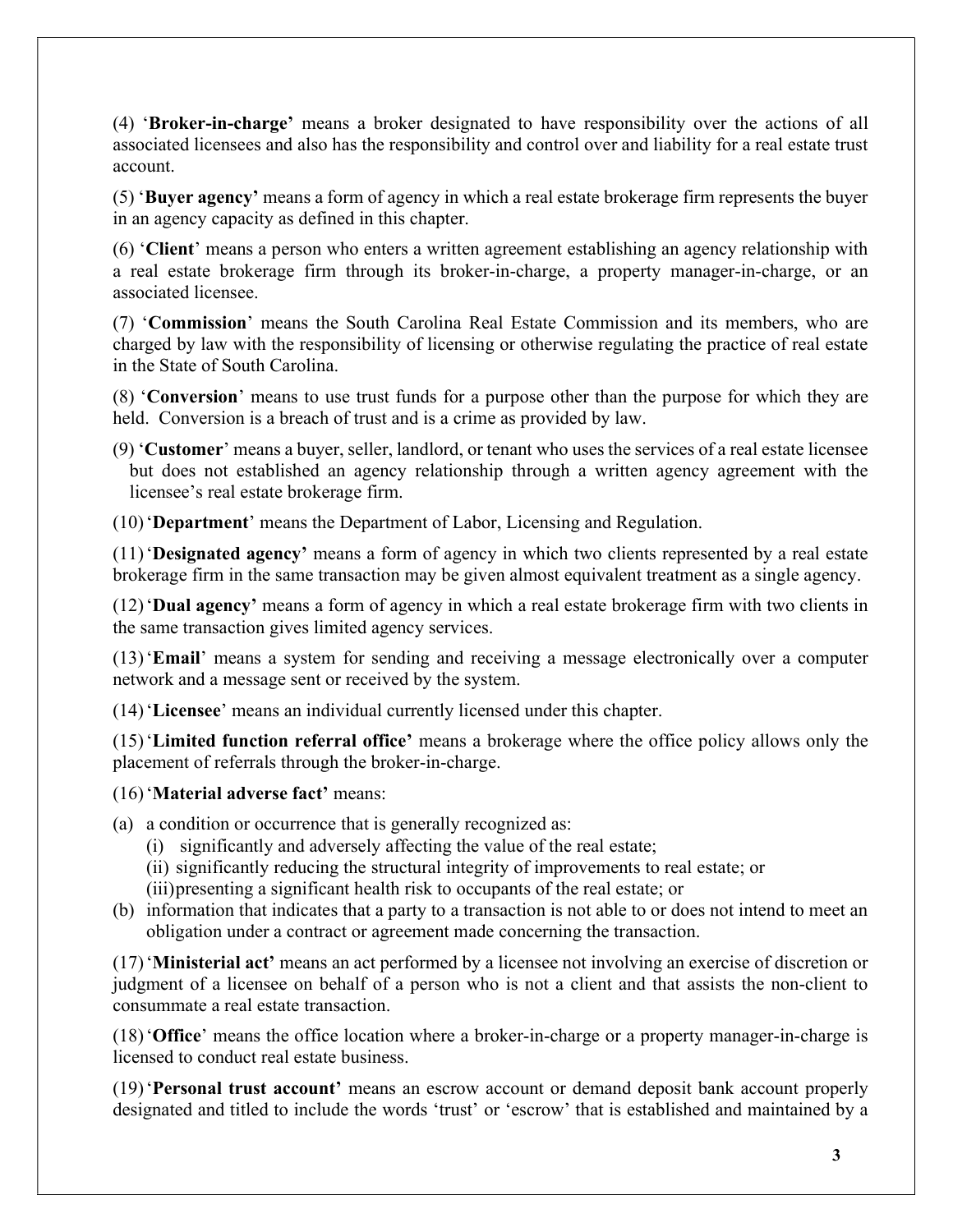licensee to safeguard funds belonging to parties to a real estate transaction when the transaction involves the licensee's personal real estate and the real estate is not managed or listed through a real estate brokerage firm.

(20) 'Property manager' means an associated licensee who meets educational requirements and passes the examination for a property manager license, and who will for a fee, salary, commission, other valuable consideration or with the intent or expectation of receiving compensation:

 (a) negotiates or attempts to negotiate the rental or leasing of real estate or improvements to the real estate;

 (b) lists or offers to list and provide a service in connection with the leasing or rental of real estate or improvements to the real estate; or

 (c) advertises or otherwise represents to the public as being engaged in an activity in subitems (a) and (b).

(21) 'Property manager-in-charge' means a property manager who is designated as having the responsibility over the actions of associated licensees and also the responsibility and control over and liability for real estate trust accounts.

(22) 'Real estate' means land, buildings, and other appurtenances, including all interests in land, whether corporeal, incorporeal, freehold, or nonfreehold, whether the real estate is within or outside of the boundaries of this State.

(23) 'Real estate brokerage' means the aspect of the real estate business that involves activities relative to property management or a real estate sale, exchange, purchase, lease.

(24) 'Real estate brokerage firm' means a real estate company engaged in the business of real estate brokerage.

(25) 'Real estate transaction' means an activity involving the sale, purchase, exchange, or lease of real estate.

(26) 'Salesperson' means an associated licensee who:

- (a) meets experience and education requirements;
- (b) passes an examination for a salesperson license; and
- (c) engages in or participates in an activity enumerated in item (3) for a fee, salary, commission,

or other valuable consideration, or with the intent or expectation of receiving compensation.

(27) 'Seller agency' means a form of agency in which a real estate brokerage firm represents the seller in an agency capacity as defined in this chapter.

(28) 'Subagent' means an agent of an agent. An 'associated licensee' is a subagent of the real estate brokerage firm if the firm is an agent of a buyer, seller, landlord, or tenant.

(29) 'Substantive contact' means contact in which a discussion or dialogue between the consumer and the associated licensee moves from casual introductory talk to a meaningful conversation regarding the selling or buying motives or objectives of the seller or buyer, financial qualifications, and other confidential information that if disclosed could harm the consumer's bargaining position.

(30) 'Team' means two or more associated licensees working together as a single unit within an office established with the commission and supervised by a broker-in-charge

(31) 'Trust account' means an escrow account or properly designated demand deposit bank account that is: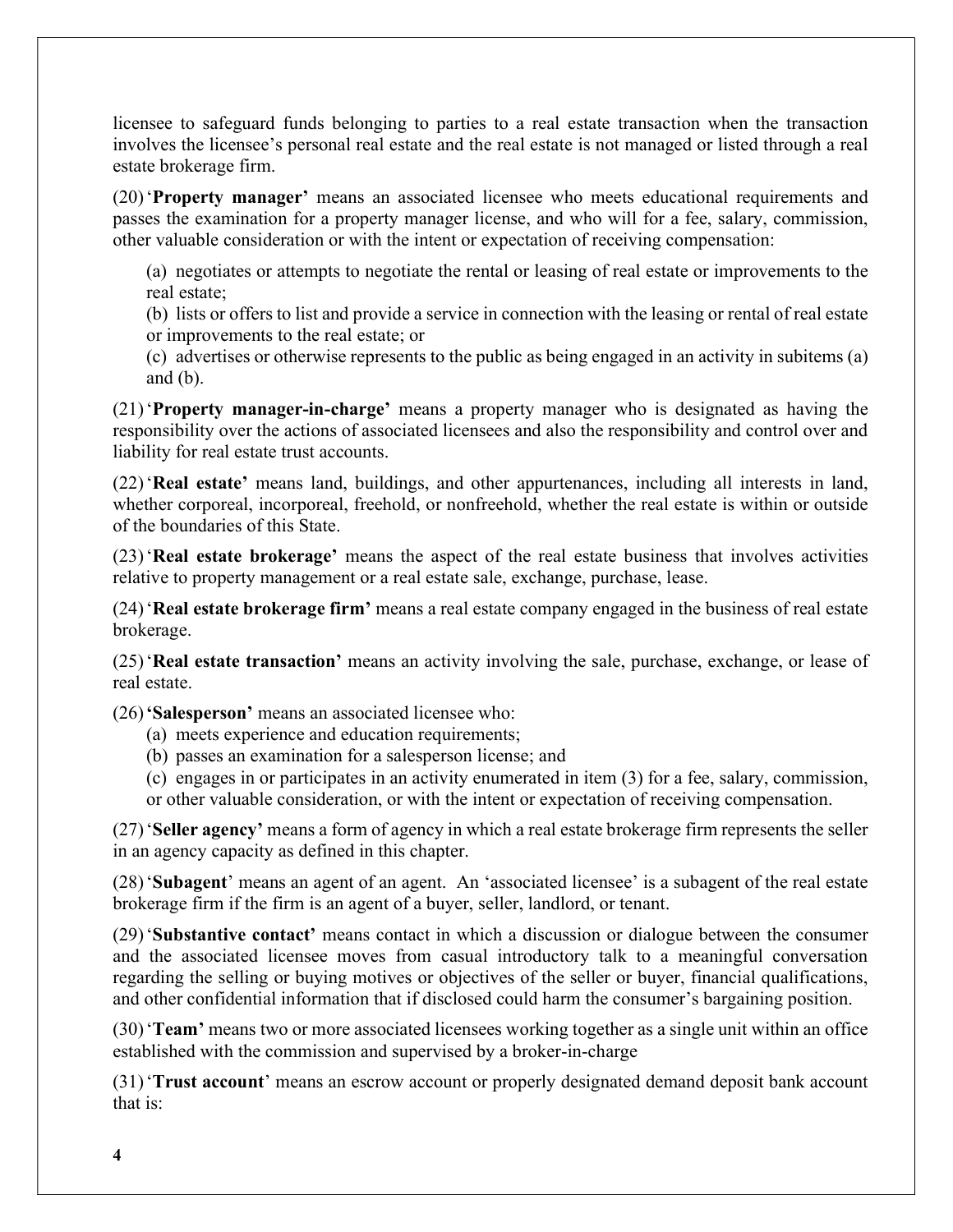- (a) properly designated and title to which includes the words 'trust' or 'escrow'; and
- (b) established and maintained by a broker-in-charge or a property manager-in-charge to safeguard funds belonging to parties to a real estate transaction.

(32) 'Trust funds' means funds received on behalf of another person by a licensee in the course of performing a real estate activity.

(33) 'Transaction broker' means a real estate brokerage firm that provides customer service to a buyer, a seller, or both in a real estate transaction. A transaction broker may be a single agent of a party in a transaction giving the other party customer service. A transaction broker also may facilitate a transaction without representing either party.

#### 40-57-40. Commission membership; terms of appointment.

(A) The South Carolina Real Estate Commission consists of ten members elected or appointed as follows:

- (1) seven members who are professionally engaged in the active practice of real estate, one elected from each congressional district by a majority of house members and senators representing the house and senate districts located within each congressional district;
- (2) two members representing the public who are not professionally engaged in the practice of real estate, each appointed by the Governor with the advice and consent of the Senate;
- (3) the elected and appointed members shall elect from the State at large one additional member who must be in the active practice of real estate.

(B) A commission member serves a term of four years and until his successor is elected or appointed and qualifies. A vacancy on the commission must be filled in the manner of the original election or appointment for the remainder of the unexpired term.

(C) Before discharging of the duties of his office, a member's election or appointment must be certified by the Secretary of State, and the member shall, in writing, take an oath to perform the duties of the office as a member of the commission and to uphold the constitutions of this State and the United States.

(D) The term of a member commences on the date on which his election or appointment is certified by the Secretary of State.

(E) A member may be removed from office in accordance with Section 1-3-240.

## 40-57-50. Election of officers; seal; rules and procedures.

The commission annually shall elect from its total membership a chair, vice chair, and other officers the commission determines necessary at the first meeting in the fiscal year of the State. The commission may adopt an official seal and shall adopt rules and procedures reasonably necessary for the performance of its duties and the governance of its operations and proceedings.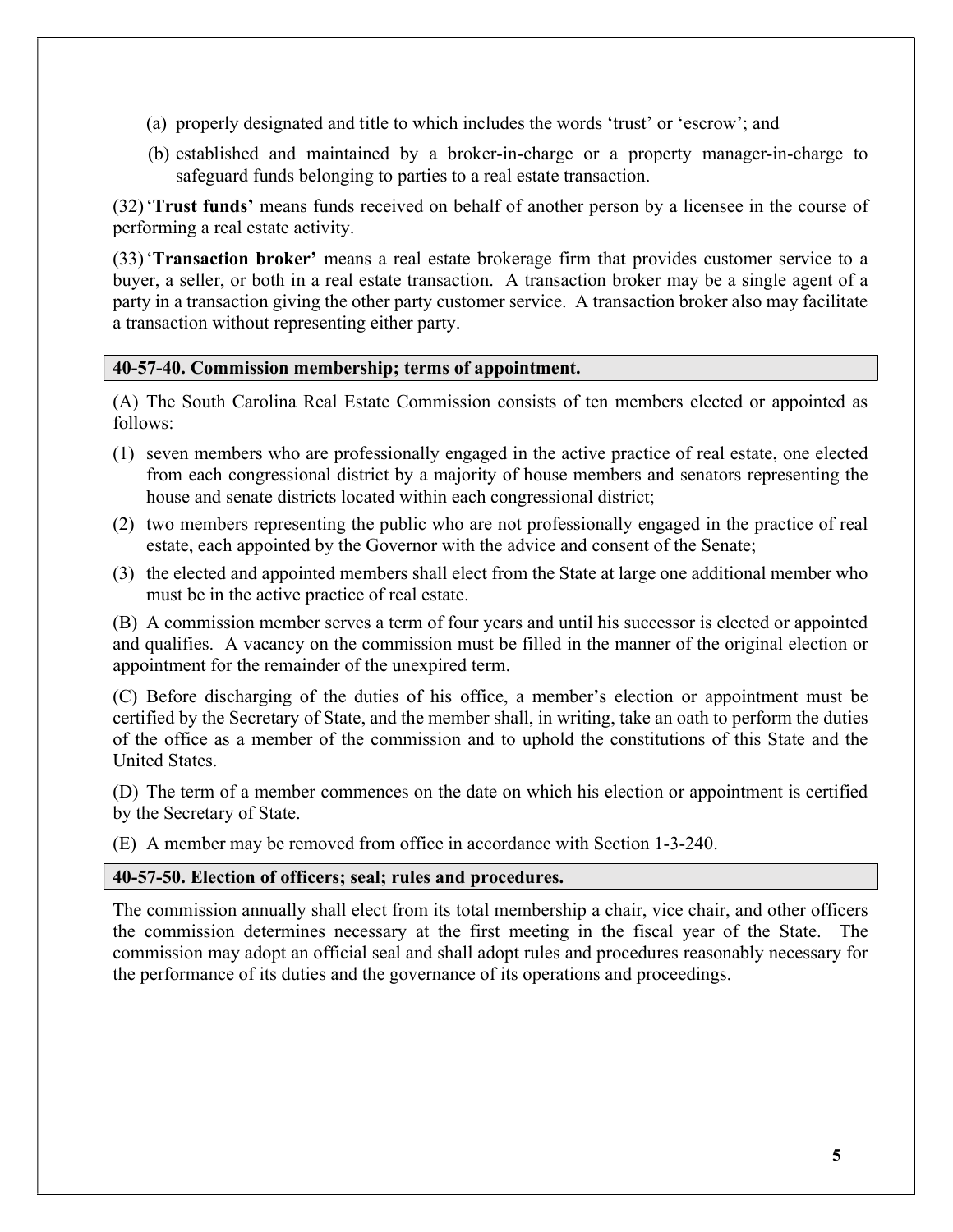## 40-57-60. Powers and duties of the Real Estate Commission.

(A) The commission shall administer and enforce this chapter and regulations promulgated under this chapter. In addition to powers contained in Section 40-1-70, the powers and duties include, but are not limited to:

(1) determining the standards for the qualifications and eligibility of applicants for licensure, the qualifications of education providers and instructors, and the conditions for license renewal;

(2) conducting disciplinary hearings on alleged violations of this chapter and regulations promulgated under this chapter and deciding disciplinary actions as provided in this chapter for those found to be in violation;

(3) recommending changes in legislation and promulgating regulations governing the real estate industry relative to the protection, safety, and welfare of the public; and

(4) establishing a fee schedule.

(B) The commission may not be involved in a resolution of disputes between licensees over the payment or division of a commission or fee.

(C) The commission staff shall conduct periodic inspections of the offices of licensees to assist with and ensure compliance with this chapter.

## 40-57-65. Annual report

The commission shall submit an annual report in accordance with established guidelines to the department and the Chairs of the Senate Labor, Commerce and Industry Committee and House Labor, Commerce and Industry Committee.

## 40-57-70. Application fees, License fees and allocation of fees; annual report.

(A) Fees relevant to the licensure and regulation of real estate brokers, salespersons, and property managers must be established in accordance with Section 40-1-50(D) and promulgated by regulation prior to implementation.

(B) Application and license fees must be paid to the commission in advance and must accompany an examination application or a license application. An application fee is nonrefundable.

(C)(1) The department may allocate up to ten dollars of each license renewal fee to the South Carolina Real Estate Commission Education and Research Fund which is established as a separate and distinct account within the Office of the State Treasurer. The funds collected must be deposited in this account and used exclusively for the:

(a) advancement of education and research for the benefit of those licensed under this chapter and for the improvement and increased efficiency of the real estate industry in this State;

(b) analysis and evaluation of factors which affect the real estate industry in this State; and

(c) dissemination of the results of the research.

(2) The commission annually by August first shall submit a report on how the funds were expended for the preceding fiscal year to the Chairs of the Senate Labor, Commerce and Industry Committee and House Labor, Commerce and Industry Committee.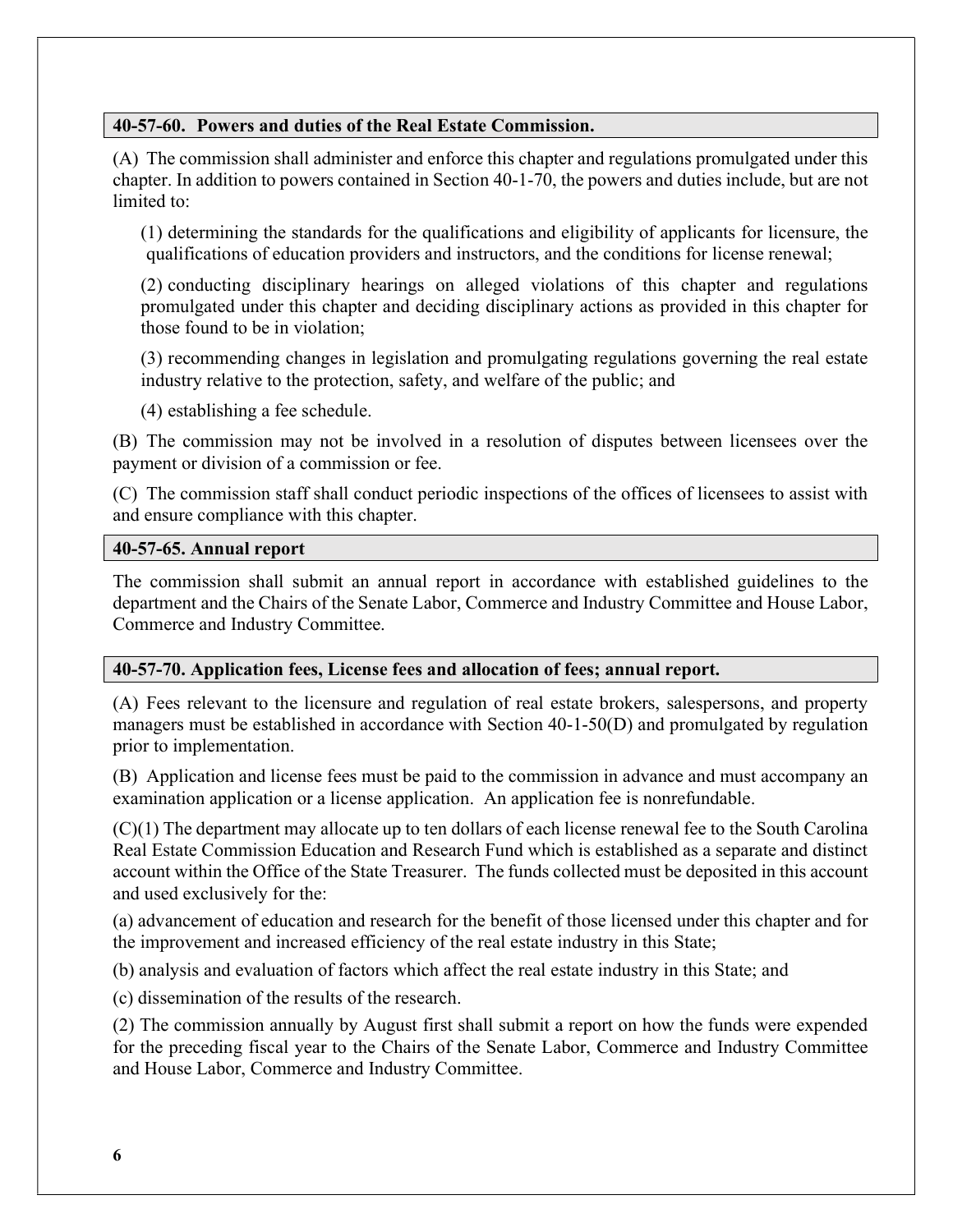## 40-57-80. Reserved.

## 40-57-90. Application for examination or licensure; form and fees.

An application for examination or licensure must be made in writing on a form prescribed by the commission and must be accompanied by all applicable fees.

## 40-57-100. Reserved.

## 40-57-110. Issuance and classification of license; inactive status; renewal; lapse.

(A) The commission shall issue licenses in the classifications of broker, broker-in-charge, or salesperson, to individuals who qualify under and comply with the requirements of this chapter; provided the commission may deny a license to an applicant it finds to have engaged in misconduct as provided in Section 40-57-710 or otherwise. No individual may be licensed in more than one classification at the same time. The license must be in the form and size as the commission prescribes and is not transferable.

(B) A licensee may place a license on inactive status by informing the commission in writing. To maintain an inactive license status, the license must be renewed in the same manner as provided for active license renewals. Upon proper compliance with the renewal requirements, a license may remain on inactive status for an indefinite period of time. An individual seeking to reactivate a license shall apply for the same license classification which was placed on inactive status, pay the appropriate fee, and meet the continuing education requirements as prescribed.

(C) A license only may be renewed in accordance with procedures established by the commission pursuant to Section 40-1-50(D). A licensee is responsible for renewing his license whether or not he receives notice.

(D) A license that is not renewed before its expiration date lapses.

(E) A license that has lapsed and is not reinstated by the last day of the sixth month following expiration is canceled.

## 40-57-115. Criminal background check required for initial applicants

In addition to other requirements established by law and for the purpose of determining an applicant's eligibility for licensure as a salesman, broker, broker-in-charge, property manager, and property manager-in-charge, the commission shall require initial applicants and applicants for licensure renewal to submit to a state fingerprint-based criminal records check, to be conducted by the State Law Enforcement Division (SLED); a national criminal records check, supported by fingerprints, by the FBI; and a social security number-based criminal records check from a source approved by the commission. Costs of conducting a criminal records check must be borne by the applicant. The commission shall keep information received pursuant to this section confidential, except that information relied upon in denying licensure may be disclosed as necessary to support the administrative action

## 40-57-120. Nonresident licensees; change in residency; referral fees by resident licensees.

(A) The commission may recognize nonresident real estate licenses on active status from other jurisdictions only if the other jurisdiction recognizes South Carolina real estate licenses on active status. An applicant from another jurisdiction successfully shall complete the state portion of the applicable examination before license recognition will be acknowledged.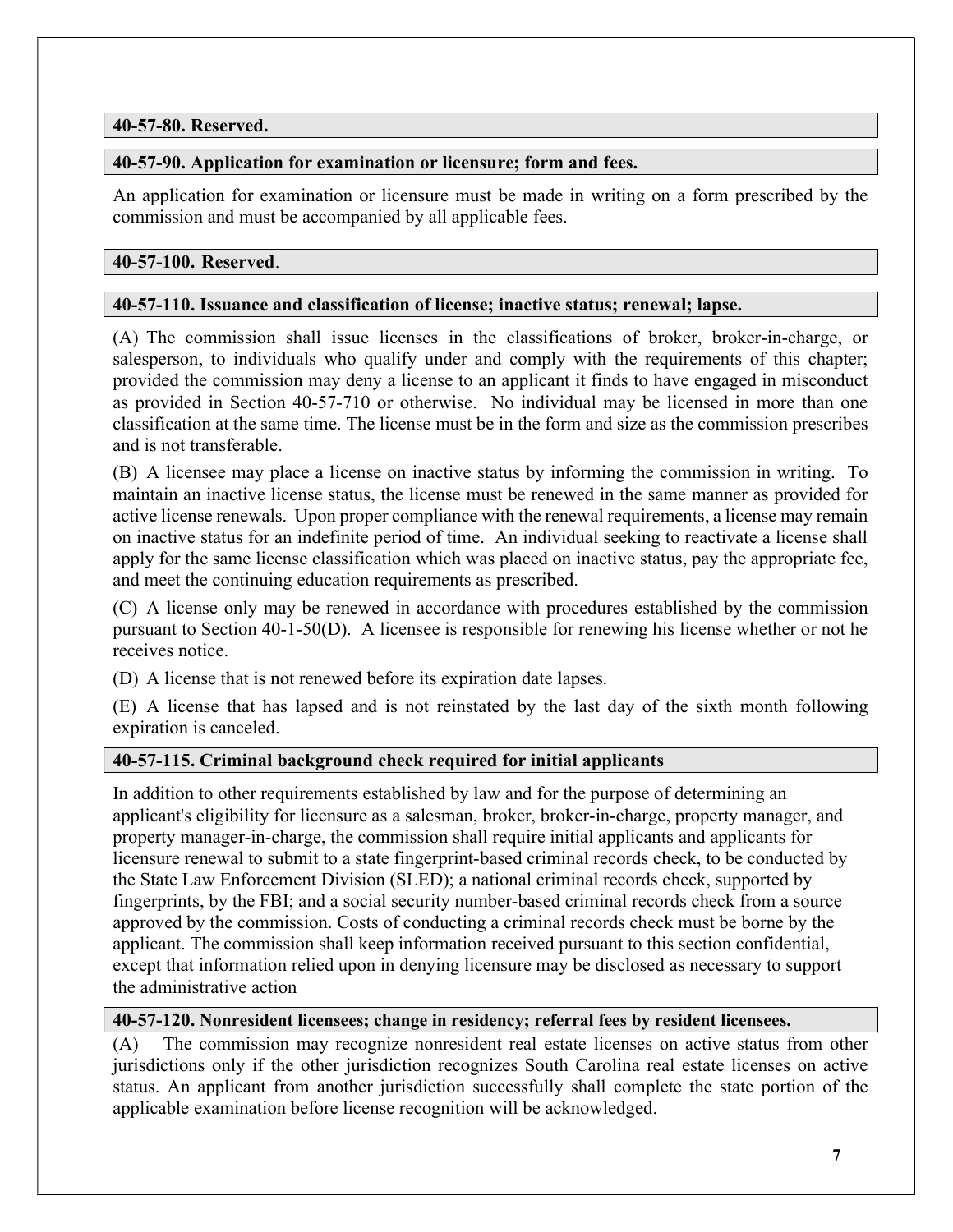## 40-57-120 (continued)

(B) A nonresident licensee, acknowledged by the commission, is not required to maintain a place of business in this State if the nonresident maintains an active place of business in the state of residence. A nonresident applicant shall file an irrevocable consent that suits and actions may be commenced against him in the proper court in a judicial circuit of the state in which a cause of action may arise or in which the plaintiff may reside.

 $(C)(1)$  A resident licensee who becomes a nonresident must notify the commission in writing, within thirty days, of the change in residency and comply with nonresident requirements or place his license on inactive status to avoid cancellation of the license.

(2) A nonresident licensee who becomes a resident of South Carolina must notify the commission in writing, within thirty days, of the change in residency and comply with the requirements of this chapter or place his license on inactive status to avoid cancellation of the license.

(3) Failure to timely notify the commission of a change in residency and compliance to comply with the requirements of this subsection are violations of this chapter subject to penalties provided in Section 40-57-710.

(D) A nonresident applicant or licensee must comply with all requirements of commission regulations and of this chapter. The commission may adopt regulations necessary for the regulation of nonresident licensees.

(E) A resident licensee may pay a part of his commission as a referral fee on a cooperative basis to a brokerage of another state or jurisdiction if that brokerage's license does not conduct, in this State, a real estate brokerage service for which a fee, compensation, or commission is paid.

## 40-57-135. Duties of broker-in-charge and property manager-in-charge; associated licensees; office locations; policies and recordkeeping; management agreements; unlicensed employees

(A) A broker-in-charge or property manager-in-charge shall:

(1) adequately supervise employees or associated licensees to ensure their compliance with this chapter;

(2) review and approve all forms of listing agreements, agency agreements, offers, sale contracts, purchase contracts, leases, options, contract addenda, or other contractual or disclosure documents routinely used by the real estate brokerage firm;

(3) maintain adequate, reasonable, and regular contact with associated licensees engaged in real estate transactions so as to prevent or curtail practices by a licensee which would violate any provision of this chapter, Chapter 1, Title 40, the Interstate Land Sales Practices Act, or the Vacation Time Sharing Plans Act;

(4) be available to the public during business hours in order to discuss or resolve complaints and disputes that arise during the course of real estate transactions in which the broker-in-charge or property manager-in-charge or an associated licensee is involved;

(5) establish and maintain a written office policy in accordance with Section 40-57-510 (B) (Should be Section 40-57-350 (B) and make that policy readily accessible to associated licensees;

(6) ensure that all associated licensees have an active real estate license;

(7) establish and maintain control of and responsibility for an active trust account when in possession of trust funds belonging to others resulting from a real estate transaction; and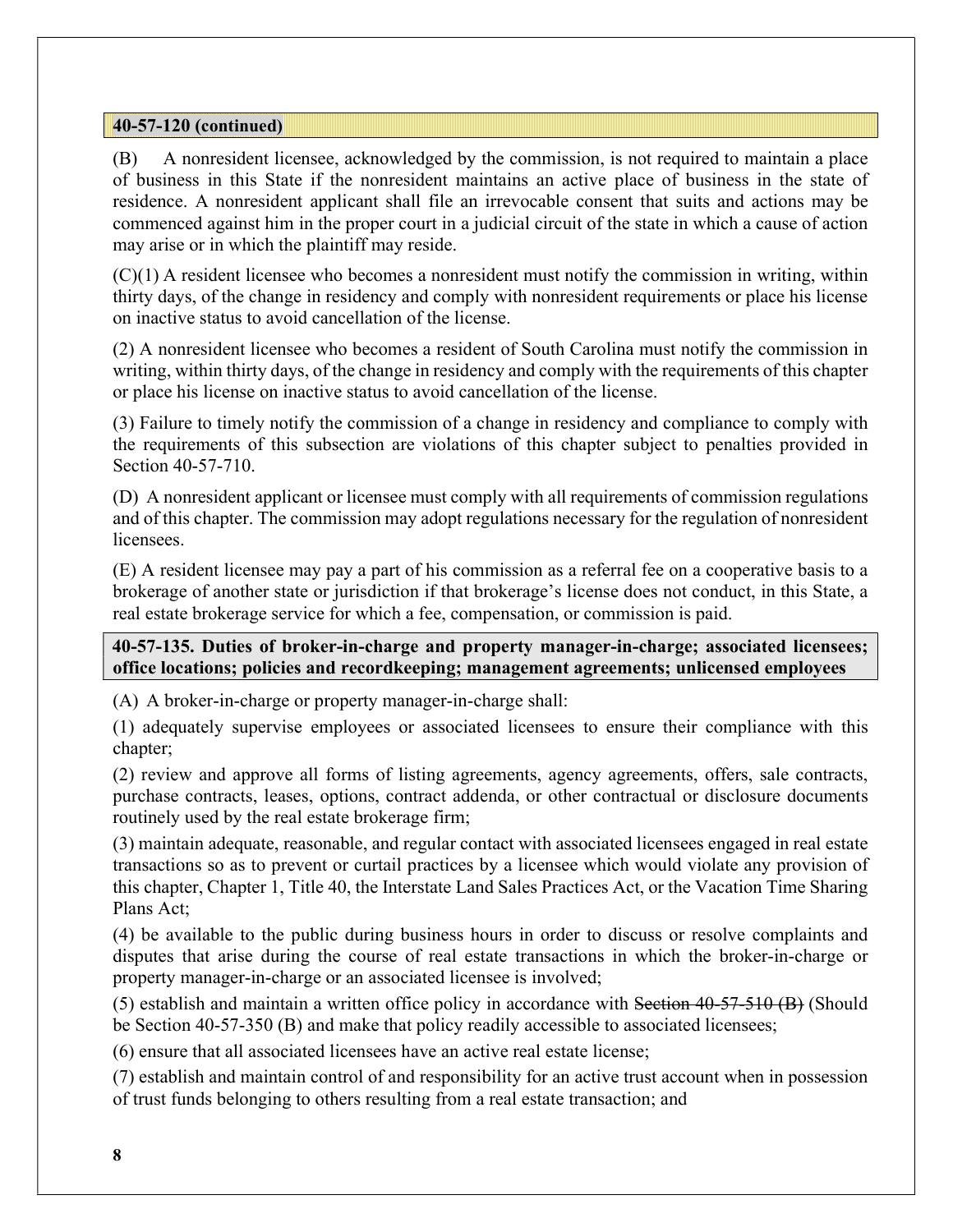(8) notify the commission by mail within ten days of any change of office name, address, email address, or telephone number.

(B) An associated licensee may not receive compensation from an activity requiring a real estate license from an entity or person other than the one for which the license is issued. An associated licensee may form a business entity allowing the licensee's broker-in-charge or property manager-in-charge to pay fees or commissions to that entity if the principals in that entity hold an active real estate license.

(C)(1) A licensed broker-in-charge or property manager-in-charge shall establish and maintain a specific office location which must be accessible by the public, investigators, and inspectors during reasonable business hours.

(2) A broker-in-charge or property manager-in-charge may maintain one or more offices at a different locations. Each office must be managed by a broker-in-charge or property manager-in-charge who is licensed for that real estate brokerage firm's location. The same person may request to be licensed as broker-in-charge or property manager-in-charge of more than one office if the broker-in-charge or property manager-in-charge making the request acknowledges in writing that the applicant understands the duties and can fully assume the responsibility to ensure compliance with this chapter.

(3) A licensee may not conduct real estate business under another name or at an address other than the one for which his license is issued.

(4) In the event of the medical incapacitation of a broker-in-charge or property manager-in-charge which precludes him from carrying out the duties of a broker-in-charge or property manager-in-charge as required in this chapter, or in the event of the death of a broker-in-charge or a property manager-in-charge, the department may permit an associated licensee to act as broker-in-charge or property manager-in-charge for up to six months.

(D)(1) A broker-in-charge or property manager-in-charge shall for a minimum of five years maintain and furnish to the commission upon request a written copy, when applicable, of a:

- (a) lease;
- (b) contract of sale and any addenda;
- (c) listing contract or buyer agency agreement;
- (d) transaction broker agreement;
- (e) option contract;
- (f) property management agreement; and
- (g) residential property disclosure form.

(2) These records may be maintained electronically as long as a backup copy is stored in a separate, off-site location including, but not limited to, electronic and Internet, cloud-based storage systems.

(E)(1) A licensee may not advertise, market, or offer to conduct a real estate transaction involving real estate owned, in whole or in part, by another person without first obtaining a written listing agreement between the property owner and the real estate brokerage firm with whom the licensee is associated.

(2) When advertising or marketing real estate owned, in whole or in part, by another person in any medium, including site signage, a licensee clearly must identify the full name of the real estate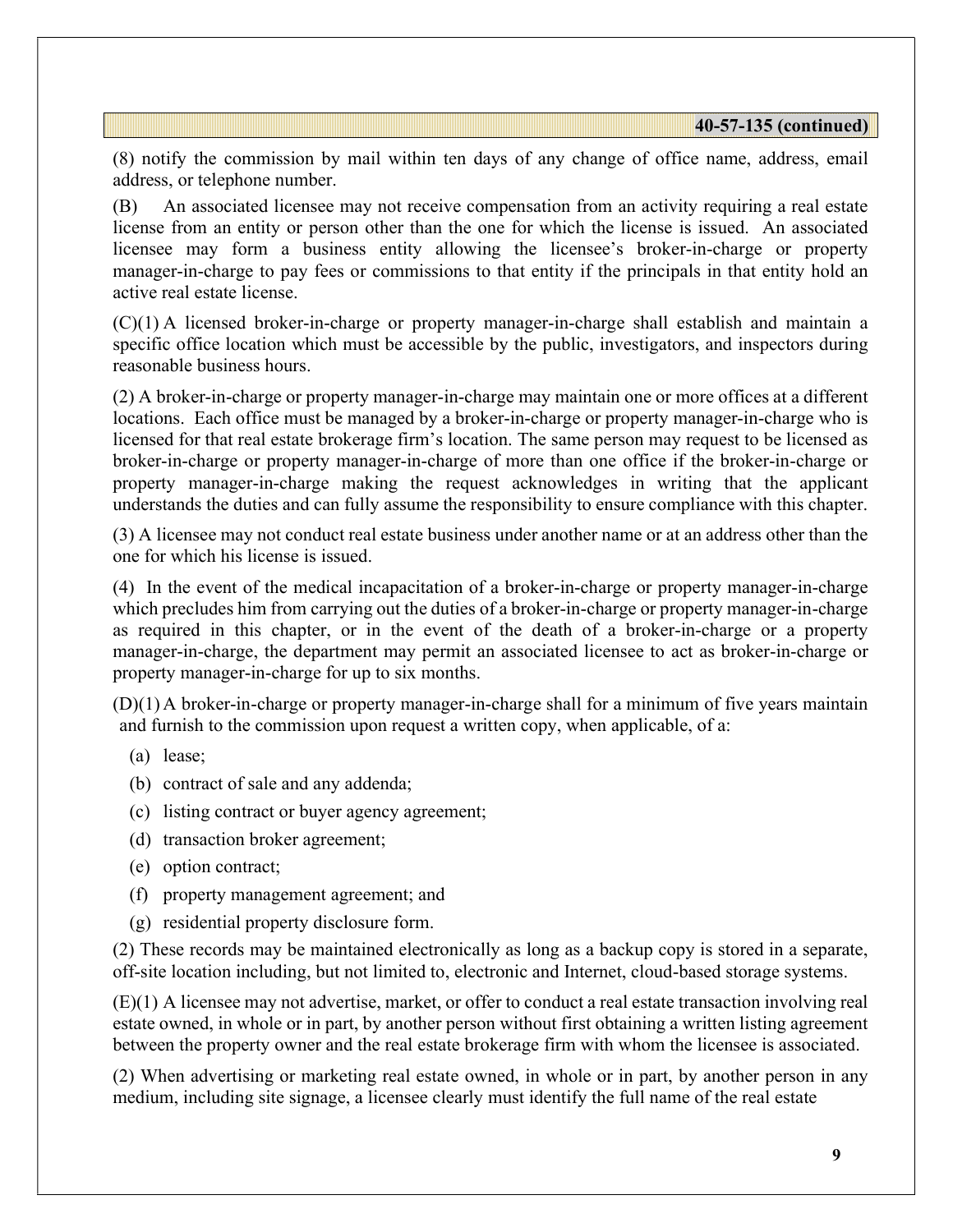brokerage firm with which the licensee is associated. When advertising on the Internet or in another electronic media, this requirement may be met by including a link from the advertisement to the homepage of the brokerage firm.

 (3) If a real estate brokerage firm operates under a trade or franchise name, the identity of the franchisee or holder of the trade name clearly must be revealed.

(F)(1) A licensee clearly shall reveal his license status in a personal transaction involving the purchase, sale, exchange, rental, lease, or auction of real estate at first substantive contact with a consumer and in advertising or marketing in any media. A licensee also shall disclose his licensed status in bold underlined capital letters on the first page of a contract for the purchase, sale, exchange, rental, or lease of real property.

(2) Trust funds received in a licensee's personal rental or transaction must be deposited in the licensee's personal trust account and may not be deposited in the real estate brokerage firm's trust account unless the real property is managed, listed, or owned by the real estate brokerage firm.

(G) No licensee either directly or indirectly may buy for his own account or for a corporation or another business in which he holds an interest or for a close relative, real estate listed with him or real estate for which he has been approached by the seller or prospective buyer to act as agent, without first making his true position clearly known in writing to all parties involved. Upon request of the department, the licensee shall provide evidence of having made this disclosure.

(H) With regard to offers to purchase real estate, a licensee shall:

(1) upon receipt, prepare all offers in writing and promptly present them to the seller;

(2) upon obtaining a written acceptance of an offer, promptly deliver true, executed copies to all parties;

(3) ensure that all of the terms and conditions of the transaction are included in the offer to purchase; and

(4) ensure that changes or modifications made during negotiation are in writing and initialed and dated by both parties before proceeding with the transaction.

(I)(1) A licensee shall properly complete an agency agreement, transaction broker agreement, offer, and counteroffer.

(2) A listing or buyer's representation agreement must be in writing and must set forth all material terms of the parties' agency relationship including, but not limited to:

(a) a description of the agent's duties or services to be performed for the client including, but not limited to, an explanation of the office policy regarding dual agency, designated agency, and transaction brokerage if offered by the real estate brokerage firm;

(b) the amount of compensation to be paid if a flat fee or the method to be used in calculating the amount of compensation to be paid;

(c) an explanation of how and when compensation is earned;

(d) an explanation of how compensation will be divided among participating or cooperating brokers, if applicable;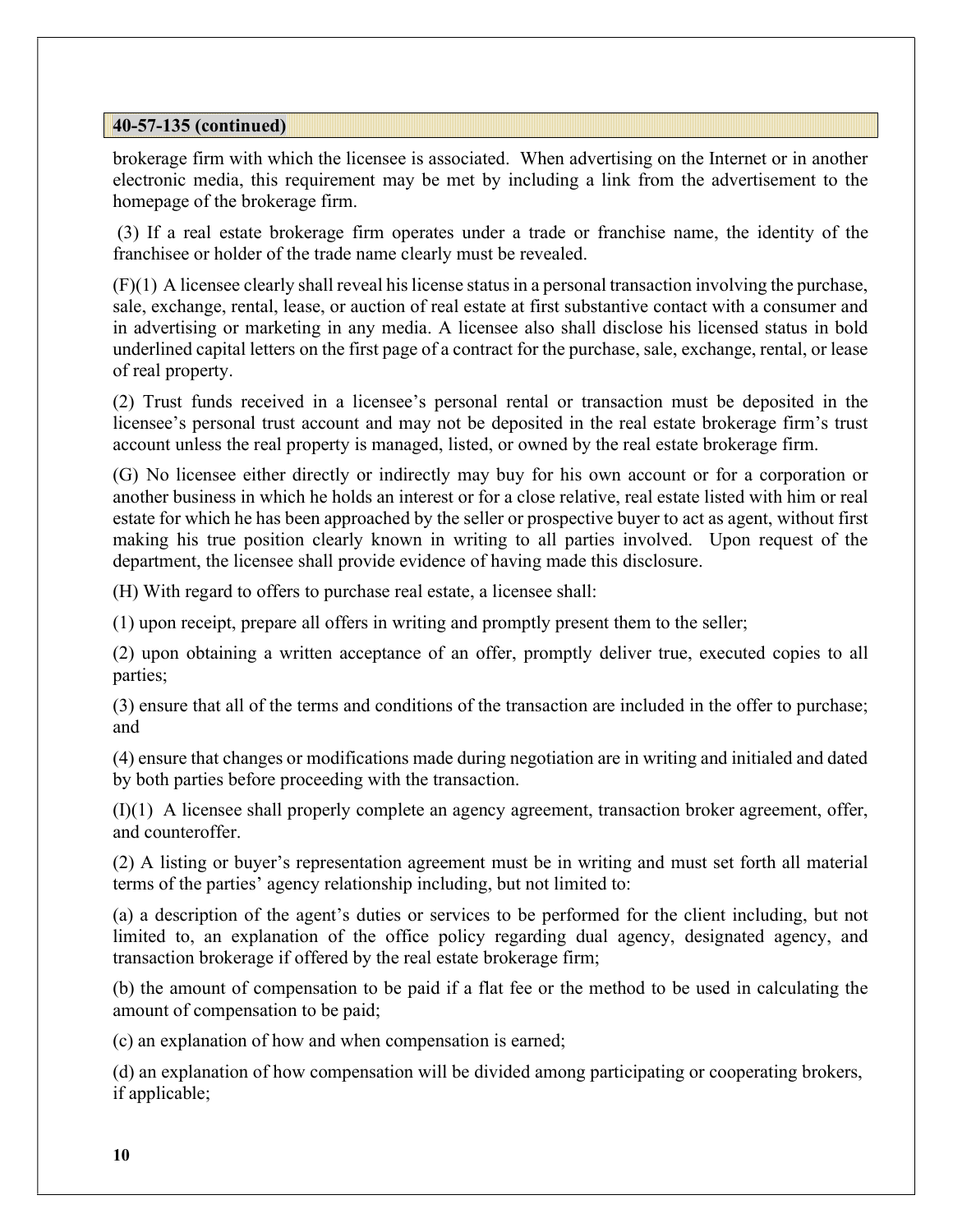(e) the amount of retainer fees, deposits, or any other money collected before the agent's performance of a service on behalf of the client and an explanation of conditions, if any, in which such monies are refundable or payable to or on behalf of the client;

(f) the duration of the agency relationship, setting forth specific dates for the beginning and ending of the relationship;

(g) the signature of all parties;

(h) a listing agreement or buyer's representation agreement clearly must state that it terminates on the definite expiration date unless a written extension is signed;

(i) a listing agreement or buyer's representation agreement clearly must state, if applicable, that it is either an 'exclusive agency' listing or buyer's representation agreement or 'exclusive right to represent' listing contract or 'exclusive right to represent' buyer's representation contract;

(j) a listing agreement or buyer's representation agreement must clearly specify an exception or variation in an amount of commission to be paid and circumstances that would apply;

(k) a copy of the listing or buyer's representation agreement must be given to the seller or buyer at the time of, or directly following, signing; and

(l) a buyer's representation agreement must provide an adequate property description of the type of property of interest to the buyer and a price or price range for property of interest to the buyer. A listing agreement must have a legal description of the listed property or a description sufficient to identify the listed property and state the price of the listed property.

(3) If there are no clients involved in the transaction, a real estate brokerage firm acting as a transaction broker shall complete a compensation agreement to be signed by the agent and the compensating party. This agreement must contain the amount of the compensation and identify the party responsible for payment.

(4) The broker-in-charge shall ensure that associated licensees prepare all offers and counteroffers in writing, have them dated and signed by the offerors, and promptly present them to the offerees or the offerees' representative and ensure that:

(a) changes or modifications made during negotiations are in writing and initialed and dated by both parties before proceeding with the transaction;

(b) all of the terms and conditions of the transaction are included in the offer to purchase; and

(c) if associated licensees obtain a written acceptance of an offer or counteroffer, true, executed copies will be promptly delivered to all parties.

(5) If an offer is rejected without counter, an offer rejection form, promulgated by the commission, signed by the licensee affirming presentation of the offer must be provided to the offeror by the licensee, whether the agent of the buyer, the seller, or if acting as a transaction broker.

(6) An offer and counteroffer may be communicated by use of a fax or other secure electronic means including, but not limited to, the Internet, and the signatures, initials, and handwritten or typewritten modifications to the foregoing documents are considered valid and binding upon the parties as if the original signatures, initials, and handwritten, or typewritten modifications were present on the documents in the handwriting of each party.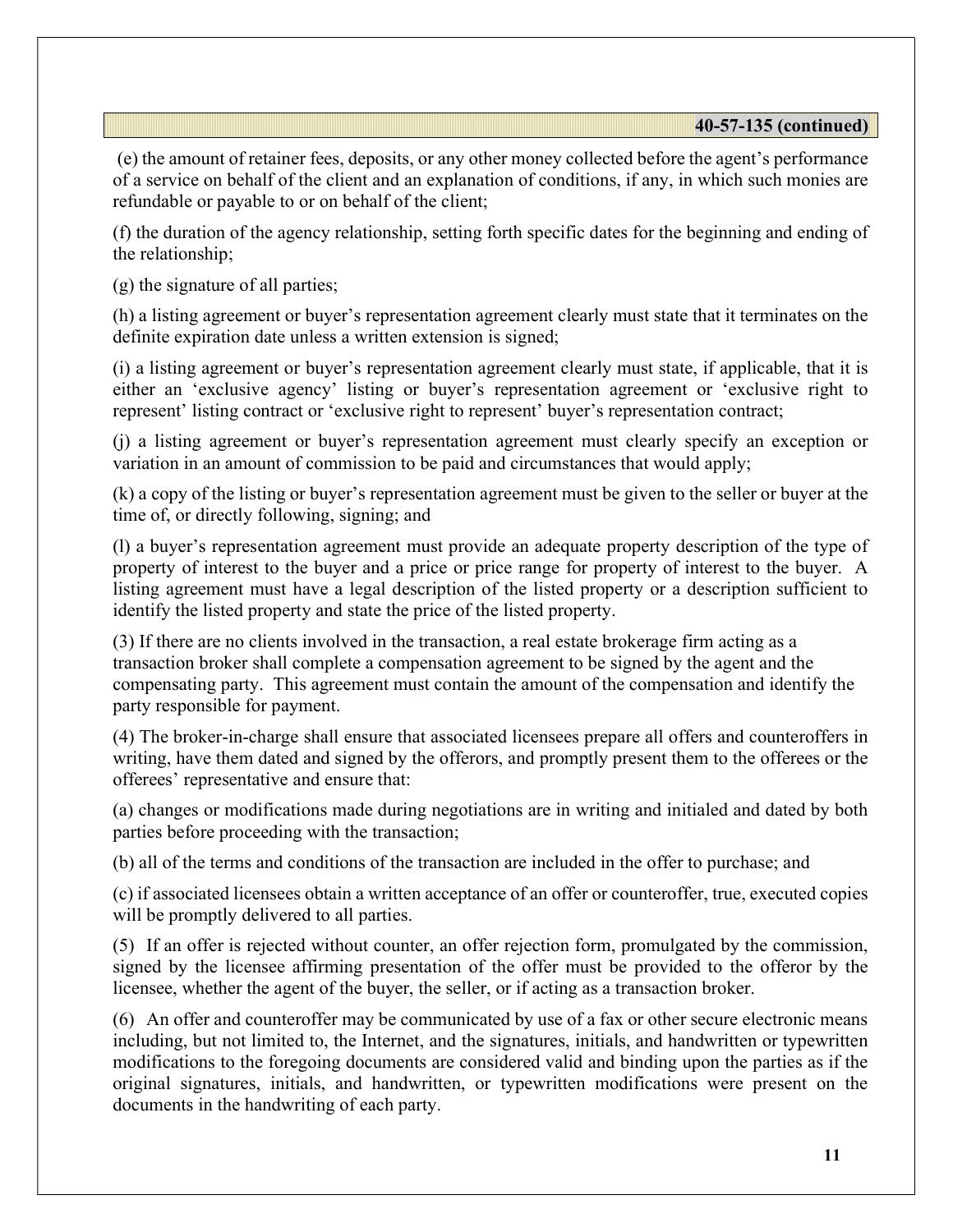(7) If a licensee wishes to purchase real estate listed with his brokerage firm, the broker-in-charge shall ensure that the licensee shall first make his true position clearly known in writing to all parties involved. Upon request of the commission, the broker-in-charge shall provide evidence of the licensee having made this disclosure, including:

- (a) purchases made directly or indirectly by the licensee;
- (b) purchases made for the licensee's own account or for a corporation or another business in which the licensee holds an interest or purchases made for a close relative; and
- (c) real estate for which the licensee has been approached by the seller or prospective buyer to act as agent.

(8) In order for a real estate brokerage firm to claim a fee for the sale of a listed property to an associated licensee, a separate written agreement signed by the seller client must acknowledge the purchaser as a licensee affiliated with the real estate brokerage firm and recognize the right of the seller to not pay the brokerage fee.

(J) A real estate brokerage firm shall manage residential and commercial property under a written management agreement that shall set forth, at a minimum:

(1) the names and signatures of authorized parties to the agreement;

(2) the property identification;

(3) the method of compensation to the licensee;

(4) that a management agreement may not contain an automatic renewal clause or provision unless the management agreement also contains a clause or provision that allows either party to cancel the management agreement for any cause or no cause with thirty days' notice after the original definite expiration date;

(5) compensation for a future lease renewal by tenants, and if included, the contract must contain a clause in underlined capital letters on the first page providing for such future compensation; and

(6) terms and conditions of tenant rental or lease arrangements. However, a management agreement may not contain a provision binding the property under a future listing agreement if the property is to be sold in the future, in which case a separate listing agreement is required.

(K) For all types of real estate transactions, including leases and sales, an unlicensed employee of the owner or an unlicensed individual working under the supervision of a broker-in-charge or a property manager-in-charge may not:

(1) discuss, negotiate, or explain a contract, listing agreement, buyer agency agreement, lease, agreement, property management agreement, or other real estate document;

(2) vary or deviate from the rental price or other terms and conditions previously established by the owner or licensee when supplying relevant information concerning the rental of property;

(3) approve applications or leases or settle or arrange the terms and conditions of a lease;

(4) indicate to the public that the unlicensed individual is in a position of authority which has the managerial responsibility of the rental property;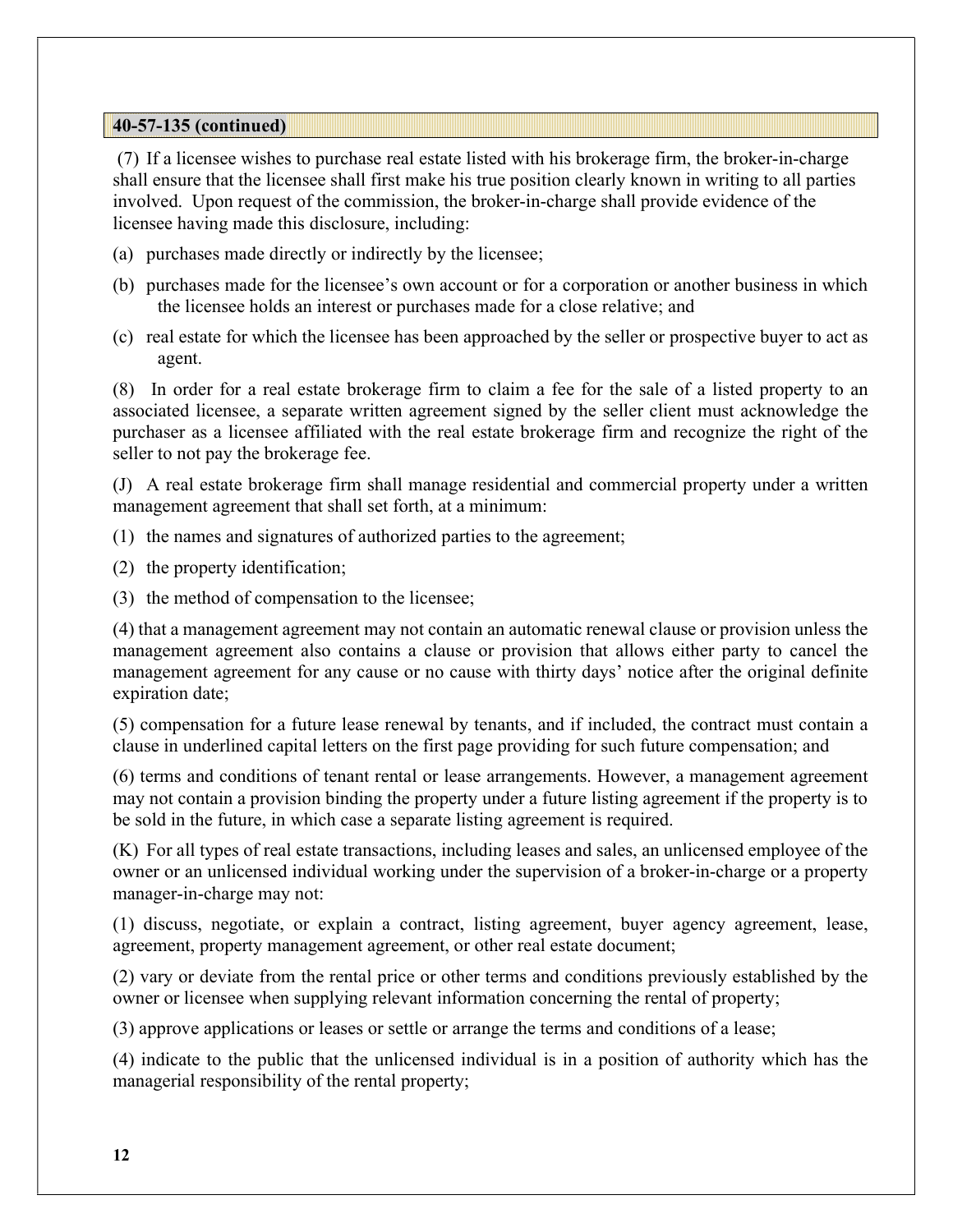(5) conduct or host an open house or manage an on-site sales or leasing office;

(6) show real property for sale other than vacant units in a multifamily building;

(7) answer questions regarding company listings, title, financing, and closing issues, except for information that is otherwise publicly available;

(8) be paid solely on the basis of real estate activity including, but not limited to, a percentage of commission or an amount based on the listing or sales compensation or commission;

(9) negotiate or agree to compensation or commission including, but not limited to, commission splits, management fees, or referral fees on behalf of a licensee; or

(10) engage in an activity requiring a real estate license as required and defined by this chapter.

(L) A licensee is not required to maintain records of communications that are not designated to be retained or to create a permanent record such as text messages, instant messaging system-formatted messages, voicemail, voice recordings, or social media posts.

#### 40-57-136. Trust accounts; disputes; records.

 $(A)(1)$  A broker-in-charge or a property manager-in-charge, when taking possession of trust funds, shall establish and maintain control of and responsibility for an active real estate trust account which must be a demand deposit account designated and titled to include the word 'trust' or the word 'escrow' in the name of the real estate brokerage firm for which the respective broker-in-charge's or property manager-in-charge's license is issued; provided, however that one central trust account may be used by real estate brokerage firms with multiple offices managed by:

- (a) one broker-in-charge or one property manager-in-charge; and
- (b) separate brokers-in-charge or separate property managers-in-charge.
- (2) A broker-in-charge and a property manager-in-charge shall maintain records which reflect the transactions in his office.

(3) A trust account maintained by a broker-in-charge or property manager-in-charge must be a demand deposit account located in an insured financial institution authorized to conduct business in South Carolina.

(4) A broker-in-charge or property manager-in-charge shall instruct employees and associated licensees on the proper handling of trust funds.

(5) A check or statement issued in connection with a real estate trust account must reflect the title and designation of the account as provided in item (1).

(B)(1)A broker-in-charge or property manager-in-charge shall ensure that accurate and complete records, as required by this chapter, are maintained for real estate trust accounts.

 (2) A broker-in-charge or property manager-in-charge shall ensure that backup copies are maintained for computerized real estate trust accounts. A backup copy must be maintained on a data storage medium that is stored in a separate off-site location.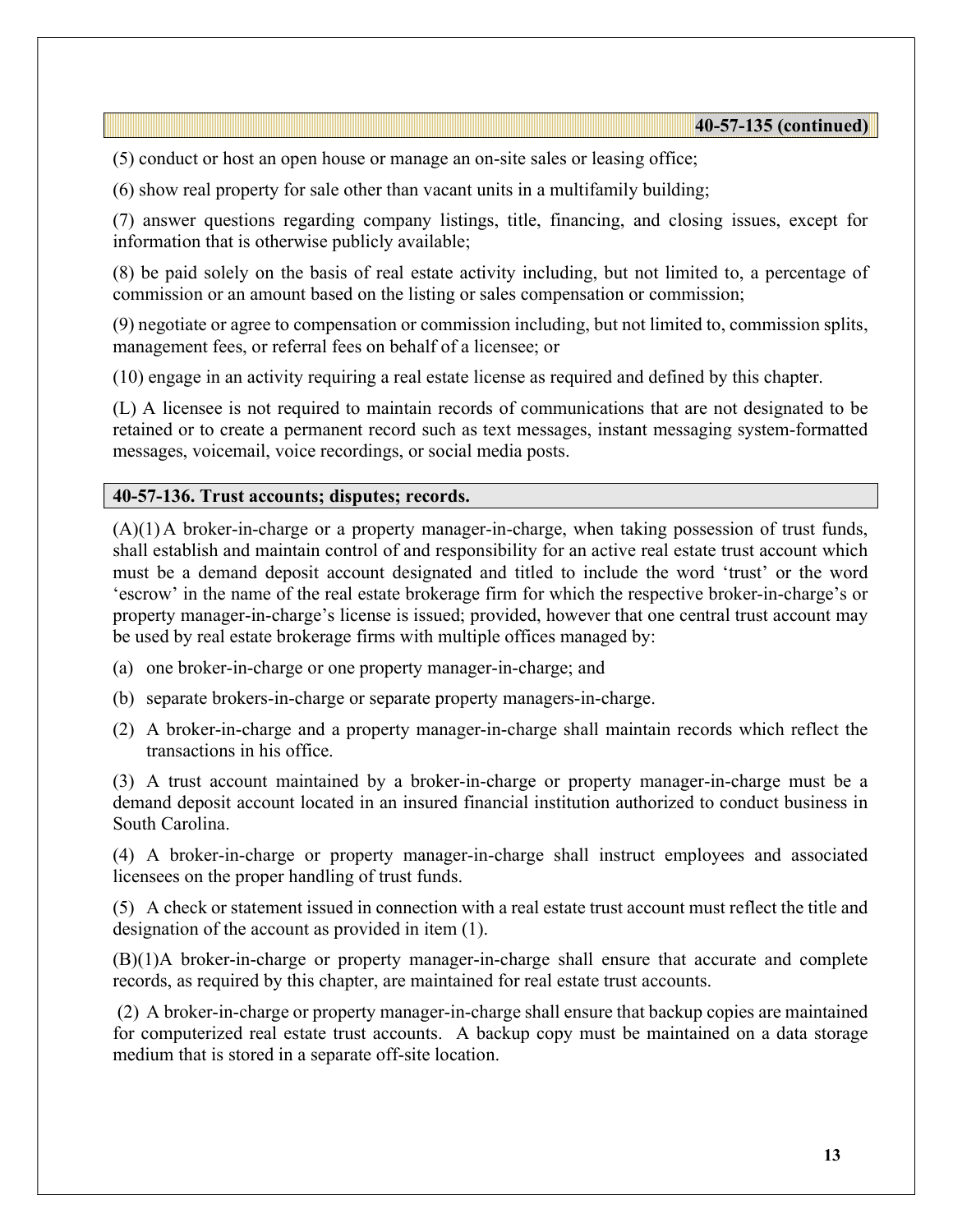## 40-57-136 (continued)

(3) A broker-in-charge or property manager-in-charge may not commingle trust funds of the client with his own money, except that he may maintain a clearly identified amount of the company's funds in the trust account to cover bank service charges or in order to avoid the closing of the account when no client's trust funds are on deposit.

(4) Trust funds received by a licensee in connection with a real estate transaction in which the licensee is engaged for the broker-in-charge or property manager-in-charge must be delivered to the broker-in-charge or property manager-in-charge no later than the following business day.

(5) A broker-in-charge or property manager-in-charge who disburses trust funds contrary to the terms of the contract or fails to disburse trust funds not in dispute is considered to have demonstrated incompetence to act as a broker-in-charge or property manager-in-charge.

 $(C)(1)(a)$  Except as provided in subitem (b), trust funds received by a broker-in-charge or property manager-in-charge in a real estate rental or lease transaction must be deposited as follows in a real estate trust account as follows:

(i) cash or certified funds must be deposited within forty-eight hours of receipt, excluding Saturday, Sunday, and bank holidays; and

(ii) checks must be deposited within forty-eight hours after a lease or rental agreement is signed by the parties to the transaction, excluding Saturday, Sunday, and bank holidays.

(b) Rent received by a licensee who is directly employed by the owner of rental property may be deposited in an operating or other similar account, but otherwise must be properly accounted for as provided in this section. However, an advance rental deposit is a trust fund and must be treated as such.

(2) Trust funds received by a broker-in-charge or property manager-in-charge in connection with a real estate rental or lease including, but not limited to, security deposits, pet deposits, damage deposits, and advance rentals, except earned rental proceeds, and deposited in the trust account must remain in the trust account until the lease or rental transaction expires or is terminated, at which time undisputed trust funds must be disbursed pursuant to the contract which directs the broker-in-charge or property manager-in-charge to hold the trust funds, and a full accounting must be made to the landlord or tenant as appropriate. Earned rental proceeds must be disbursed to the landlord within a reasonable time after clearance of the deposit by the bank.

 $(D)(1)(a)$  Trust funds received by a broker-in-charge in a real estate sales or exchange transaction must be deposited as follows in a separate real estate trust account:

(i) cash or certified funds must be deposited within forty-eight hours of receipt, excluding Saturday, Sunday, and bank holidays;

(ii) checks must be deposited within forty-eight hours after written acceptance of an offer by the parties to the transaction, excluding Saturday, Sunday, and bank holidays;

(b) Trust funds received by a broker-in-charge in connection with a real estate sales or exchange transaction and deposited in the real estate trust account shall remain in the trust account until consummation or termination of the transaction, at which time the undisputed trust funds must be disbursed in accordance with the contract which directs the broker-in-charge to hold the trust funds, and a full accounting must be made to the parties.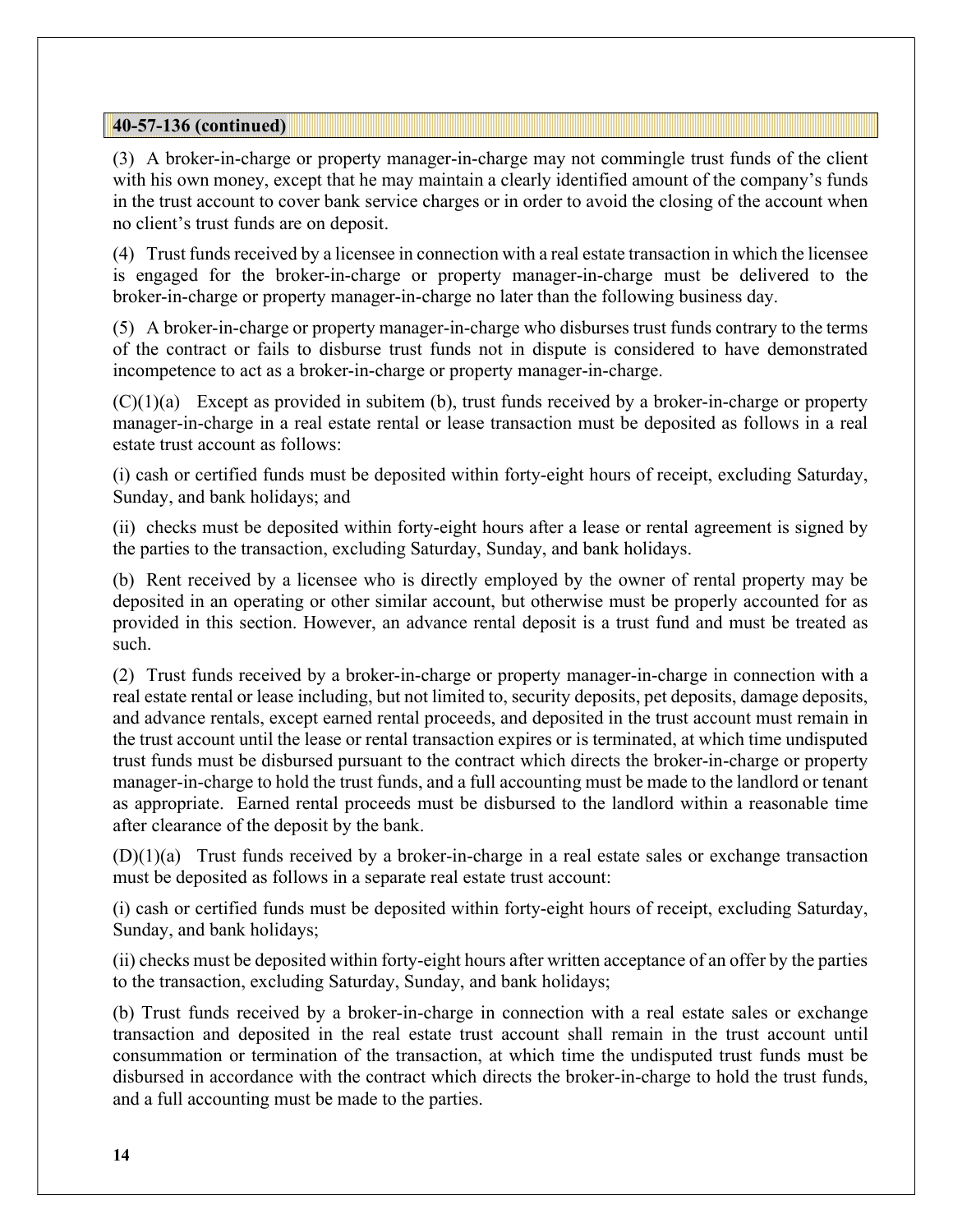#### 40-57-136 (continued)

(2) A broker-in-charge or property manager-in-charge who disburses trust funds from a designated trust account under the following circumstances is considered to have properly fulfilled the duty to the account:

- (a) upon rejection of an offer to buy, sell, rent, lease, exchange, or option real estate;
- (b) upon the withdrawal of an offer not yet accepted by the offeree; or
- (c) at the closing of the transaction.

(E) If a dispute concerning the entitlement to, and disposition of, trust funds arises between a buyer and a seller, and the dispute is not resolved by reasonable interpretation of the contract by the parties to the contract, the deposit must be held in the trust account until the dispute is resolved by:

- (1) a written agreement which:
- (a) directs the disposition of monies signed by all parties claiming an interest in the trust monies, and
- (b) must be separate from the contract which directs the broker-in-charge or property manager-in-charge to hold the monies;
- (2) filing an interpleader action in a court of competent jurisdiction;
- (3) an order of a court of competent jurisdiction; or
- (4) voluntary mediation.

(F)(1) Records required by this chapter must be maintained for a minimum of five years and the broker-in-charge or property manager-in-charge shall furnish a copy of the records to a representative of the commission upon request. Accounting records that may be requested include, but are not limited to, journals, ledgers, folios, client subaccounts, tenant accounts, canceled checks, deposit slips, and bank statements.

(2) Brokers-in-charge or property managers-in-charge, when required by this chapter to establish and maintain a real estate trust account, also shall maintain, in their designated principal place of business, a recordkeeping system consisting of:

(a) a journal or an accounting system that records the chronological sequence in which funds are received and disbursed for real estate sales. For funds received, the journal or accounting system must include the date of receipt, the name of the party from whom the money was received, the name of the principal, identification of the property, the date of deposit, the depository, the payee, and the check numbers, dates, and amounts. A running balance must be maintained for each entry of a receipt or disbursement. The journal or accounting system must provide a means of reconciling the accounts;

(b) a journal or an accounting system containing, for property management, the same information as stated in subitem (a) except that the required running balance may be determined at the time of reconciliation;

(c) a separate record for each tenant identifying the unit, the unit owner, amount of rent, due date, security deposit, and all receipts with dates when managing property. An owner's ledger also must be maintained for all properties owned by each owner showing receipts and disbursements applicable to each property managed. A disbursement must be documented by a bid, contract, invoice, or other appropriate written memoranda;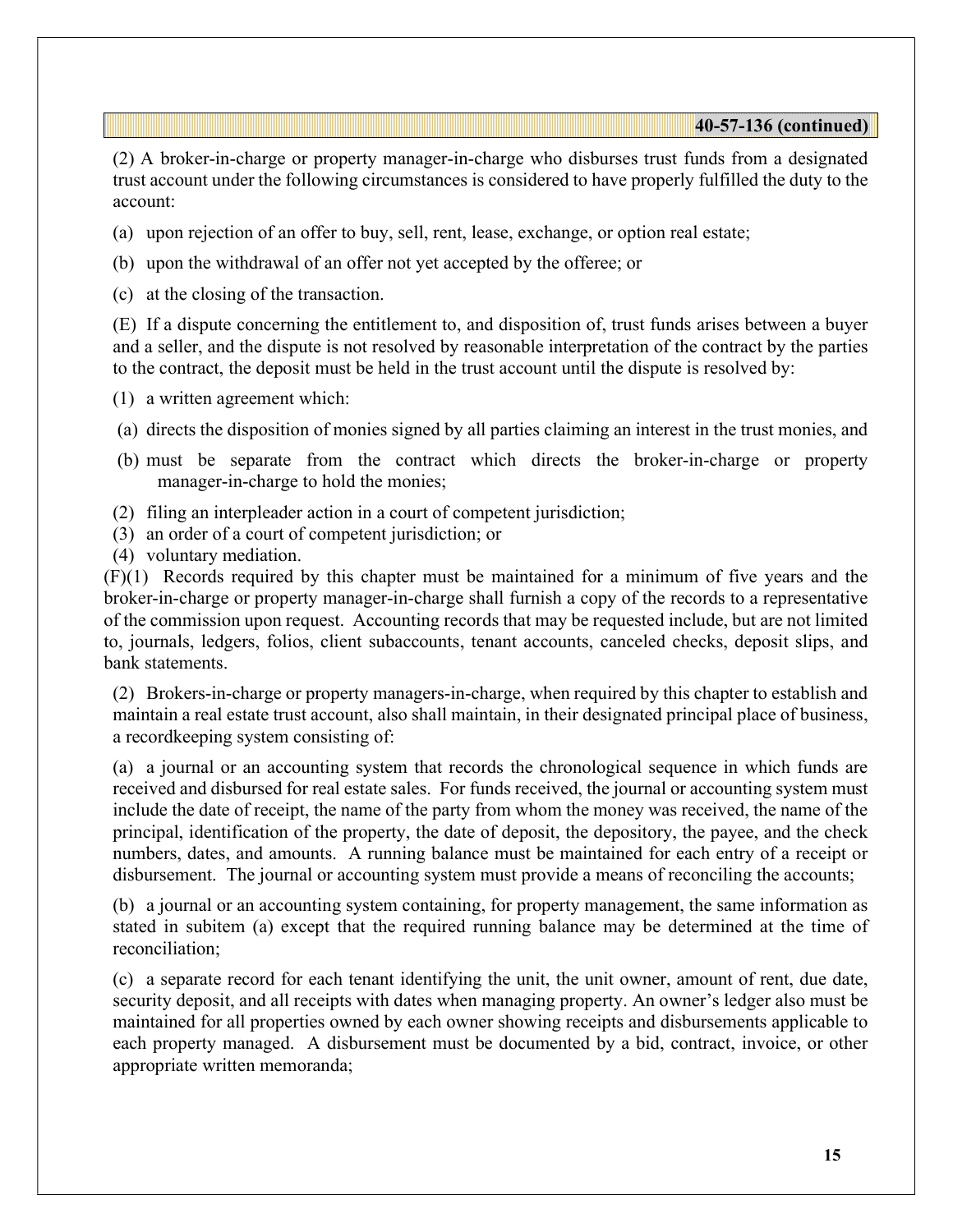## 40-57-136 (continued)

(d) a trust account deposit document must identify the buyer or tenant unless other appropriate written memoranda are maintained;

(e) a general ledger identifying security deposits;

(f) a monthly reconciliation of each separate account except when no deposit or disbursement is made during that month. The reconciliation must include a written worksheet comparing the reconciled bank balance with the journal balance and with the ledger total to ensure agreement.

(G) Trust funds received by a broker-in-charge or property manager-in-charge which must be deposited in a trust account may be deposited in an interest-bearing account. Interest earned on these trust funds may be retained by the broker-in-charge or property manager-in-charge if:

(1) the depositors or owners of the trust funds have been informed of their right to ownership of the interest but relinquish the right of ownership to the broker-in-charge or property manager-in-charge by written agreement; and

(2) the agreement, if part of a preprinted form, uses conspicuous language.

#### 40-57-240. Exempt transactions that do not require a license

This chapter does not apply to:

(1) the sale, lease, or rental of real estate by an unlicensed owner of real estate who owns any interest in the real estate if the interest being sold, leased, or rented is identical to the owner's legal interest;

(2) an attorney at law acting within the scope of his duties involved in the legal representation of a client/owner;

(3) agencies and instrumentalities of the state or federal government and their employees acting within the scope of their official duties;

(4) foresters registered under Chapter 27, Title 48, if the sale of any land is merely incidental to the sale of timber on the land; or

(5) court-appointed receivers and trustees while acting within the scope of their appointment.

#### Article 3

## Real Estate Brokers, Brokers-in-Charge, and Salespersons

#### 40-57-310. Qualifications for licensure.

To be eligible for licensure as a real estate broker, broker-in-charge, or salesperson, an applicant must:

(1) attain the age of twenty-one if applying for a license as a broker or broker-in-charge;

(2) attain the age of eighteen if applying for a license as a salesperson;

(3) provide a physical address at which the licensee can be contacted in the course of an investigation. A licensee shall maintain on file with the commission his current contact information for his residential address, mailing address, email address, and telephone number. Failure to update this contact information within thirty days after a change may result in an administrative suspension of the property manager, salesperson, broker, or broker-in-charge pursuant to Section 40-57-710;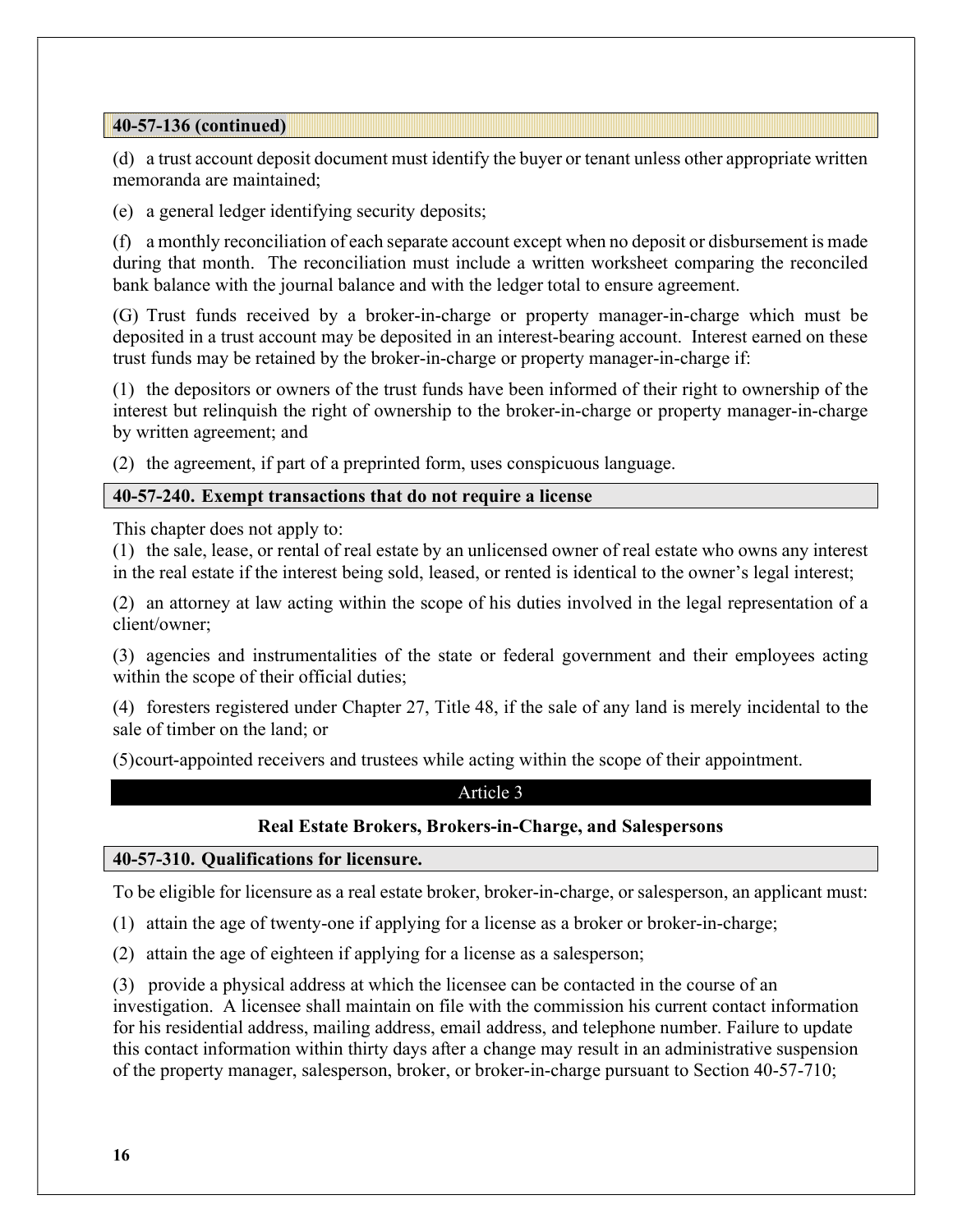(4) graduate from high school or hold a certificate of equivalency recognized by the State Department of Education;

(5) submit proof of completion of education to the commission and, if applicable, experience requirements as specified in this chapter;

(6) submit to criminal background check as provided in Section 40-57-115 for initial application; and

(7) pass the applicable examination.

#### 40-57-320. Conditions for license application; education; examination; fees.

Prerequisites for licensing

(A) As a condition for and before applying to the commission for licensure, an applicant for a salesperson, broker, or broker-in-charge license shall provide proof to the commission of having met the following educational requirements, in addition to the other requirements of this chapter:

(1) for a salesperson license:

(a) completion of sixty hours of classroom instruction in fundamentals of real estate principles and practices and thirty hours of classroom instruction in advanced real estate principles within five years before the application, provided an applicant may take the license examination before completing the required thirty hours of advanced instruction; or

(b) evidence of holding a juris doctor degree, a bachelor of law degree, a baccalaureate degree or a master's degree with a major in real estate from an accredited college or university, or completion of another course of study approved by the commission; and

(2) for a broker license:

(a) completion of one hundred fifty hours of commission-approved real estate classroom instruction, ninety of which may be the hours required for a salesperson license, to include completion of the thirty hour Unit III A Broker Management and of the thirty hour Unit III B Brokerage Principles courses in advanced real estate principles and practices and three years active salesperson licensure within the past five years; or

(b) evidence of holding a juris doctor degree, a bachelor of laws degree, a baccalaureate degree or a master's degree with a major in real estate from an accredited college or university.

(B)(1) As a condition of licensure, an applicant shall submit to an examination which must be conducted by the commission or a designated test provider at a time and place specified by the commission.

(2) The applicant must receive a passing grade on the examination, in accordance with a cut-score determination or a raw-score determination established by the commission.

(3) An applicant who applies to take the examination is granted a twelve-month eligibility period to complete successfully all portions of the examination. An applicant who fails to complete successfully the examination may reapply to become eligible for the examination if applicable qualifying courses were completed fewer than five years before applying for the examination.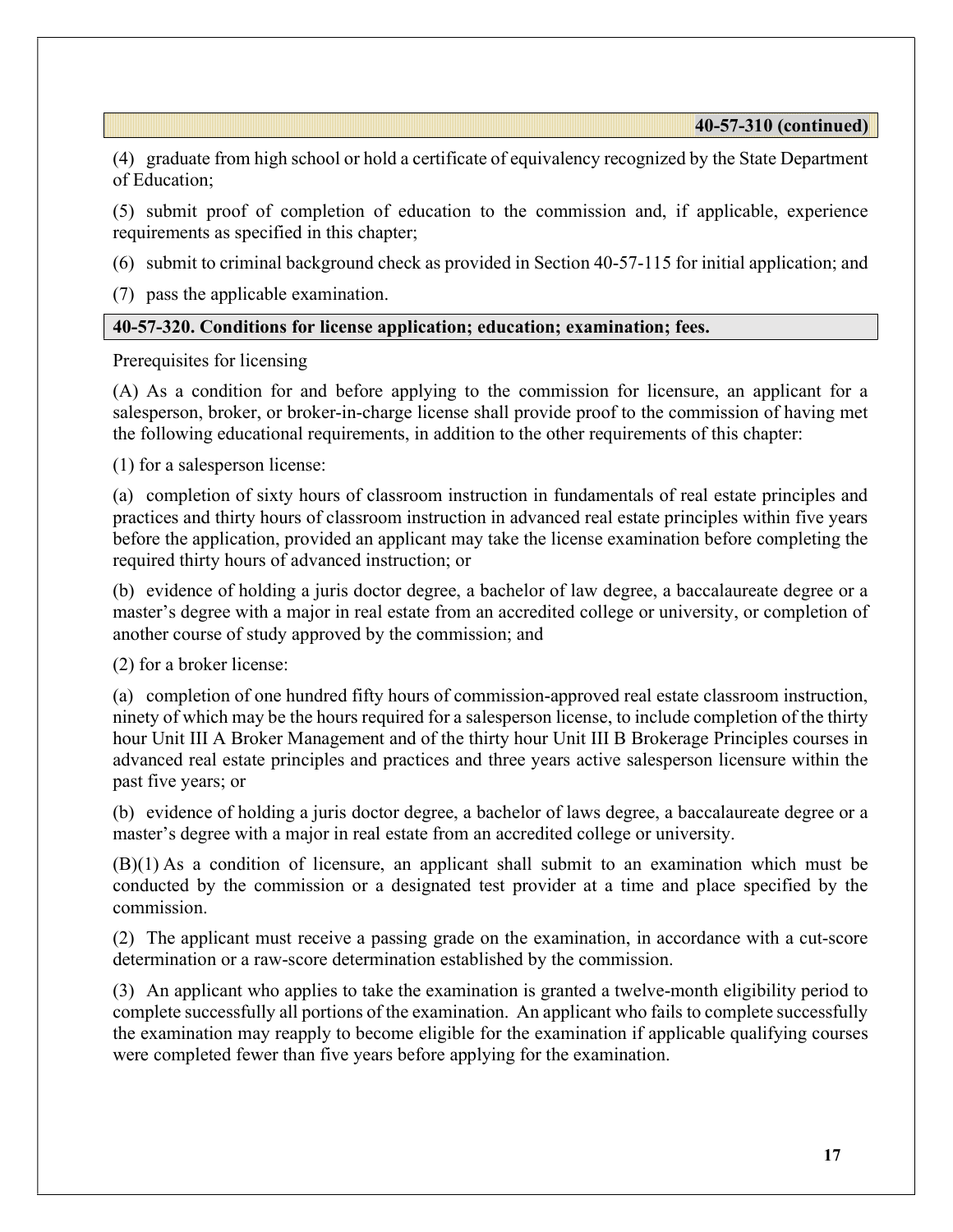(4) An applicant who passes the examination must apply for a license within one year, or the applicant must reapply and retake the examination.

(5) An applicant who is denied licensure by the commission may not reapply for licensure for a period of twenty-four months from the date of denial unless he prevails in appealing the denial pursuant to the Administrative Procedures Act.

(6) A nonresident individual who, at the time of application, holds an active real estate license in another state or jurisdiction or whose real estate license in another state or jurisdiction expired not more than six months before he makes his application only is required to pass the state portion of the examination to qualify for licensure.

(C) The commission or test provider may collect and retain reasonable examination fees. An applicant for an examination to be conducted by a test provider shall pay the fee directly to the test provider.

## 40-57-330. Broker-in-charge license requirements Active broker or salesperson must be licensed under broker-in-charge.

(A) A broker-in-charge license may not be issued to or renewed for an applicant unless the applicant:

(1) has an ownership interest in the applicant's company; or

(2) is actively engaged in the operation and management of the company.

(B) An individual holding an active broker or salesperson license must be licensed under a broker-in-charge who is licensed by the commission and may not be licensed during the same period with more than one broker-in-charge. When a licensee becomes disassociated with a broker-in-charge, he immediately shall notify the commission by completion of the proper form. The licensee must furnish a new business address to the commission, the authorization of the new broker-in-charge, and proof of notification to the former broker-in-charge.

## 40-57-340. Prerequisites for renewal

(A) As a condition of active license renewal:

(1) A broker or salesperson shall submit to a criminal background check upon every third renewal as required for initial applicants pursuant to Section 40-57-115 and shall provide proof of satisfactory completion biennially of ten hours of continuing education in courses. The ten hours must include a minimum of four hours of instruction in mandated topics.

(2) A broker-in-charge shall submit to a criminal background check upon every third renewal as required for initial applicants pursuant to Section 40-57-115 and shall provide proof of satisfactory completion biennially of ten hours of continuing education in courses approved by the commission. The ten hours must include a minimum of four hours of instruction in mandated topics for a broker or salesperson license and four hours of continuing education must be in advanced real estate topics designed for brokers-in-charge.

(3) A license must be renewed biennially coinciding with the licensees' continuing education deadline. Approximately one-half of the licensees must renew in even-numbered years and the remainder in odd-numbered years.

(B) Exempt from the biennial continuing education required by subsection (A) are a:

(1) salesperson who successfully completes a post-licensing course or takes a broker course is exempt for the renewal period during which the course was taken;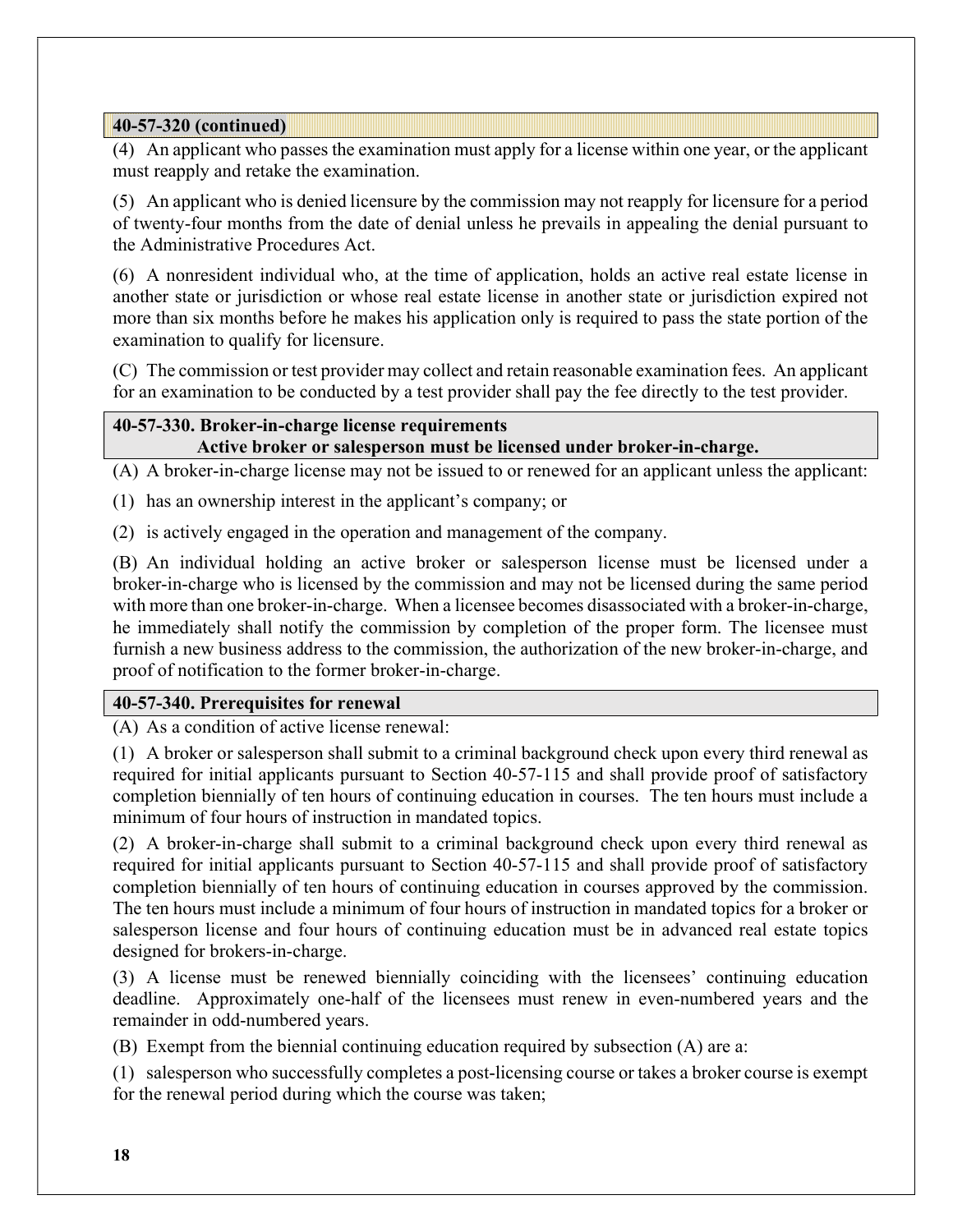(2) licensee while on inactive status;

(3) nonresident broker or salesperson who has successfully satisfied the continuing education requirements in their jurisdiction of residence may be exempt with approval of the commission; or

(4) broker or salesperson with a minimum of twenty-five years of licensure may apply to be granted an experience-based partial continuing education waiver, and upon granting of the waiver, is required to complete only the mandatory four hour core course biennially to maintain active licensure. A broker-in-charge who has been granted a partial continuing education waiver is required to take the four hour core course and the mandated four hour broker-in-charge course biennially. A licensee who previously has been granted a full continuing education waiver by the commission is exempt from the continuing education requirements of this chapter.

(C) A broker or salesperson who takes more than the required number of hours during a two-year period may not carry forward any excess hours to another renewal period.

(D) A broker or salesperson who fails to submit to criminal background check requirements of this section or complete the continuing education requirements of this section by the date of license renewal may renew by submitting applicable fees but immediately must be placed on inactive status. The license may be reactivated upon proof of completion of required continuing education and payment of applicable fees or submission to a criminal background check and payment of applicable fees, whichever remedies the deficiency that caused the licensee to be placed on inactive status.

(E) In accordance with regulations, providers electronically shall transmit to the commission student continuing education and qualifying course records. The commission shall maintain an accurate and secure database of student records.

(F) A pre-licensing and continuing education course is eligible for distance learning. Certification by the Association of Real Estate License Law Officials (ARELLO) or its subsidiary, the International Distance Education Certification Center (IDECC), is required.

(G) The commission shall qualify for continuing education credit designation and certification programs of nationally recognized real estate organizations and associations. The commission may qualify for continuing education credit other than courses currently approved for continuing credit including, but not limited to, courses offered by the South Carolina Bar Association, South Carolina Forestry Board, and the South Carolina Appraisers Board.

(H) Notwithstanding another provision of law, the commission shall qualify for continuing education credit courses that are related to real estate technology, professional development and business ethics.

## 40-57-350. Agency and Transaction Brokerage Relationships

(A) A real estate brokerage firm that provides services through an agency agreement for a client is bound by the duties of loyalty, obedience, disclosure, confidentiality, reasonable care, diligence, and accounting as set forth in this chapter. The following are the permissible brokerage relationships a real estate brokerage firm may establish:

- (1) seller agency;
- (2) buyer agency;
- (3) disclosed dual agency;
- (4) designated agency; or (5) transaction brokerage.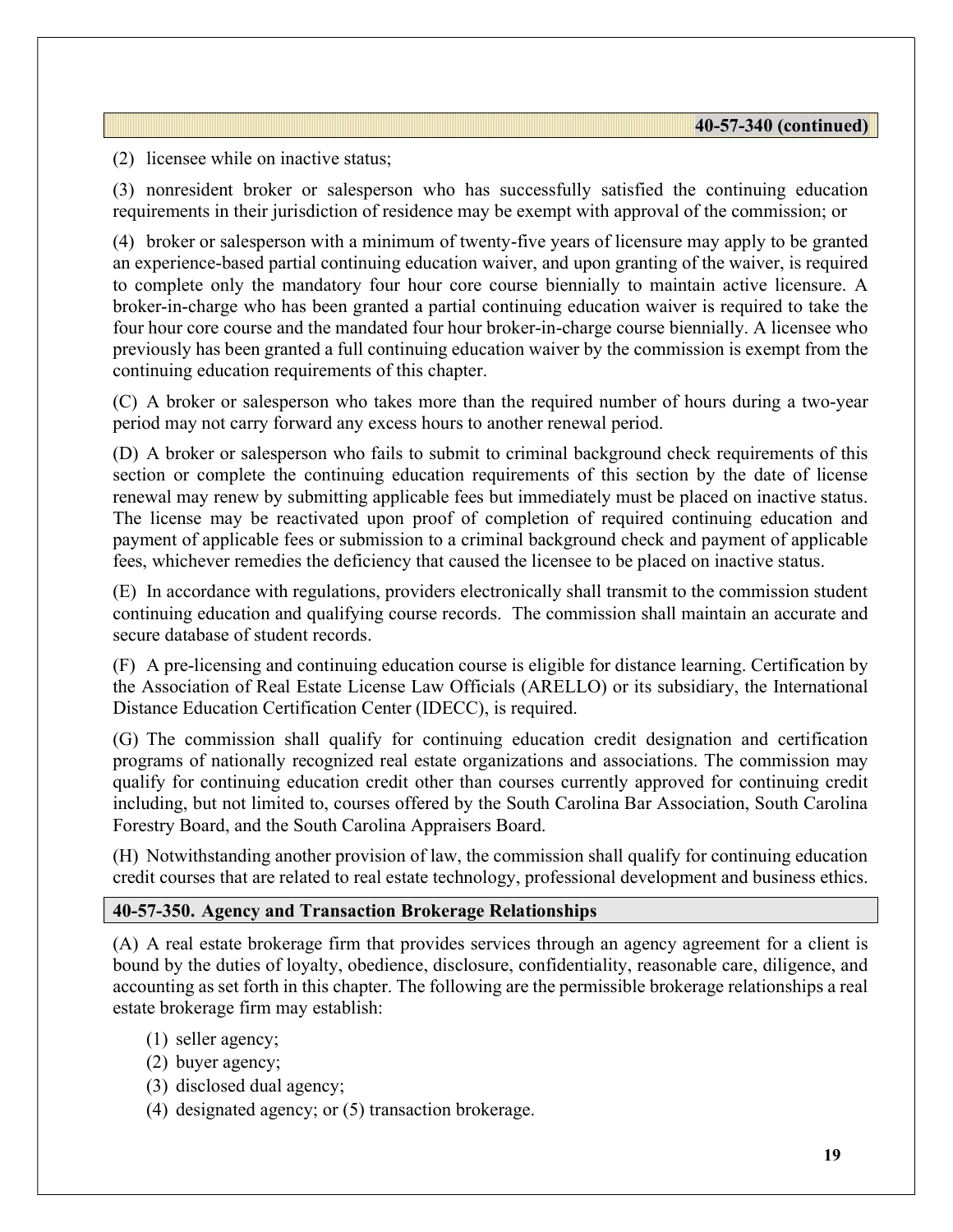(B) The broker-in-charge of a real estate brokerage firm shall adopt a written company policy that identifies and describes the types of real estate brokerage relationships in which associated licensees may engage, including teams and limited function referral offices. The written policy must include:

(1) the real estate brokerage firm's policy regarding cooperation with transaction brokers, or both buyer agents, and transaction brokers, and whether the broker offers compensation to these licensees;

(2) the scope of services provided to the real estate brokerage firm's clients;

(3) the scope of services provided to the real estate brokerage firm's customers;

(4) when and how associated licensees shall explain and disclose their brokerage relationships with an interested party to a potential transaction. The explanation and disclosure shall always comply with the minimum requirements set forth in this chapter;

(5) when and how an associated licensee shall explain the potential for the licensee to later act as a disclosed dual agent, designated agent or transaction broker in specific transactions, as permitted by this chapter; and

(6) the real estate brokerage firm's policy on compliance with state and federal fair housing laws.

 $(C)(1)$  On reaching a written agency agreement to provide brokerage services for a seller of real estate, a seller's agent shall:

(a) perform the terms of the written brokerage agreement made with the seller;

(b) pursuant to subsection (A), promote the interest of the seller by performing agency duties which include:

(i) seeking a sale at the price and terms stated in the brokerage agreement or at a price and terms acceptable to the seller, except that the real estate brokerage firm is not obligated to seek additional offers to purchase unless the brokerage agreement provides otherwise while the property is subject to a contract of sale;

(ii) presenting in a timely manner all written offers and counteroffers to and from the seller, even when the property is subject to a contract of sale;

(iii) disclosing to the seller all material adverse facts concerning the transaction which are actually known to the seller's agent except as directed otherwise in this section;

(iv) advising the seller to obtain expert advice on matters that are beyond the expertise of the licensee; and

(v) accounting in a timely manner, as required by this chapter, for all money and property received in which the seller has or may have an interest;

(c) exercise reasonable skill and care in discharging the licensee's agency duties;

(d) comply with all provisions of this chapter and with regulations adopted by the commission;

(e) comply with all applicable federal, state, or local laws, rules, regulations, and ordinances related to real estate brokerage, including laws which relate to fair housing and civil rights;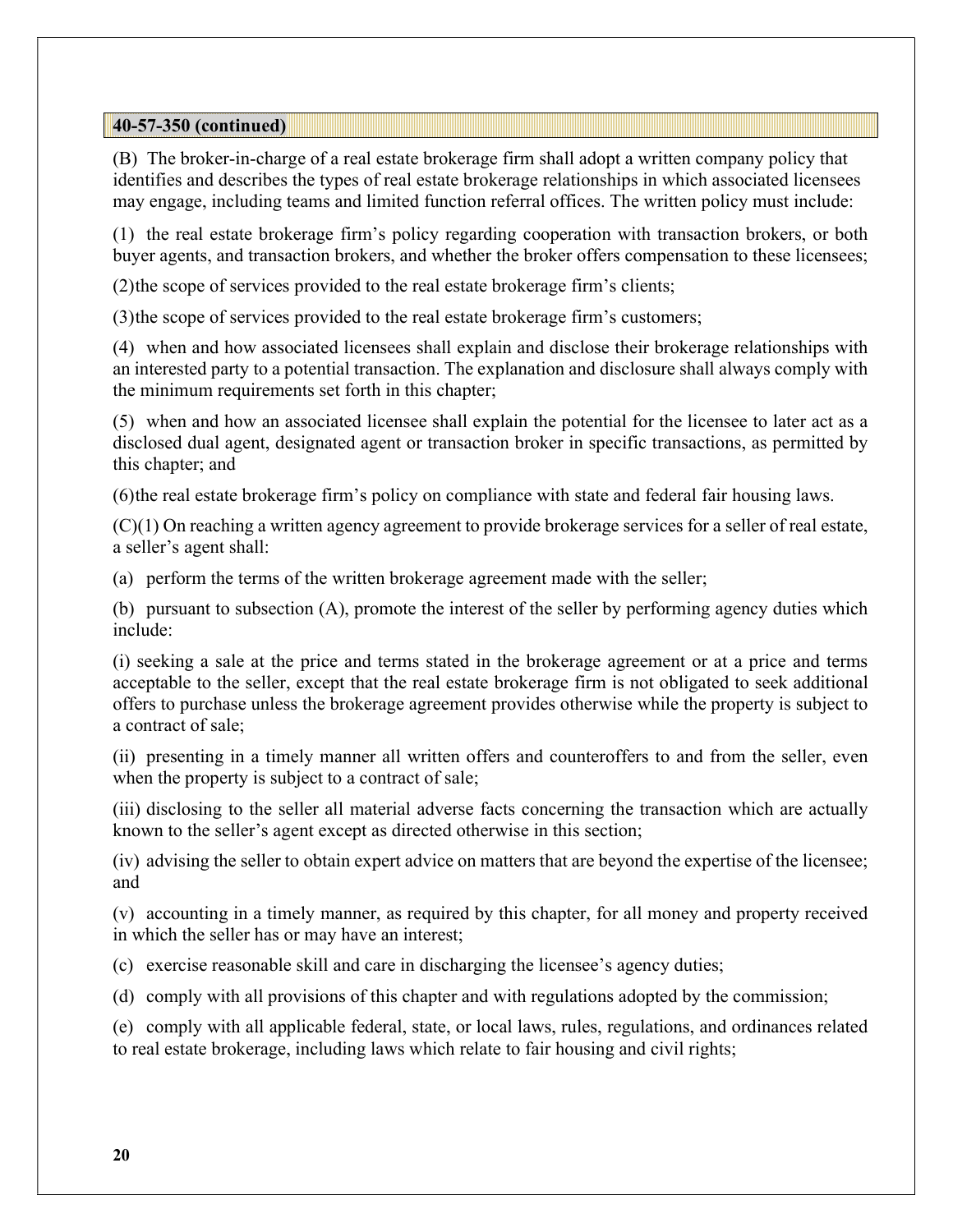(f) preserve confidential information provided by the seller during the course of and following the agency relationship that might have a negative impact on the seller's real estate activity unless:

 (i) the seller to whom the confidential information pertains grants written consent to disclose the information;

(ii) disclosure is required by law; or

(iii) disclosure is necessary to defend the licensee against an accusation of wrongful conduct; or

(iv) the information becomes public from a source other than the broker.

(2) No cause of action may arise against a licensee for disclosing confidential information in compliance with subitem item (1)(f).

(D) A licensee acting as a seller's agent may offer alternative properties to prospective buyers. A licensee acting as a seller's agent also may list for sale competing properties.

(E)(1) On reaching a written agency agreement to provide brokerage services to a potential buyer of real estate, a buyer's agent shall:

(a) perform the terms of the written brokerage agreement made with the buyer;

(b) in accordance with subsection (A), promote the interest of the buyer by performing the buyer's agent's duties which include:

(i) seeking the type of property at the price and terms stated in the brokerage agreement or at a price and terms acceptable to the buyer, except that the licensee is not obligated to seek additional properties unless the brokerage agreement provides otherwise for a buyer once the buyer becomes a party to a contract of sale;

(ii) presenting in a timely manner all written offers and counteroffers to and from the buyer;

(iii) disclosing to the buyer all material adverse facts concerning the transaction which are actually known to the licensee except as directed otherwise in this section. Nothing in this chapter may limit a buyer's obligation to inspect the physical condition of the property which the buyer may purchase;

(iv) advising the buyer to obtain expert advice on material matters that are beyond the expertise of the licensee; and

(v) accounting in a timely manner, as required by this chapter, for all money and property received in which the buyer has or may have an interest;

(c) exercising reasonable skill and care in discharging the buyer's agent's agency duties;

(d) complying with all provisions of this chapter and with regulations promulgated by the commission;

(e) complying with all applicable federal, state, or local laws, rules, regulations, and ordinances related to real estate brokerage, including laws which relate to fair housing and civil rights;

(f) preserving confidential information provided by the buyer during the course of or following the agency relationship that might have a negative impact on the buyer's real estate activity unless: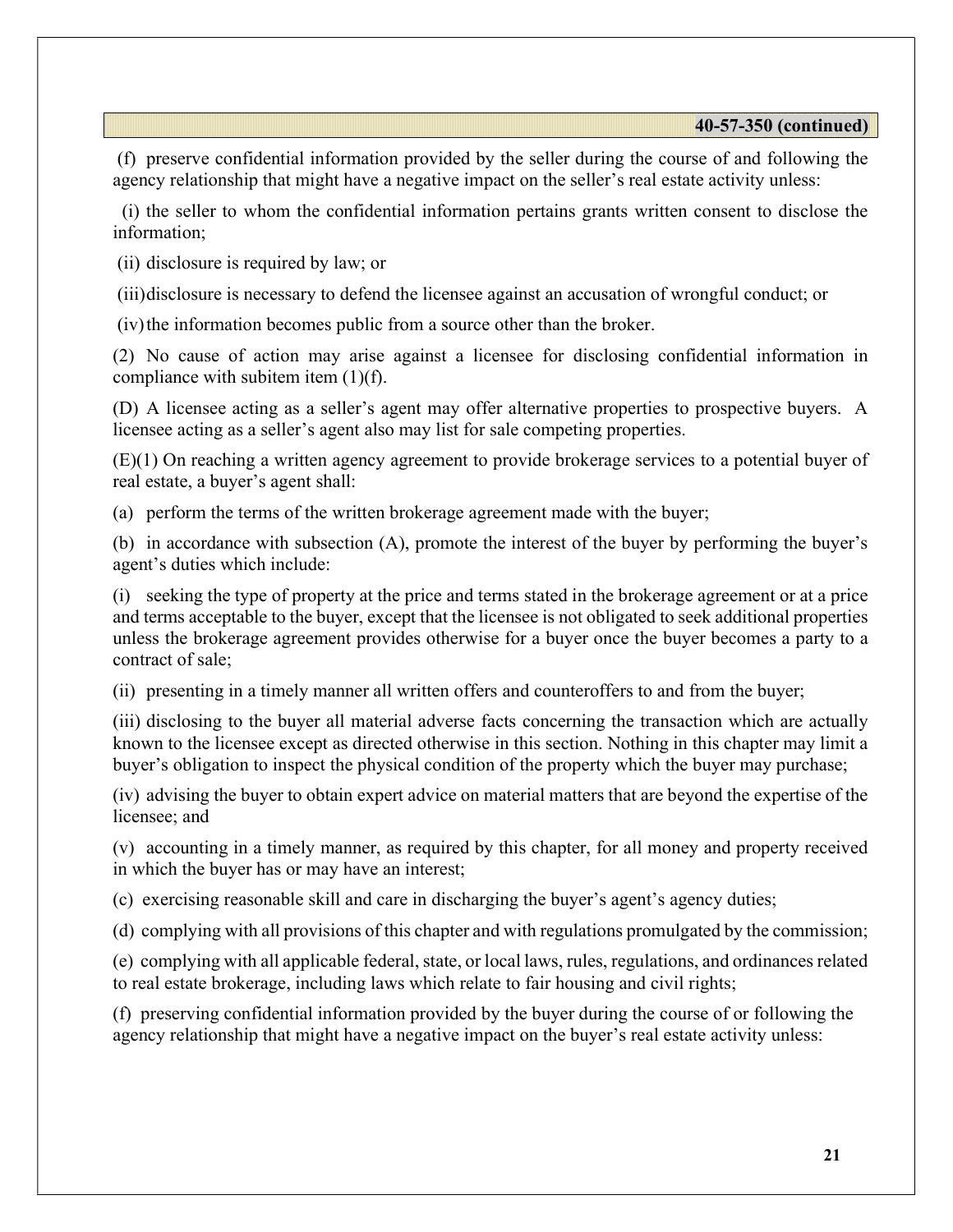(i) the buyer to whom the confidential information pertains, grants written consent to disclose the information;

(ii) disclosure is required by law;

(iii) disclosure is necessary to defend the licensee against an accusation of wrongful conduct in a proceeding before the commission or before a professional association or professional standards committee; or

(iv) the information becomes public from a source other than the licensee.

(2) No cause of action may arise against a licensee for disclosing confidential information in compliance with item  $(1)(f)$ .

(F) A licensee acting as a buyer's agent may offer properties which interest his buyer client to other potential buyers. However, if the licensee has two competing buyer clients in a single real estate transaction, the agent will give written notice to each buyer client that neither will receive the confidential information of the other.

 $(G)(1)$  A licensee shall treat all parties honestly and may not knowingly give them false or misleading information about the condition of the property which is known to the licensee. A licensee is not obligated to discover latent defects or to advise parties on matters outside the scope of the licensee's real estate expertise. Notwithstanding another provision of law, no cause of action may be brought against a licensee who has truthfully disclosed to a buyer a known material defect.

(2) No cause of action may be brought against a real estate brokerage firm or licensee by a party for information contained in reports or opinions prepared by an engineer, land surveyor, geologist, wood destroying organism control expert, termite inspector, mortgage broker, home inspector, or other home inspection expert, or other similar reports.

(3) A licensee, the real estate brokerage firm, and the broker-in-charge are not liable to a party for providing the party with false or misleading information if that information was provided to the licensee by the client or customer and the licensee did not know the information was false or incomplete.

(H) Nothing in this chapter limits the obligation of the buyer to inspect the physical condition of the property.

(I)(1) A real estate brokerage firm may act as a disclosed dual agent only with the prior informed and written consent of all parties. Consent is presumed to be informed if a party signs a completed copy of a dual agency agreement, promulgated by the commission. At the latest, the form must be signed by the buyer before writing an offer and by the seller before signing the sales contract. The agreement must specify the transaction, and must name the parties to the dual agency consent agreement, and must state that:

 (a) in acting as a dual agent, the real estate brokerage firm represents clients whose interests may be adverse and that agency duties are limited;

 (b) the associated licensees of the real estate brokerage firm may disclose information gained from one party to another party if the information is relevant to the transaction, except if the information concerns: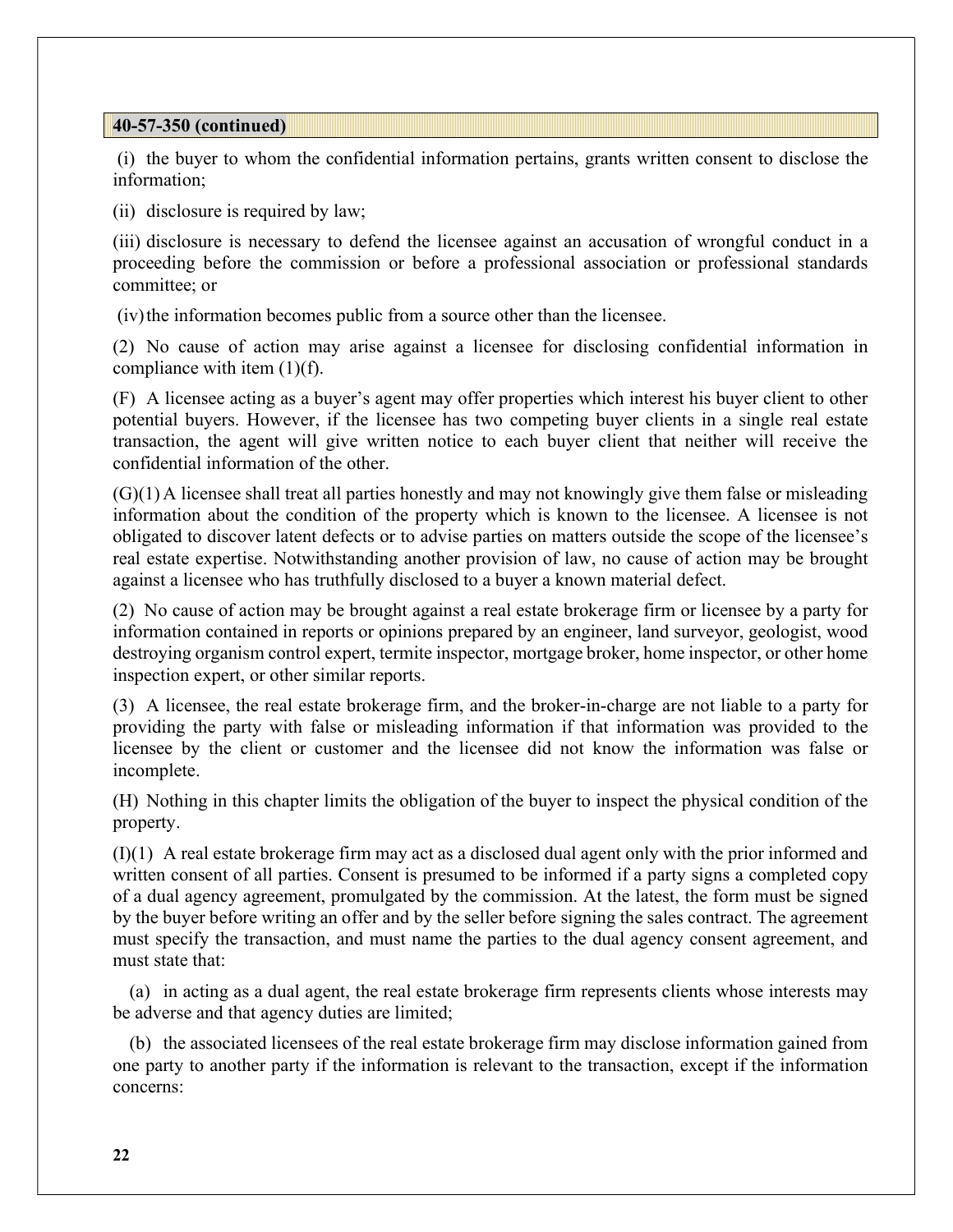(i) the willingness or ability of a seller to accept less than the asking price;

(ii) the willingness or ability of a buyer to pay more than the offered price;

(iii) any confidential negotiating strategy not disclosed in an offer as terms of a sale; or

(iv) the motivation of a seller for selling property or the motivation of a buyer for buying property;

(c) that the clients may choose to consent to the disclosed dual agency or may reject it; and

(d) that the clients have read and understood the dual agency agreement and acknowledge that their consent to dual agency is voluntary.

(2) A broker-in-charge and associated licensees in one office of a real estate brokerage firm may conduct business with a client of another office of the real estate brokerage firm as a customer or client without creating a dual agency relationship, so long as the branch offices each have a separate broker-in-charge and do not share the same associated licensees.

(J)(1) A broker-in-charge may assign, through the adoption of a company policy, different licensees affiliated with the broker-in-charge as designated agents to exclusively represent different clients in the same transaction. A company policy adopted to fulfill the requirements of this subsection must contain provisions reasonably calculated to ensure each client is represented in accordance with the requirements of this chapter.

(2) A broker-in-charge may personally, or through the broker's duly authorized real estate licensed representative, specifically designate one or more associated licensees who will be acting as agent of the buyer client or seller client to the exclusion of all other associated licensees. Buyers and sellers shall give informed consent to enter into designated agency relationships. The informed consent must be evidenced by a designated agency agreement promulgated by the commission, and must be signed by the buyer before writing the offer and by the seller before signing the sales agreement. The designated agency agreement must include language informing the buyer and seller of the obligations of the broker-in-charge and associated licensees under this section.

(3) If a buyer client of a real estate brokerage firm wants to view a property that was personally listed by the broker-in-charge, the real estate brokerage firm shall act as a dual agent with the written consent of the buyer and seller, as required by subsection (I). If a seller client of a real estate brokerage firm wants to sell a property to a buyer client of the real estate brokerage firm that is personally represented by the broker-in-charge, the real estate brokerage firm shall act as a dual agent with the written consent of the buyer and seller, as required by subsection (I).

(4) A designated agent of a seller client has the duties and obligations set forth in subsections (C) through (E). A designated agent of a buyer client has the duties and obligations set forth in subsections (E), (G), and (H).

(5) In a transaction where both buyer and seller are represented by designated agents, the broker-in-charge shall act as a dual agent pursuant to subsection (I). The broker-in-charge is not required to complete a dual agency agreement under this provision. Consent must be contained in the designated agency agreement.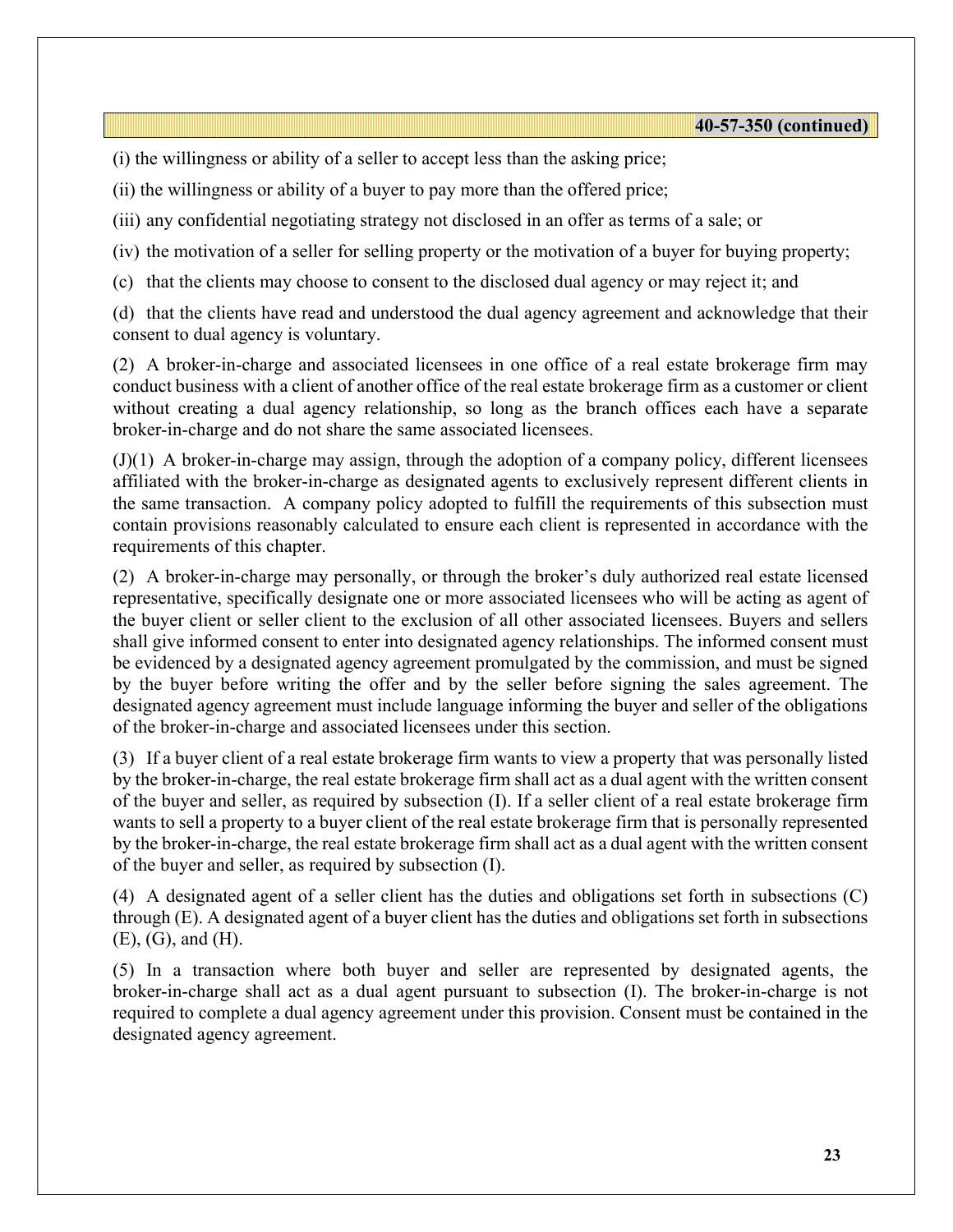(6) A designated agent may disclose to the designated agent's broker-in-charge, or the licensed representative appointed by the broker-in-charge, confidential information of a client for the purpose of seeking advice or assistance for the benefit of the client in regard to a transaction.

(7) If a buyer client of a real estate brokerage firm wants to view and make an offer to purchase a property owned by a seller client being represented by the same associated licensee, the real estate brokerage firm must act as a dual agent with the written consent of the buyer and seller, as required by subsection (I).

 (8) If a broker-in-charge appoints different associated licensees as designated agents in accordance with subsection  $(J)(1)$ , the broker-in-charge, all remaining affiliated licensees, and the real estate brokerage firm must be considered to be dual agents.

(9) There may be no imputation of knowledge or information between and among the broker-in-charge, agents, and the clients. Designated agents may not disclose, except to the designated agent's broker-in-charge or appointed representative, information made confidential by written request or instruction of the client whom the designated agent is representing, except information allowed to be disclosed by this section or required to be disclosed by this section. Unless required to be disclosed by law, the broker-in-charge of a designated agent may not reveal confidential information received from either the designated agent or the client with whom the designated agent is working. For the purposes of this section, confidential information is information the disclosure of which has not been consented to by the client and that could harm the negotiating position of the client.

(10) The designation of one or more of a broker-in-charge's associated licensees as designated agents does not permit the disclosure by the broker-in-charge or associated licensees of information made confidential by an express written request or instruction by a party before or after the creation of the designated agency. The broker-in-charge and associated licensees shall continue to maintain this confidential information unless the party from whom the confidential information was obtained permits its disclosure by written agreement or disclosure is required by law. No liability is created as a result of a broker-in-charge's and associated licensee's compliance with this subsection.

(K) A licensee who represents one party to a real estate transaction may provide assistance to other parties to the transaction by performing ministerial acts such as writing and conveying offers, and providing information and aid concerning other professional services not related to the real estate brokerage services being performed for a client. Performing ministerial acts does not create an agency relationship.

(L)(1) A real estate brokerage firm may offer transaction brokerage to potential buyers and sellers. A transaction broker may be a single agent of a party in a transaction, giving the other party customer service or the transaction broker may facilitate the transaction without representing either party.

(2) Licensees operating as transaction brokers are required to disclose to buyers and sellers their role and duties in offering customer services to the consumer that shall include the following:

- (a) honesty and fair dealing;
- (b) accounting for all funds;
- (c) using skill, care and diligence in the transaction;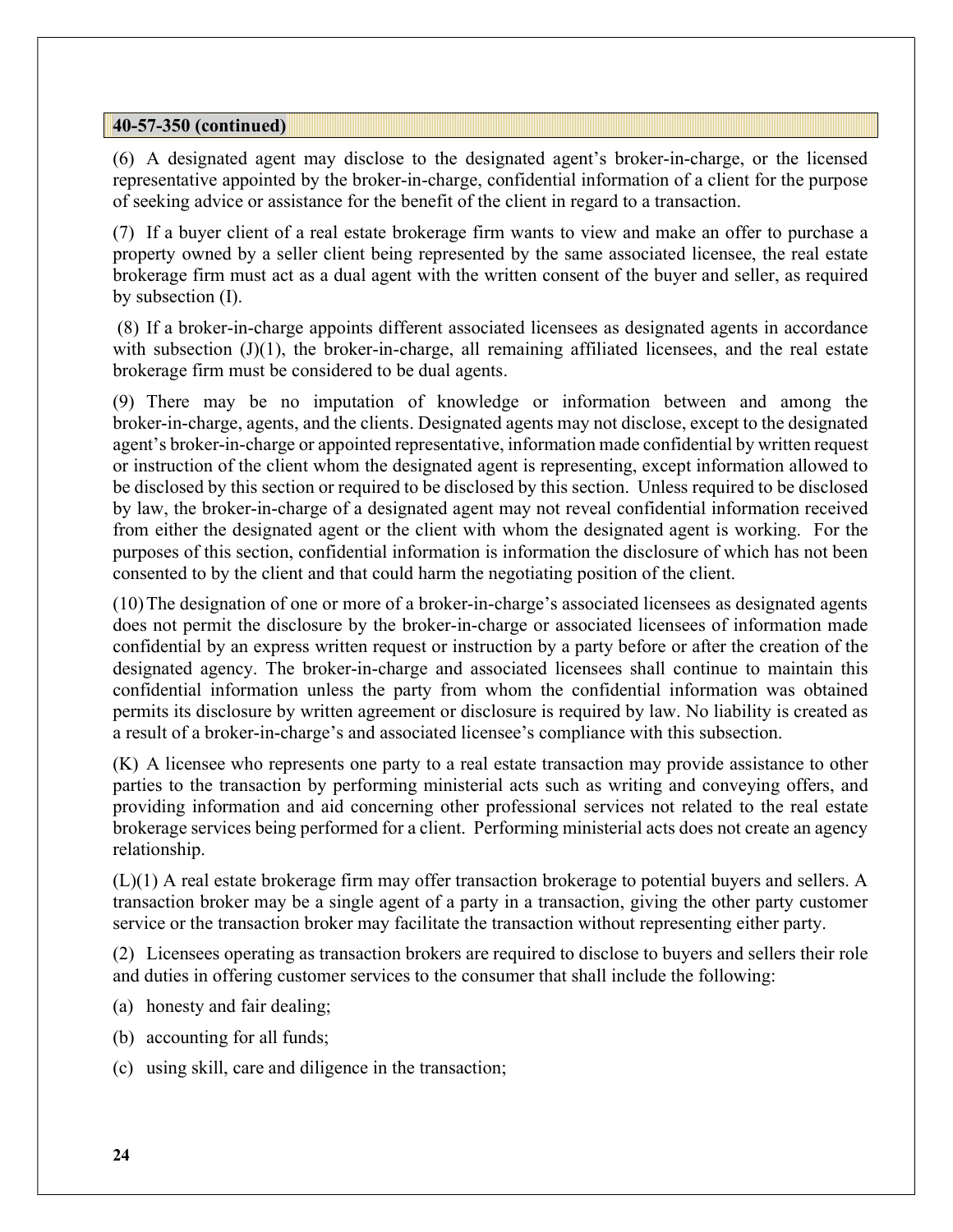(d) disclosing material adverse facts that affect the transaction, or the value or condition of the real property and that are not readily ascertainable;

(e) promptly presenting all written offers and counteroffers;

(f) limited confidentiality, unless waived in writing by a party. This limited confidentiality prohibits disclosing:

(i) information concerning a buyer's motivation to buy or the buyer's willingness to make a higher offer than the price submitted in a written offer;

 (ii) factors motivating a seller to sell or the seller's willingness to accept an offer less than the list price;

(iii) that a seller or buyer will agree to financing terms other than those offered; and

(iv) information requested by a party to remain confidential, except information required by law to be disclosed;

(g) additional duties that are entered into by separate agreement.

(3) Prospective buyers and sellers who do not choose to establish an agency relationship with a real estate brokerage firm but who use the services of the firm are considered customers. A licensee may offer the following services to a customer as a single agent or as a transaction broker including, but not limited to:

- (a) identifying and showing property for sale, lease, or exchange;
- (b) providing real estate statistics and information on property;
- (c) providing preprinted real estate forms, contracts, leases, and related exhibits and addenda;

 (d) acting as a scribe in the preparation of real estate forms, contracts, leases, and related exhibits and addenda;

 (e) providing a list of architects, engineers, surveyors, inspectors, lenders, insurance agents, attorneys, and other professionals; and

 (f) identifying schools, shopping facilities, places of worship, and other similar facilities on behalf of the parties in a real estate transaction.

(4) A licensee offering services to a customer shall:

 (a) timely present all written offers to and from the parties involving the sale, lease, and exchange of property, even when the property is subject to a contract of sale;

 (b) timely account for all money and property received by the broker on behalf of a party in a real estate transaction;

- (c) provide a meaningful explanation of brokerage relationships in real estate transactions;
- (d) provide an explanation of the scope of services to be provided by the licensee;
- (e) be fair and honest and provide accurate information in all dealings;
- (f) keep information confidential as requested in writing by the customer; and
- (g) disclose known material facts regarding the property or the transaction.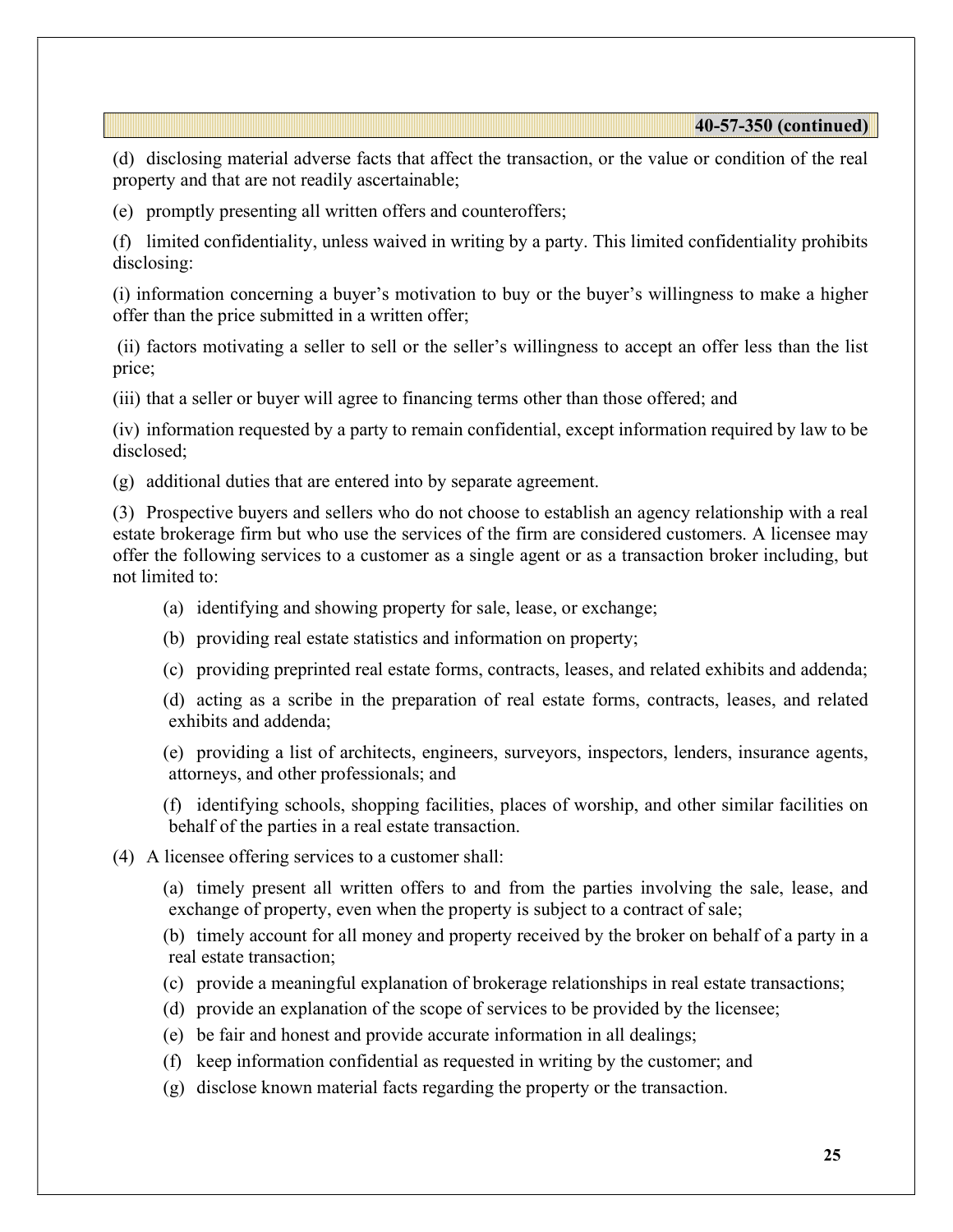(M) The provisions of this section which are inconsistent with applicable principles of common law supersede the common law, and the common law may be used to aid in interpreting or clarifying the duties described in this section. Except as otherwise stated, nothing in the section precludes an injured party from bringing a cause of action against licensees, their companies, or their brokers-in-charge.

## 40-57-360. Real Estate Teams, Advertising, and Team Supervision

(A) The broker-in-charge must be responsible for supervising the team and all licensed members of the team. The broker-in-charge may not delegate supervisory responsibilities to the team members or team leader. Written office policy of the broker-in-charge shall address team relationships in which associated licensees may engage.

(B) The team may act as disclosed dual agents only and with the prior informed and written consent of all parties and as addressed in the broker-in-charge's written office policy.

(C) Team members must conduct all real estate brokerage activities from their commission-established office under the supervision of a broker-in-charge.

(D) Team advertising must contain the team name and the full name of the real estate brokerage firm displayed in a conspicuous way.

(E) No team may imply that the team is a separate entity from the brokerage firm of its employment. Team names may not include the terms 'realty,' 'real estate', 'realtors', or similar terms suggesting a brokerage.

(F) The team, and any and all team members, must display and promote that they are directly connected to the brokerage firm under which the team works. The brokerage firm name under which the team works is to be displayed prominently and visibly in a meaningful and conspicuous way on all methods of advertising.

(G) The commission may promulgate regulations regarding the creation and operation of real estate teams.

## 40-57-370. Disclosure of brokerage relationships

(A) A licensee shall provide at the first practical opportunity to all potential buyers and sellers of real estate with whom the licensee has substantive contact:

(1) a meaningful explanation of brokerage relationships in real estate transactions that are offered by that real estate brokerage firm, including an explanation of customer and client services;

(2) Disclosure of Brokerage Relationships form prescribed by the commission.

(B) An 'Acknowledgement of receipt of the Disclosure of Brokerage Relationships' form must be included in an agency agreement and in a sales contract. In addition, each sales contract must require the buyer and the seller to acknowledge whether they received customer or client service in that real estate transaction.

(C) At the time of first substantive contact, it is presumed that the potential buyer or seller is to be a customer of the real estate brokerage firm and that the real estate brokerage firm will be acting as a transaction broker as defined by this chapter and that the real estate brokerage firm shall offer services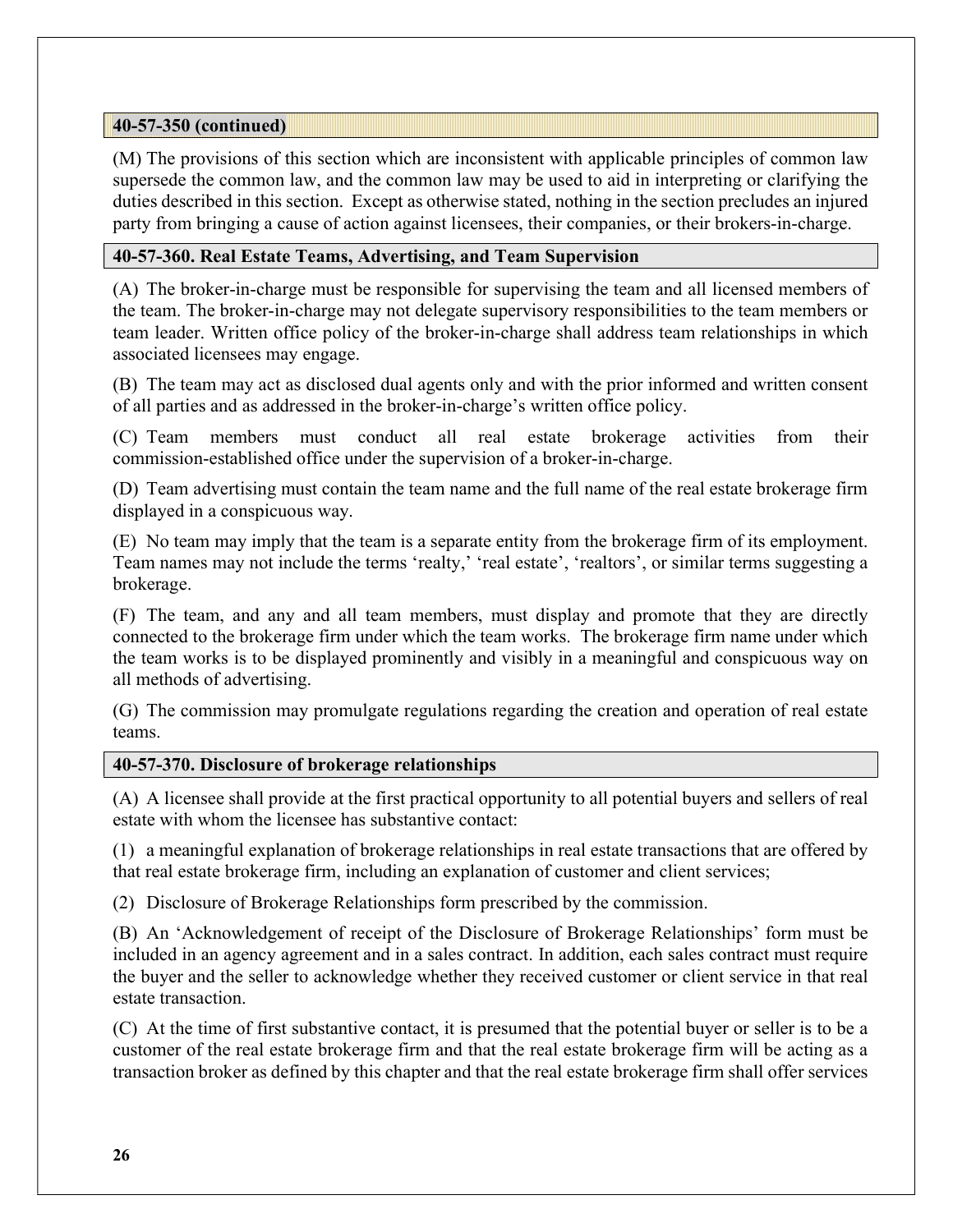to a customer as defined by Section 40-57-350(L) only until the potential buyer or seller signs an agency representation agreement.

(D) If first substantive contact occurs over the telephone or other electronic means, including the Internet and electronic mail, an 'Acknowledgement of receipt of the Disclosure of Brokerage Relationships' form may be sent by electronic means, including the Internet and electronic mail.

(E) For all real estate transactions, no agency relationship between a buyer, seller, landlord, or tenant and a real estate brokerage firm and its associated licensees exists unless the buyer, seller, landlord, or tenant and the brokerage company and its associated licensees agree, in writing, to the agency relationship. No type of agency relationship may be assumed by a buyer, seller, landlord, tenant, or licensee or created orally or by implication. A real estate brokerage firm may not be considered to have an agency relationship with a party or have agency obligations to a party but is responsible only for exercising reasonable care in the discharge of the real estate brokerage firm's specified duties, as provided in this chapter, and, in the case of a client, as specified in the agency agreement.

(F) The payment or promise of payment of compensation to a real estate brokerage firm by a seller, buyer, landlord, or tenant does not determine whether an agency relationship has been created between a real estate licensee and a seller, buyer, landlord, or tenant.

(G) The brokerage relationship disclosure requirements of this section do not apply if the:

- (1) transaction is regarding the rental or lease of property; or
- (2) communication from the licensee is a solicitation of business.

#### 40-57-380. Obligations to clients following termination of agency relationship

A real estate broker and all associated licensees owe no duty or obligation to a client following termination, expiration, completion, or performance of an agency agreement or closing of the real property transaction, whichever occurs first, except the duties of:

(1) accounting in a timely manner for all money and property related to and received during the relationship; and

(2) keeping confidential all information received during the course of the engagement which was made confidential by request or instructions from the client, except as provided for in Section 40-57-350(C)(1)(f) and Section 40-57-350(E)(1)(f) unless the:

(a) client permits the disclosure by written agreement;

(b) disclosure is required by law;

(c) disclosure is necessary to defend the licensee against an accusation of wrongful conduct in a proceeding before the commission or before a professional association or professional standards committee; or

(d) the information becomes public from a source other than the broker.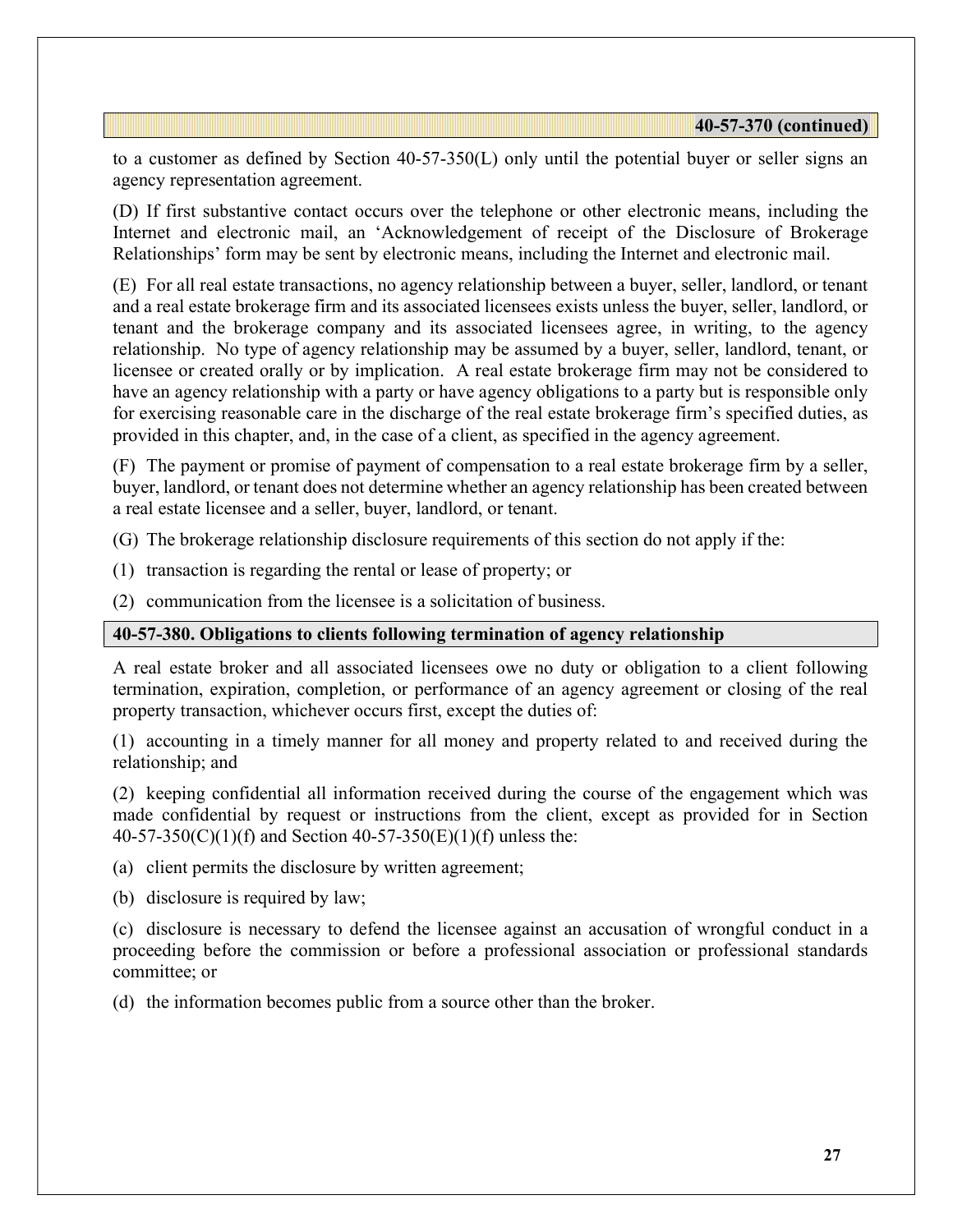## Article 5

### Property Managers

## 40-57-510. Prerequisites for licensure as a property manager or property manager-in-charge

(A) To be eligible for licensure as a property manager or property manager-in-charge, an applicant must:

(1) attain the age of twenty-one if applying for a property manager-in-charge;

(2) attain the age of eighteen if applying for a license as a property manager;

(3) provide a physical address at which the licensee can be contacted in the course of an investigation. A licensee shall maintain on file with the commission his current contact information for his residential address, mailing address, email address, and telephone number. Failure to update this contact information within thirty days after a change may result in an administrative suspension of the property manager, salesperson, broker, or broker-in-charge pursuant to Section 40-57-710;

(4) graduate from high school or hold a certificate of equivalency that is recognized by the South Carolina Department of Education;

(5) submit proof of completion of education to the commission and, if applicable, experience requirements as specified in this chapter;

(6) submit to criminal background check as provided in Section 40-57-115 for initial application; and

(7) pass the applicable examination.

(B) An application for examination or licensure must be made in writing on a form prescribed by the commission and must be accompanied by all applicable fees.

(C) As a condition for and before applying to the commission for licensure, an applicant for a property manager or property manager-in-charge license shall provide proof to the commission of having met the following educational requirements, in addition to the other requirements of this chapter:

(1) for a property manager license:

(a) completion of thirty hours of classroom instruction in property management principles and practices; or

(b) evidence of holding a juris doctor degree, a bachelor of law degree, a baccalaureate degree or a master's degree with a major in real estate or housing from an accredited college or university, or completion of another course of study approved by the commission; and

(2) for a property manager-in-charge license:

(a) an active property manager license; and

(b) completion of seven hours of instruction in property management accounting and record keeping approved by the commission.

(D) The commission shall issue licenses in the classifications of property manager or property manager-in-charge to individuals who qualify under and comply with the requirements of this chapter. An individual may not be licensed in more than one classification at the same time. The license must be in the form and size as the commission prescribes and is not transferable.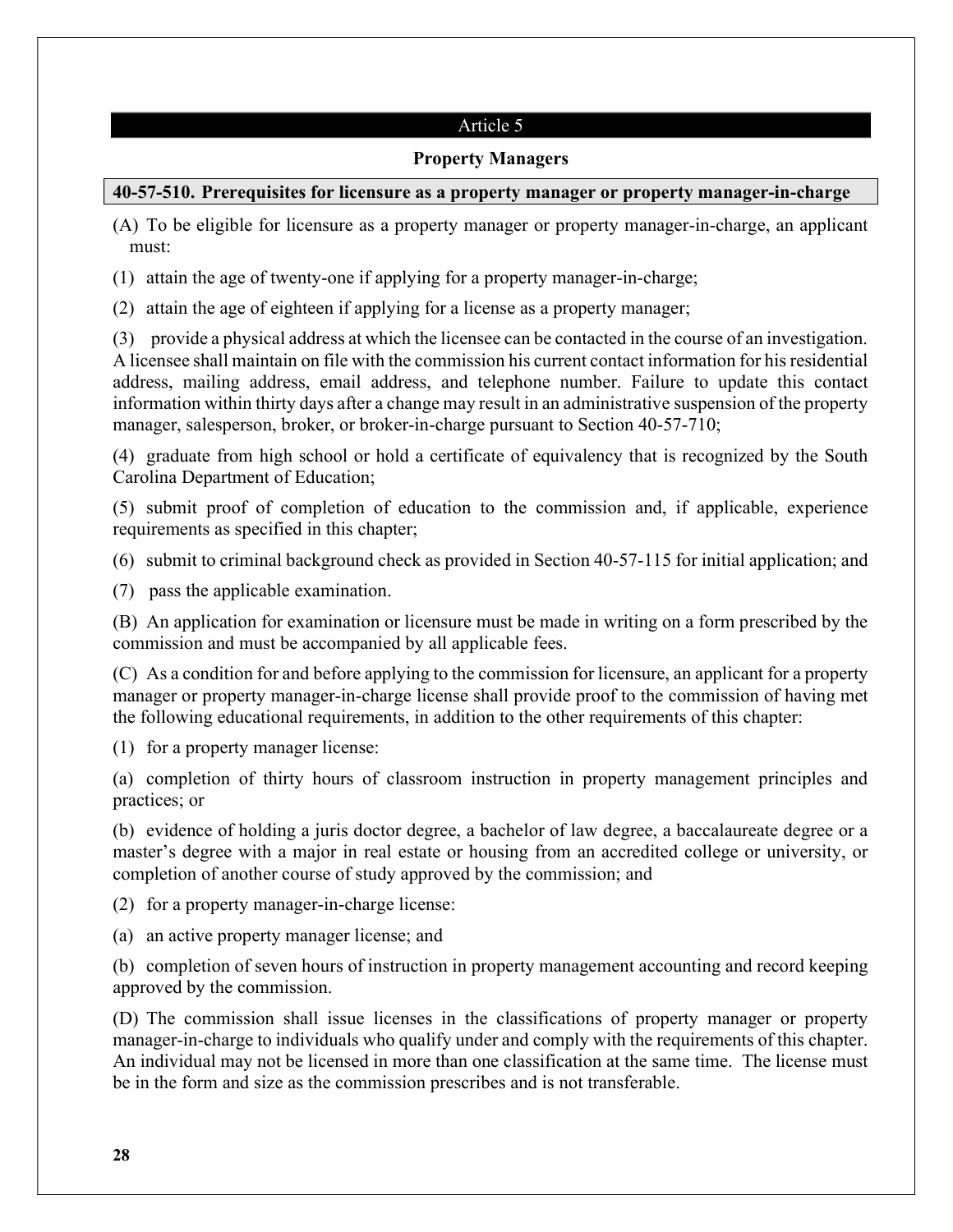(E) An individual holding an active property manager license must be licensed under a property manager-in-charge or broker-in-charge who is licensed by the commission or must be designated as a property manager-in-charge. A property manager may not be licensed during the same period with more than one property manager-in-charge or broker-in-charge. When a licensee becomes disassociated with a broker-in-charge or property manager-in-charge, the licensee immediately shall notify the commission by completion of the proper form. The licensee must furnish a new business address to the commission, the authorization of the new broker-in-charge or new property manager-in-charge, and proof of notification to the former broker-in-charge or property manager-in-charge.

(F) As a condition for and before applying to the commission for licensure renewal, a property manager or property manager-in-charge shall submit to a criminal background check upon every third renewal as required for initial applicants pursuant to Section 40-57-115.

(G) A property manager or property manager-in-charge who fails to submit to criminal background check requirements of this section by the date of license renewal may renew by submitting applicable fees but immediately must be placed on inactive status. The license may be reactivated upon proof of submission to a criminal background check.

## 40-57-520. Managing residential multiunit rental locations

(A) The management of each residential multiunit rental location must be provided by an on-site licensee or an off-site licensee if there is no on-site staff.

(B) The commission may permit multiple multiunit rental property locations to be managed by one licensee.

(C) An unlicensed employee of the owner of a multiunit rental property or an unlicensed individual who works under the supervision of a licensee is permitted to perform only the following duties:

- (1) maintenance;
- (2) clerical or administrative support;
- (3) collection of rents which that are made payable to the owner or real estate company;
- (4) showing rental units to prospective tenants;
- (5) furnishing published information;
- (6) providing applications and lease forms; and
- (7) receiving applications and leases for submission to the owner or the licensee for approval.

#### Article 7

#### Misconduct and Redress

## 40-57-710. Grounds for denial of issuance of license or for disciplinary action against licensee.

- (A) In addition to Section 40-1-110, the commission may deny issuance of a license to an applicant or may take disciplinary action against a licensee who:
- (1) makes a substantial misrepresentation on an application for a real estate license;
- (2) makes a substantial misrepresentation involving a real estate transaction;
- (3) makes false promises likely to influence, persuade, or induce;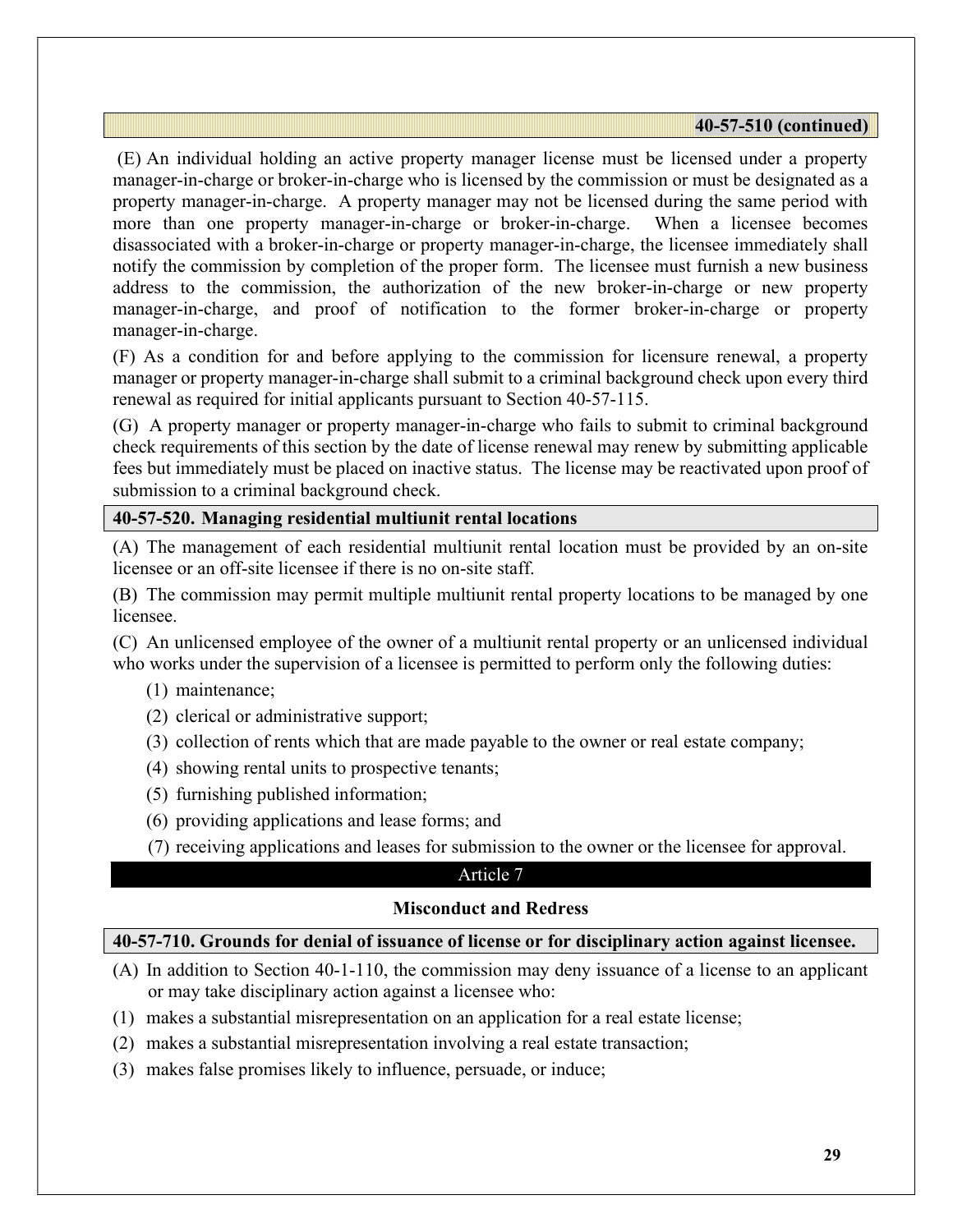### 40-57-710 (continued)

(4) pursues a continued and flagrant course of misrepresentation or makes false and misleading promises through any medium of advertising or otherwise;

(5) in the practice of real estate, demonstrates bad faith, dishonesty, untrustworthiness, or incompetency in a manner as to endanger the interest of the public;

(6) represents a real estate broker other than the broker-in-charge or property manager-in-charge with whom they are licensed;

(7) guarantees or authorizes and permits an associated licensee to guarantee future profits from the resale of real estate;

(8) makes a dual set of contracts, written or otherwise, by stating a sales price other than the actual sales price;

(9) is convicted of violating the federal and state fair housing laws, forgery, embezzlement, breach of trust, larceny, obtaining money or property under false pretense, extortion, fraud, conspiracy to defraud, or has been convicted of a felony sex-related, felony drug-related, felony real estate-related, felony financial, or felony violent offense, or pleading guilty or nolo contendere to such an offense in a court of competent jurisdiction of this State, another state, or a federal court;

(10) fails to report to the commission in writing by certified mail, within ten days, notice of conviction of a crime provided in item (9);

(11) fails, within a reasonable time, to account for or to remit trust funds coming into his possession which belong to others;

(12) pays a commission or compensation to an unlicensed individual for activities requiring a license under this chapter. Notwithstanding this section, a licensee may not pay or offer to pay a referral fee or finder's fee to an unlicensed individual who is not a party in the real estate sales or rental transaction;

(13) violates a provision of law relating to the freedom of a buyer or seller to choose an attorney, insurance agent, title insurance agent, or another service provider to facilitate the real estate transaction;

(14) fails to disclose in accordance with Section 40-57-370 the party or parties for whom the licensee will be acting as an agent in a real estate transaction, if any;

(15) receives compensation in a real estate transaction or directly resulting from a real estate transaction from more than one party except with the full knowledge and written disclosure to all parties;

(16) represents more than one party in a real estate transaction without the full written knowledge and consent of all parties;

(17) acts as an undisclosed principal in a real estate transaction;

(18) accepts deposit money which is to be delivered to the licensee's principal in a real estate transaction without informing the payor and having the payor acknowledge in writing who will hold the money received by the licensee;

(19) issues a check in connection with his real estate business which is returned for insufficient funds or closed account;

(20) fails to disclose in accordance with Section  $40-57-530$  [40-57-350(L)(4)(g)] known material facts concerning a real estate transaction;

(21) violates a provision of this chapter or a regulation promulgated under this chapter;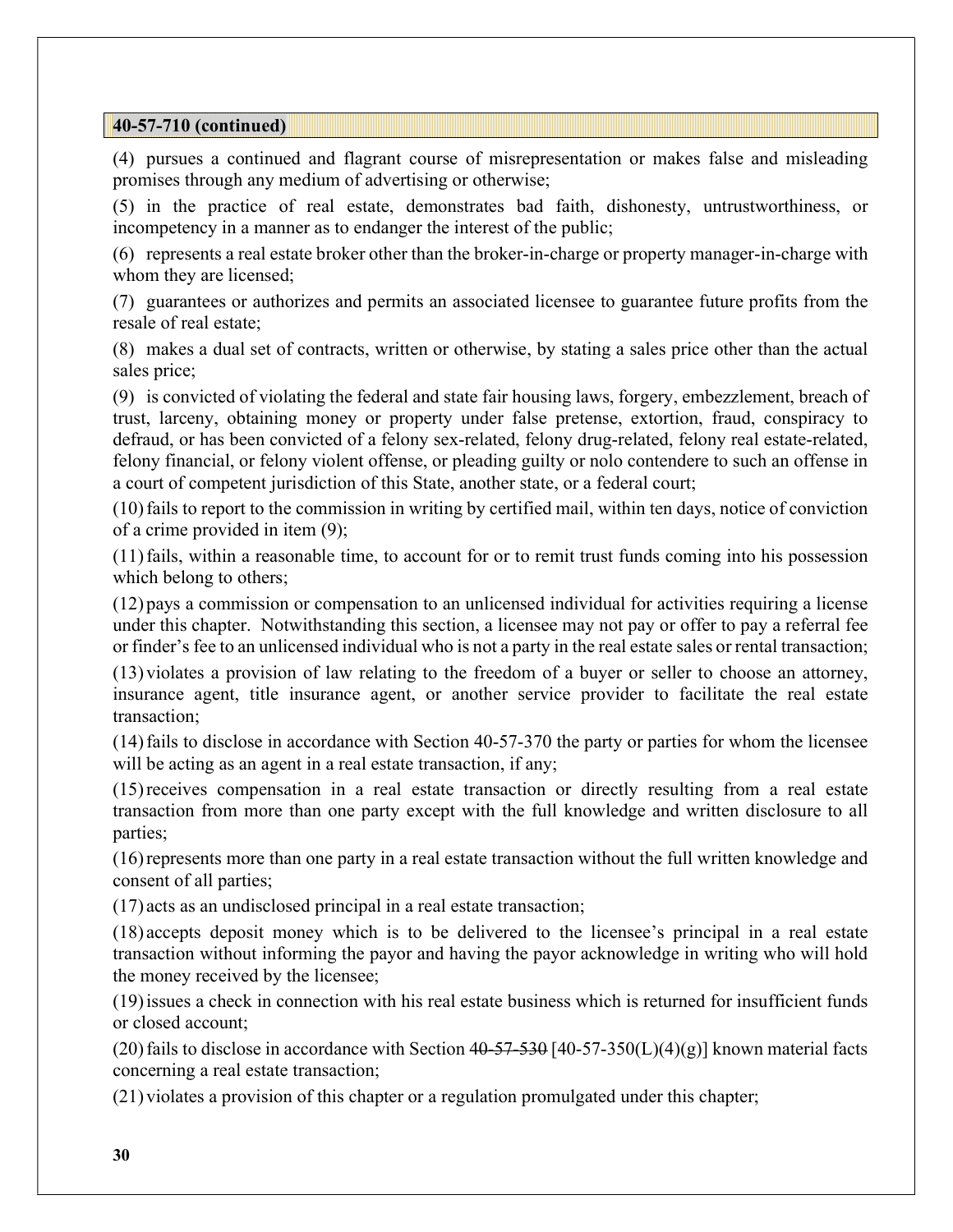(22) violates a rule or order of the commission.

(23) knowingly gives false information to an investigator or inspector;

(24) engages in a practice or takes action inconsistent with the agency relationship that other real estate licensees have established with their clients;

(25) fails to make all records required to be maintained under this chapter available to the commission for inspection and copying by the commission upon request of an investigator of the commission, fails to appear for an interview with an investigator of the commission without due cause, or provides false information upon direct inquiry by the investigator or inspector;

(26) fails to promptly submit all offers and counteroffers in a real estate sales transaction;

(27) fails to provide current contact information to the commission; or

(28) allows or creates an unreasonable delay in the closing of a transaction or act in a manner which causes failure or termination of a transaction due solely to a dispute among participating licensees concerning the division of a commission.

 (B) If after an investigation, charges of a violation are brought against a licensee, the broker-in-charge or property manager-in-charge must be notified of the charges.

#### 40-57-720. Investigations; restraining orders; surrender of license; disciplinary action.

(A) An investigation must be conducted in accordance with Section 40-1-80 and must be performed by investigators who have completed one hundred hours of training in programs that are approved by the commission and provide instruction on real estate principles, state statutory and regulatory law, and investigative techniques.

(B) A restraining order must be obtained in accordance with Section 40-1-100.

(C)(1) The department shall conclude its investigation within one hundred fifty days from receipt of the complaint or seek a waiver of this period from the commission upon a showing of due diligence and extenuating circumstances.

(2) A hearing on the charges must be at the time and place designated by the commission and must be conducted in accordance with the Administrative Procedures Act.

(3) The commission shall render a decision and shall serve, within ninety days, notice, in writing, of the commission's decision to the licensee charged. The commission also shall state in the notice the date upon which the ruling or decision becomes effective.

(4) The department shall maintain a public docket or other permanent record in which must be recorded all orders, consent orders, or stipulated settlements.

(D) A licensee may voluntarily surrender his license in accordance with Section 40-1-150.

(E)(1) The commission may impose disciplinary action in accordance with Section 40-1-120.

(2) Upon determination by the commission that one or more of the grounds for discipline exists, the commission may impose a fine of not less than five hundred or more than five thousand dollars for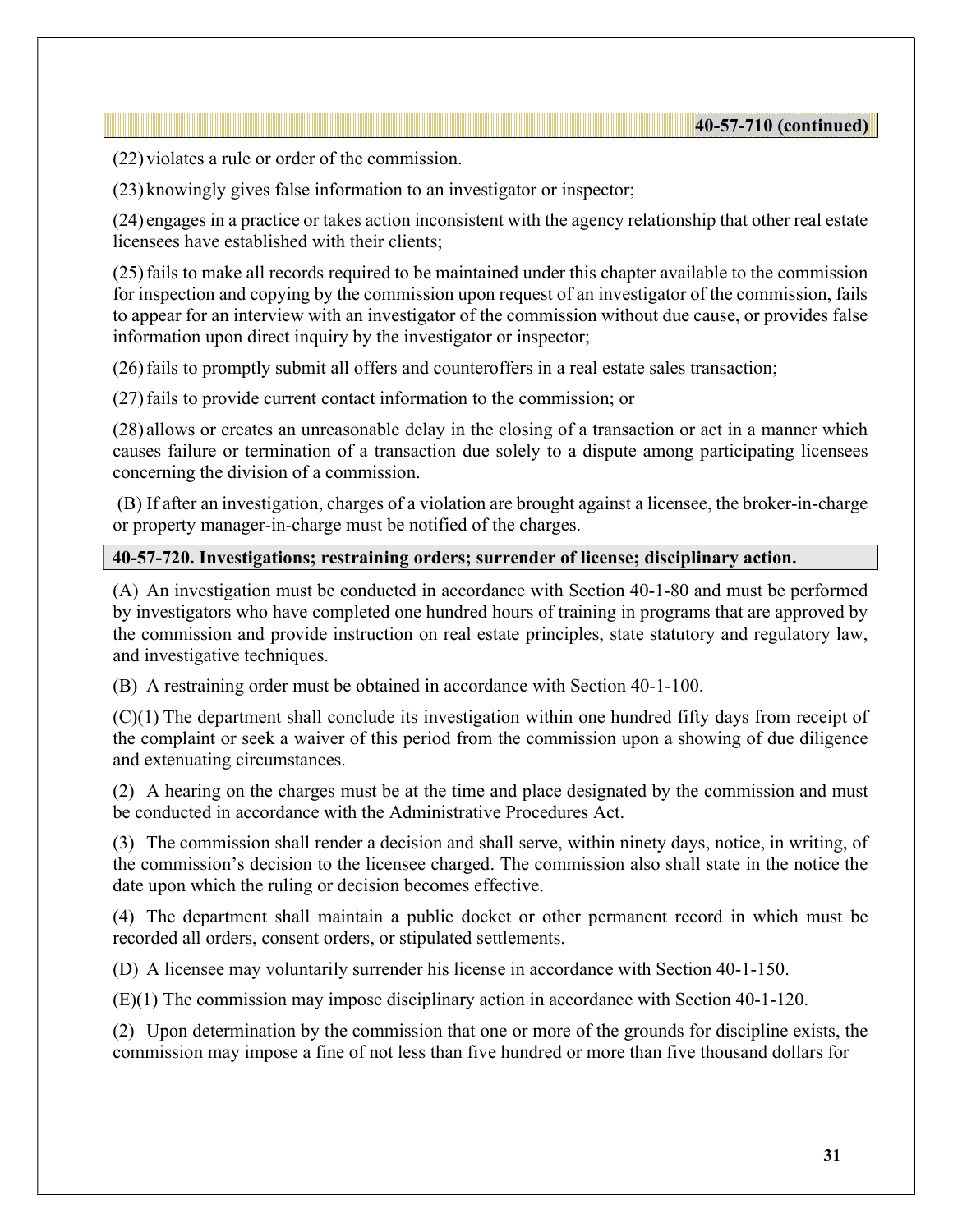## 40-57-720 (continued)

each violation and as provided in Section 40-1-120. The commission may recover the costs of the investigation and the prosecution as provided in Section 40-1-170.

(3) Nothing in this section prevents a licensee from voluntarily entering into a consent order with the commission wherein violations are not contested and sanctions are accepted.

(F) The department annually shall post a report that provides the data for the number of complaints received, the number of investigations initiated, the average length of investigations, and the number of investigations that exceeded one hundred fifty days.

## 40-57-730. Licensure after revocation

After revocation of a license, a person may not reapply for three years from the date of revocation. A person seeking licensure after revocation shall:

 (1) submit to the commission satisfactory proof that the person is trustworthy, has a good reputation for honesty and fair dealing, and is competent to transact the business of a real estate licensee;

(2) submit proof of educational qualifications as set forth in this chapter if the proof of educational qualifications on file is more than five years old;

(3) pass the applicable examination; and

(4) meet any other qualifications and conditions that apply to individuals applying for a license who have never been licensed.

## 40-57-740. Stigmatized property

(A) No cause of action may arise against an owner of real estate or licensed real estate agent of a party to a transaction for failure to disclose in a transaction:

(1) that the subject real estate is or was occupied by an individual who was infected with a virus or another disease which has been determined by medical evidence as being highly unlikely to be transmitted through occupancy of a dwelling place either presently or previously occupied by the infected individual;

(2) that the death of an occupant of a property has occurred or the manner of the death;

(3) any off-site condition or hazard that does not directly impact the property being transferred; or

(4) any psychological impact that has no material impact on the physical condition of the property being transferred.

(B) Nothing in subsection (A) precludes an action against an owner of real estate or agent of the owner who makes intentional misrepresentations in response to direct inquiry from a buyer or prospective buyer with regard to psychological impacts, offsite conditions, or stigmas associated with the real estate.

(C) The commission shall establish and publish standards relevant to the approval and conduct of education required by this chapter. The commission shall review, approve, and regulate education courses required by this chapter and providers and instructors of these courses including, but not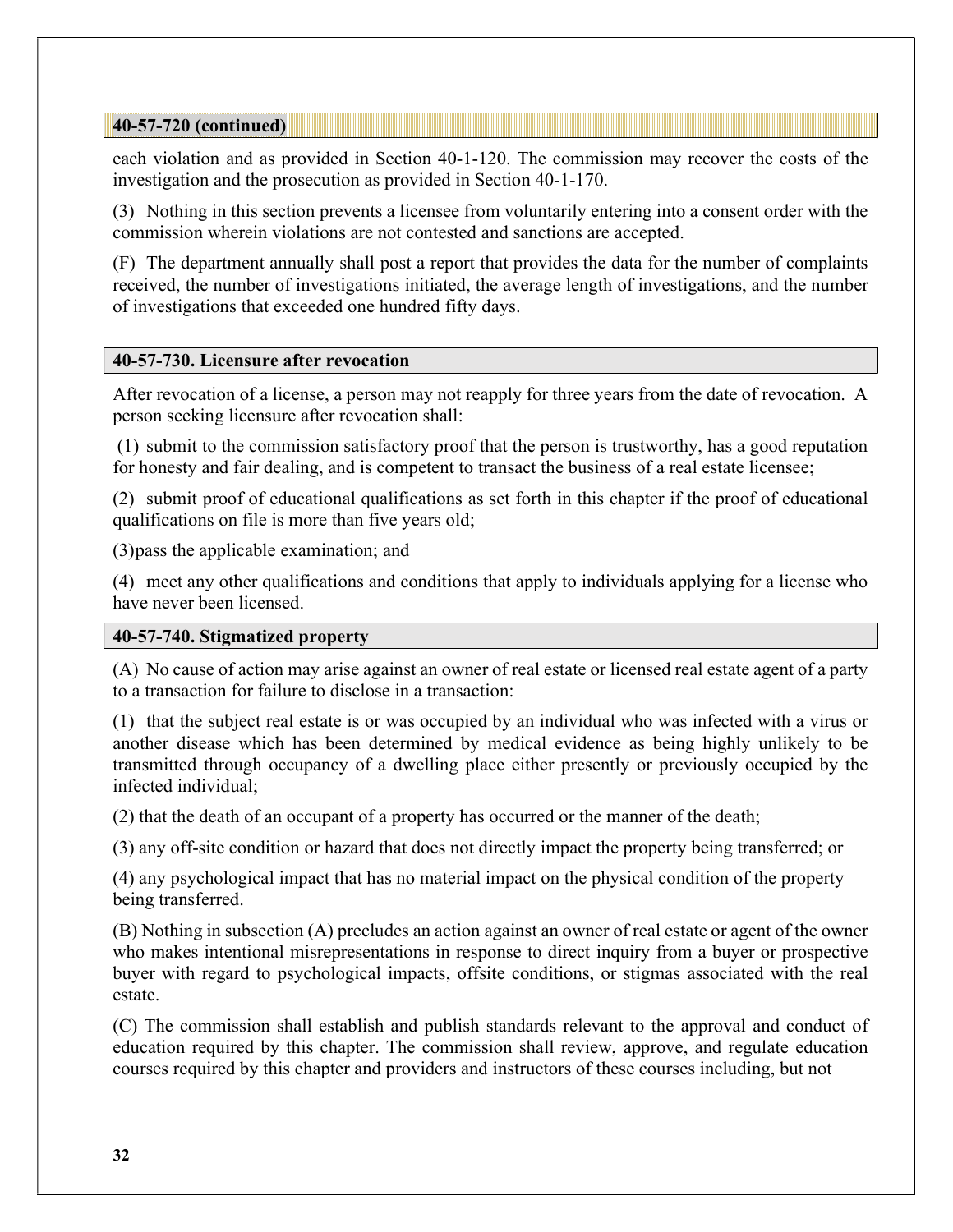limited to, accredited colleges, universities, private business entities, organizations, schools, associations, and institutions.

(D) The commission may deny, reprimand, fine, suspend, or revoke the approval of an education provider or instructor if the commission finds that the education provider or instructor has violated or failed to satisfy the provisions of this chapter or the regulations and standards promulgated pursuant to this chapter.

(E) An application by a provider who seeks approval to offer and conduct educational instruction or an application by an instructor must be made on a form prescribed by the commission and accompanied by applicable fees not less than sixty days before a course offering and must be approved by the department before it may commence instruction.

(F) If an application for a provider, instructor, or course is not approved, the reason must be detailed and the applicant must be given thirty days to respond.

 (G) If the commission approves an application, a certificate must be issued by the commission to a provider or an instructor and for an approved course to be renewed biennially.

(H) An approved course must be taught by an approved instructor who is qualified and has demonstrated knowledge of the subject matter to be taught as well as the ability to teach.

 (I) Approved instructors shall attend instructor development workshops sponsored by the commission or provide evidence of equivalent hours of continuing education that increases their knowledge of the subject content in their area of expertise or their teaching techniques.

#### 40-57-750. Costs of investigation and prosecution of violations.

Payment and collection of costs associated with investigations and prosecution of violations under this chapter must comply with Section 40-1-170.

#### 40-57-760. Imposition of costs; collection.

Imposition and collection of all costs and fines imposed pursuant to this chapter must comply with Section 40-1-180.

#### 40-57-770. Confidentiality and privileged communications.

An investigation conducted pursuant to this chapter is confidential. Related communications are privileged as provided in Section 40-1-190.

#### 40-57-780. Failure to renew or register license; penalties.

A real estate broker, salesperson, or property manager who fails to renew or register a license and continues to engage in the business permitted pursuant to the license is guilty of a misdemeanor and, upon conviction, must be fined not more than five hundred dollars or imprisoned not more than six months, or both.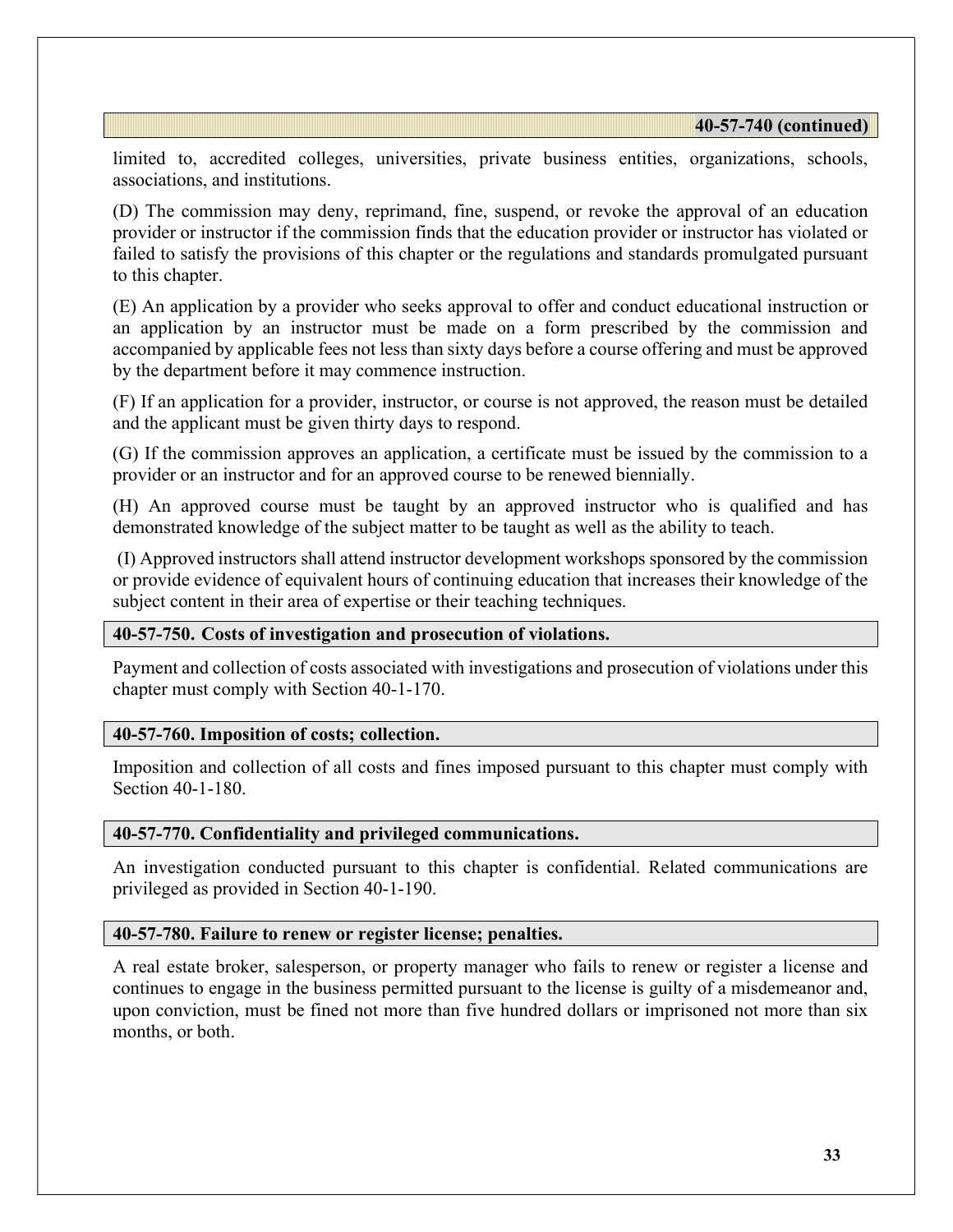## 40-57-790. Civil actions.

A civil action may be brought for violations of this chapter as provided for violations of Article 1, Chapter 1, in accordance with Section 40-1-210.

#### 40-57-800. Service of notice; continuance.

(A) Service of a notice provided for by law upon a nonresident licensed under this chapter or upon a resident who, having been licensed, subsequently becomes a nonresident or after due diligence cannot be found at his usual abode or place of business in this State, may be made by providing a copy of the notice, and accompanying documents. A copy of the notice, accompanying documentation, and a certified copy of the service on the administrator must be mailed to the licensee at his last known address, return receipt requested. The administrator shall keep a record of the day of the service of the notice and the return receipt must be attached to and made part of the return of service of the notice by the commission.

(B) A continuance may be given in a hearing under this chapter for which notice is given pursuant to this section so as to afford the licensee a reasonable opportunity to appear and be heard.

#### 40-57-810. Severability.

If any section, subsection, paragraph, subparagraph, sentence, clause, phrase, or word of this act is for any reason held to be unconstitutional or invalid, such holding shall not affect the constitutionality or validity of the remaining portions of this act, the General Assembly hereby declaring that it would have passed this act, and each and every section, subsection, paragraph, subparagraph, sentence, clause, phrase, and word thereof, irrespective of the fact that any one or more other sections, subsections, paragraphs, subparagraphs, sentences, clauses, phrases, or words hereof may be declared to be unconstitutional, invalid, or otherwise ineffective."

## Time effective

SECTION 4. This act takes effect on January 1, 2017.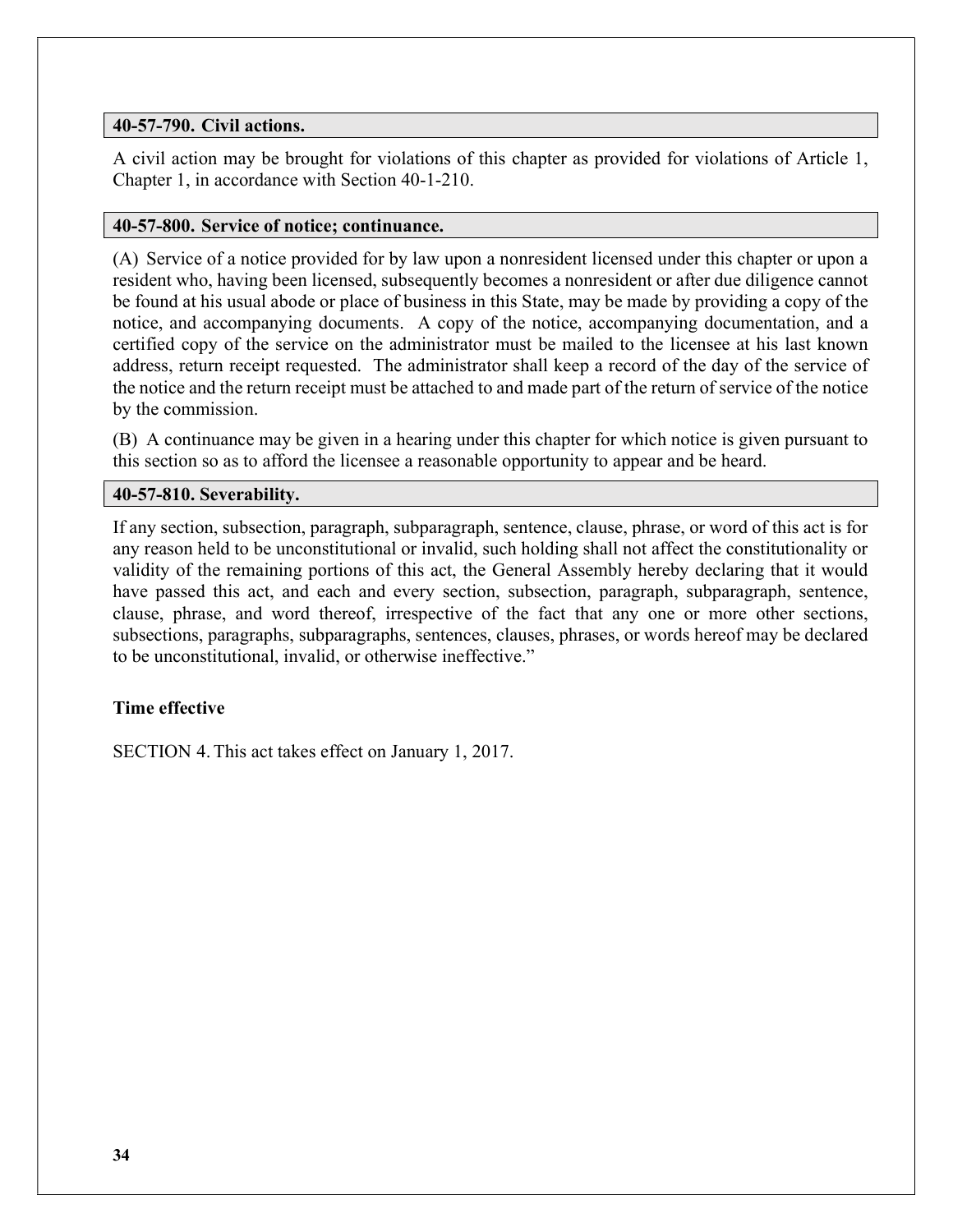#### INDEX

accounting:14, 15, 19, 20, 21, 24, 27, 28 acknowledgement of receipt of the disclosure of brokerage relationships:26, 27 address:9, 16, 18, 26, 28, 29, 34 advance rental deposit:14 advance rentals:14 adverse:3, 20-22, 25 advertise:2, 9 agent:2 agreement:2, 3, 9-12, 14-16, 19-27 application:6, 7, 17, 18, 28, 29, 33 arello:19 associated licensee:2-4, 8, 9, 11-13, 20, 22-24, 26, 27, 30 auction:2, 10 automatic renewal:12 baccalaureate:17, 28 bachelor of law degree:17, 28 bank statements:15 broker:2-5, 7-31, 33 brokerage relationships:19, 20, 25, 26 broker-in-charge:2-5, 7-9, 11-20, 22-24, 26, 28-30, 31 business entity:9 business hours:8, 9 buyer agency:3, 9, 12, 19 buyer agency agreement:9, 12 buyer agents:20 canceled:7, 15 changes:6, 10, 11 client:3 commingle:13 commission:2, 3, 5, 6 compensation:2, 4, 8-13, 20, 27, 30 compensation agreement: 11 confidential:4, 7, 21-25, 27, 33 consent:5, 8, 21-24, 26, 30-32 contract:3, 8-12, 14, 15, 20-22, 25, 26 contract of sale:9, 20, 21, 25 conversion:3 counteroffers:11, 20, 21, 25, 31 court:8, 15, 16, 30 crime:3, 30 criminal:7, 17, 28 criminal records check:7 customer:3, 5, 22, 23, 24, 25, 26 damage deposits:14 dated:10, 11 death:9, 32 defects:22 degree:17, 28

department:2, 3, 17, 28 designated:3-5, 10, 13, 15, 17, 19, 20, 23, 24, 29, 31 designated agency:3, 10, 19, 23, 24 designated agent:20, 23, 24 diligence:19, 24, 31, 34 disciplinary:6, 29, 31 disclosed dual agent:20, 22 disclosing:20-22, 25 disclosure form:9 disclosure of brokerage relationships form:26 dishonesty:29 dispute:14, 15, 31 distance learning:19 dual agency:3, 10, 19, 22, 23 duties:5, 6, 9, 10, 16, 19-27, 29 earned rental proceeds:14 education:2, 4, 6, 7, 17, 18, 19, 28, 32, 33 educational qualifications:32 eighteen:16, 28 electronically:3, 9, 19 email:9, 16, 28 examination:2, 4, 6, 7, 17, 18, 28, 32 exchange:2, 4, 10, 14, 15, 25 expert advice:20, 21 explanation:10, 11, 20, 25, 26 fair:20, 21, 24, 25, 30, 32 fair housing:20, 21, 30 fax:11 felony:30 fine:31, 33 firm:2-5, 8-13, 19, 20, 22-27 five hundred:31, 33 five thousand:31 folios:15 foresters:16 forty-eight hours:14 franchise:10 future profits:30 graduate:17, 28 hazard:32 honest:25 honesty:24, 32 idecc:19 implication:27 imprisoned:33 imputation:24 inactive:7, 8, 19 incapacitation:9 initialed:10, 11 inspector:22, 31 inspectors:9, 25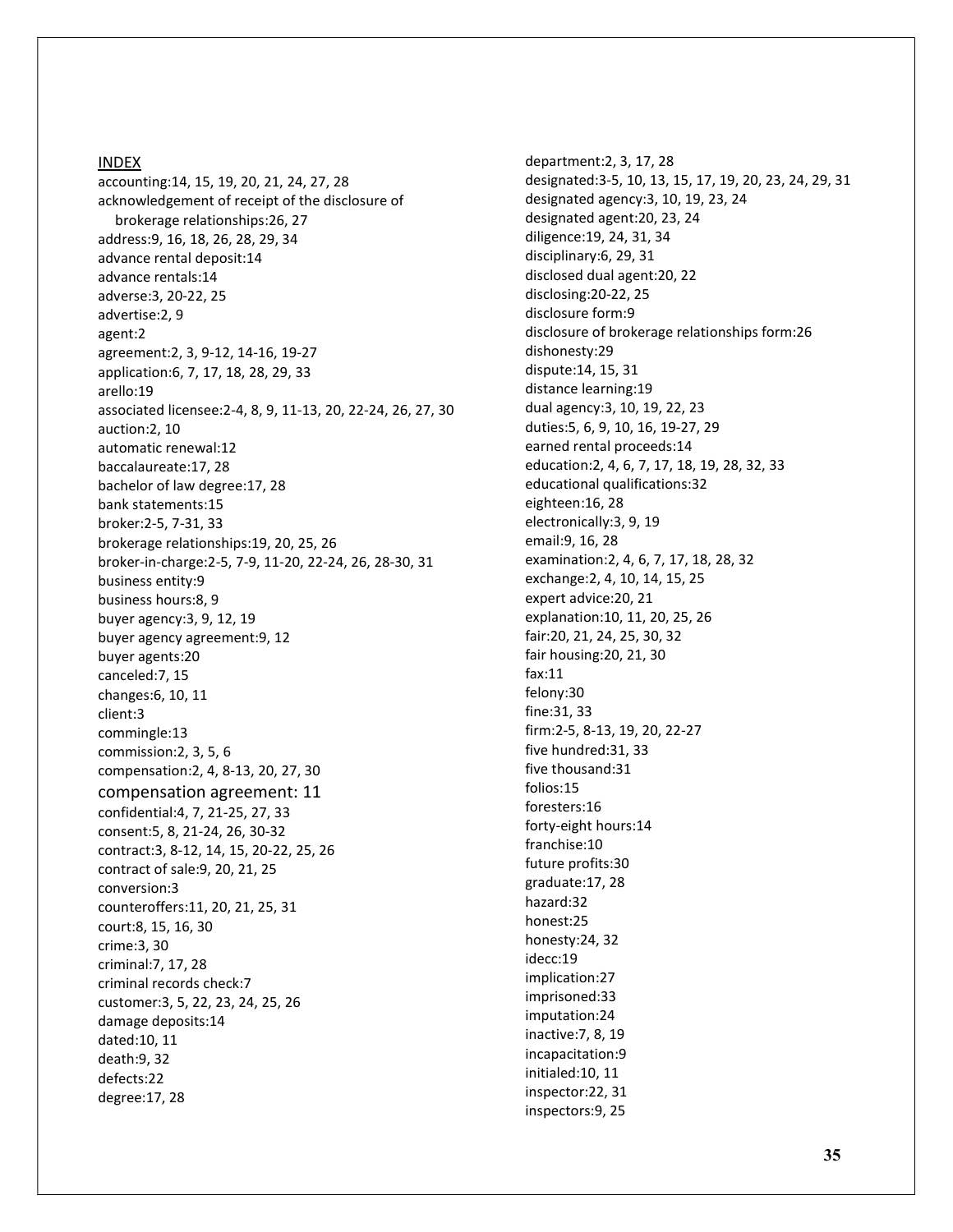instructor:33 insufficient funds:30 interest:16 internet:9, 10, 11, 27 interpleader:15 investigators:9, 31 journals:15 juris doctor degree:17, 28 jurisdictions:7 lapsed:7 lease:2, 4, 9, 10, 12, 14-16, 25, 27, 29 ledgers:15 licensee:2-4, 5, 7-14, 16, 18-22, 24-32, 34 limited function referral office:3 listing:2, 8-13 material adverse facts:3, 20, 21, 25 mediation:15 ministerial act:3 misdemeanor:33 misrepresentation:29 modifications:10, 11 money:11, 13, 15, 20, 21, 25, 27, 30 motivation:23, 25 nonresident:7, 8, 18, 19, 34 offer rejection form:11 offers:2, 4, 8, 10, 11, 20, 21, 24, 25, 31 office:3, 6 one hundred fifty:17, 31, 32 orally:27 personal transaction:10 personal trust account:3 pet deposits:14 policy:3, 8, 10, 20, 23, 26 property manager:2-5, 7-9, 12-16, 28-31, 33 property manager-in-charge:2, 3, 5, 7-9, 12-16, 28-31 prosecution:32, 33 psychological:32 purchase:2, 4, 8, 10-12, 20, 21, 24 real estate brokerage:4 real estate transaction:4 reconciliation:15, 16 recordkeeping:15 referral:2, 3, 8, 13, 20, 30 rejection:11, 15 relative:4, 6, 10, 12 rental:4, 10, 12, 14, 16, 27, 29, 30 revocation:32 sale:2, 4, 8, 10, 12, 13, 16, 20, 21, 23, 25 salesperson:2, 4, 7, 16, 17-19, 28, 33 scribe:25 security deposits:14, 16 seller agency:4, 19 seller client:12, 23, 24

service provider:30 single agent:5, 24, 25 sixty:17, 33 statements:15 stigmas:32 subaccounts:15 subagent:4 substantive:10, 26, 27 substantive contact:4 team:4, 20, 26 telephone:9, 16, 27, 28 termite:22 text messages:13 thirty:8, 12, 16, 17, 28, 33 transaction:5 transaction brokerage:10, 19, 24 transaction brokers:20, 24 true position:10, 12 trust account:3, 4, 8, 10, 13-16 trust funds:5, 10, 14, 16 trustees:16 twenty-one:16, 28 unit iii a:17 unit iii b:17 unlicensed:12, 16, 29, 30 virus:32 withdrawal:15 writing:5, 7-12, 22-25, 27, 28, 30, 31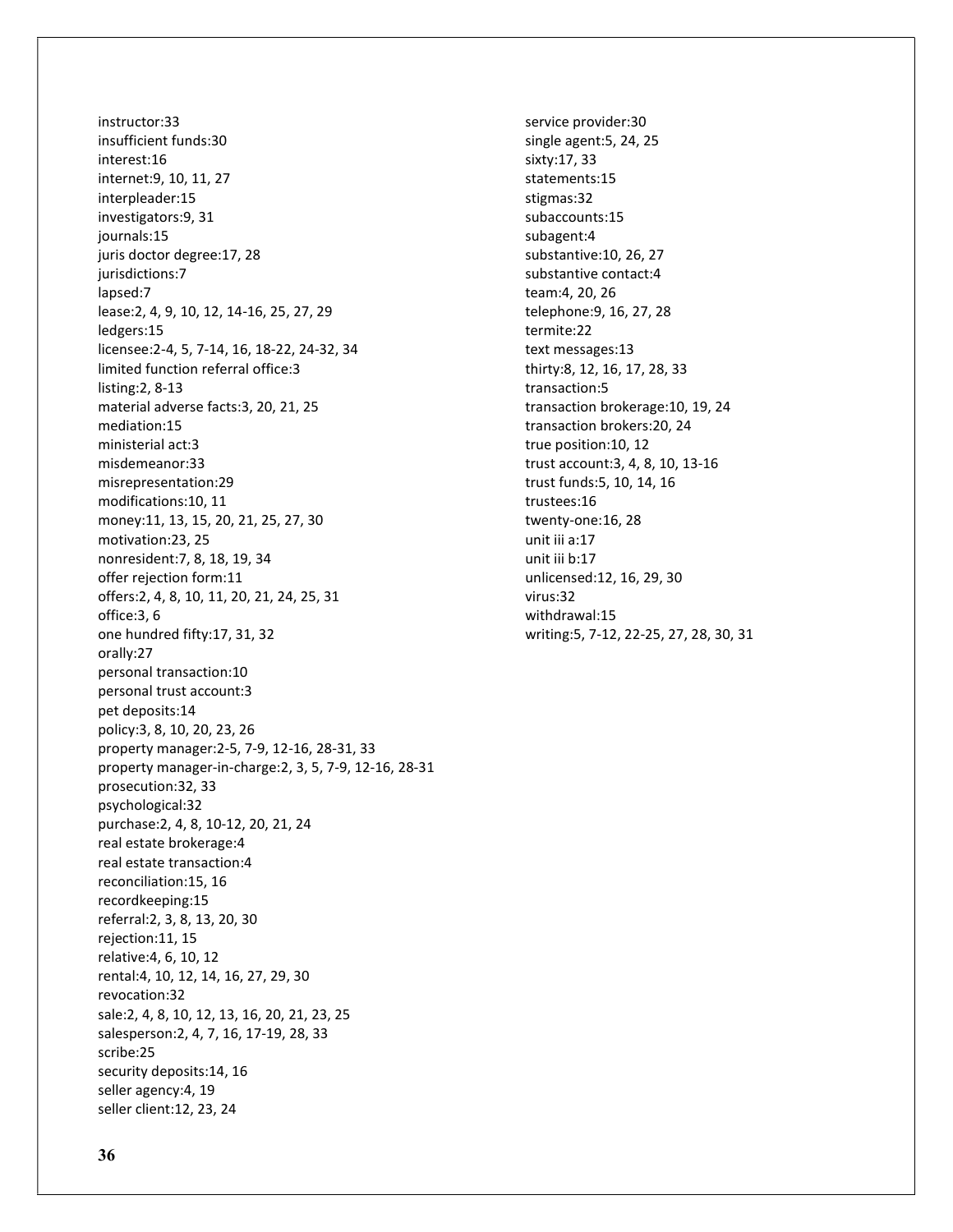# Title 40 – Professions and Occupations

CHAPTER 1. ARTICLE 1.

## BOARD REGULATION OF PROFESSIONS AND OCCUPATIONS

(partial section of law, related to real estate)

## SECTION 40-1-10. Extent of regulation.

(A) The right of a person to engage in a lawful profession, trade, or occupation of choice is clearly protected by both the Constitution of the United States and the Constitution of the State of South Carolina. The State cannot abridge this right except as a reasonable exercise of its police powers when it is clearly found that abridgement is necessary for the preservation of the health, safety, and welfare of the public.

 (B) No statute or regulation may be imposed under this article upon a profession or occupation except for the exclusive purpose of protecting the public interest when the:

(1) unregulated practice of the profession or occupation can harm the public

(2) practice of the profession has inherent qualities that distinguish it from ordinary work or labor;

(3) practice of the profession requires specialized skill or training and the public needs and will benefit by assurances of initial and continuing professional and occupational ability; and

(4) public is not effectively protected by other means.

(C) If the General Assembly determines that a particular profession or occupation should be regulated, it regulate the profession or occupation to the degree necessary to fulfill the need for regulation:

(1) If existing common law and statutory causes of civil action or criminal prohibitions are not sufficient to eradicate existing harm or prevent potential harm, the General Assembly first may consider making statutory changes to provide stricter causes for civil action and criminal prosecution.

(2) If it is necessary to determine the impact of the operation of a profession or occupation on the public, the General Assembly may consider implementing a system of registration.

(3) If the public requires a substantial basis for relying on the professional services of the practitioner, the General Assembly may consider implementing a system of certification.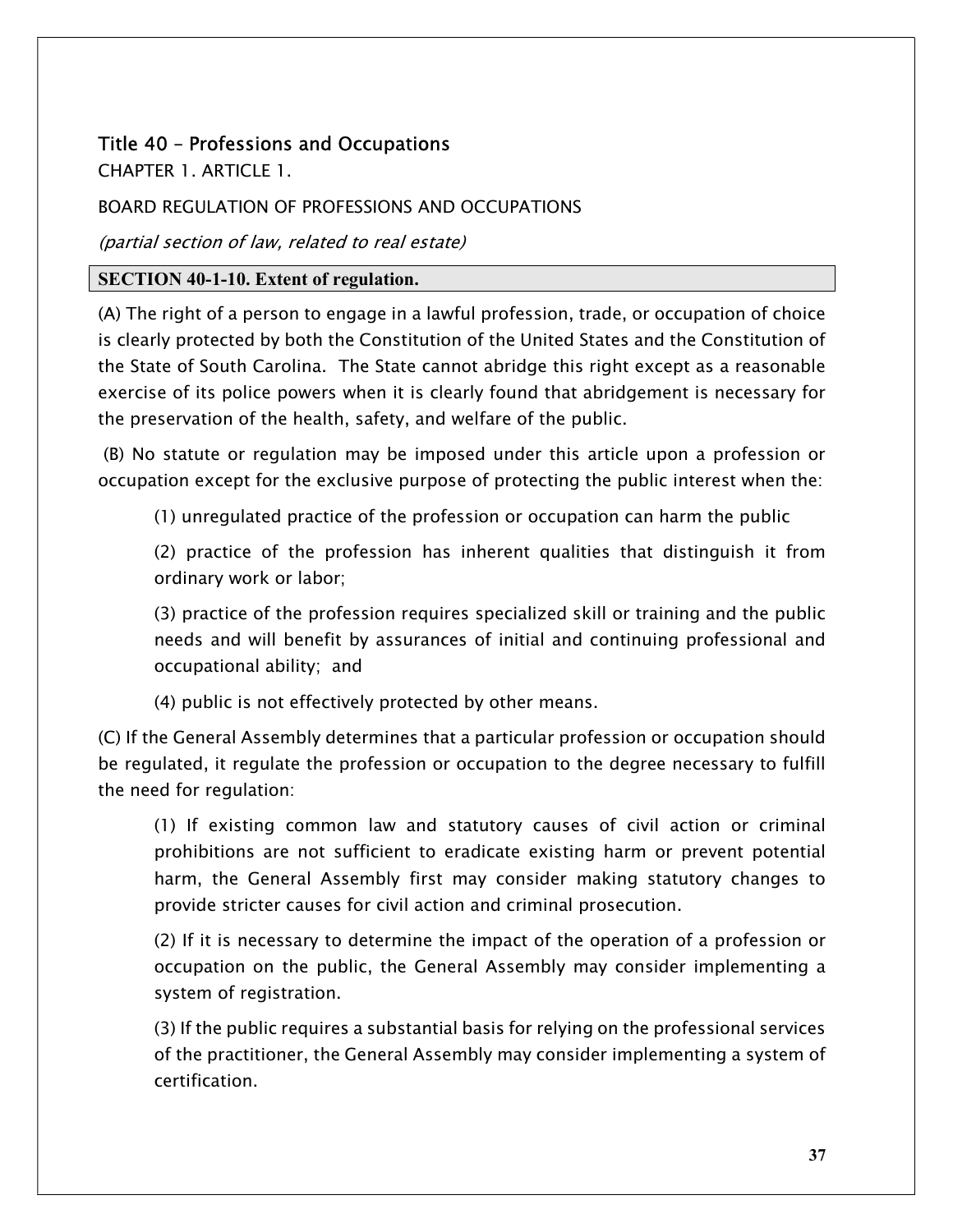(4) If adequate regulation cannot be achieved by means less than licensing, the General Assembly may establish licensing procedures.

(D) In determining the proper degree of regulation, if any, the General Assembly shall determine:

(1) whether the practitioner, if unregulated, performs a service to individuals involving a hazard to the public health, safety, or welfare;

(2) what the opinion of a substantial portion of the people who do not practice the particular profession, trade, or occupation is on the need for regulation;

(3) the number of states which have regulatory provisions similar to those proposed;

(4) whether there is sufficient demand for the service for which there is no regulated substitute, and this service is required by a substantial portion of the population;

(5) whether the profession or occupation requires high standards of public responsibility, character, and performance of each individual engaged in the profession or occupation, as evidenced by established and published codes of ethics;

(6) whether the profession or occupation requires such skill that the public generally is not qualified to select a competent practitioner without some assurance that the practitioner has met minimum qualifications;

(7) whether the professional or occupational associations do not adequately protect the public from incompetent, unscrupulous, or irresponsible members of the profession or occupation;

(8) whether current laws which pertain to public health, safety, and welfare generally are ineffective or inadequate;

(9) whether the characteristics of the profession or occupation make it impractical or impossible to prohibit those practices of the profession or occupation which are detrimental to the public health, safety, and welfare;

(10) whether the practitioner performs a service for others which may have a detrimental effect on third parties relying on the expert knowledge of the practitioner.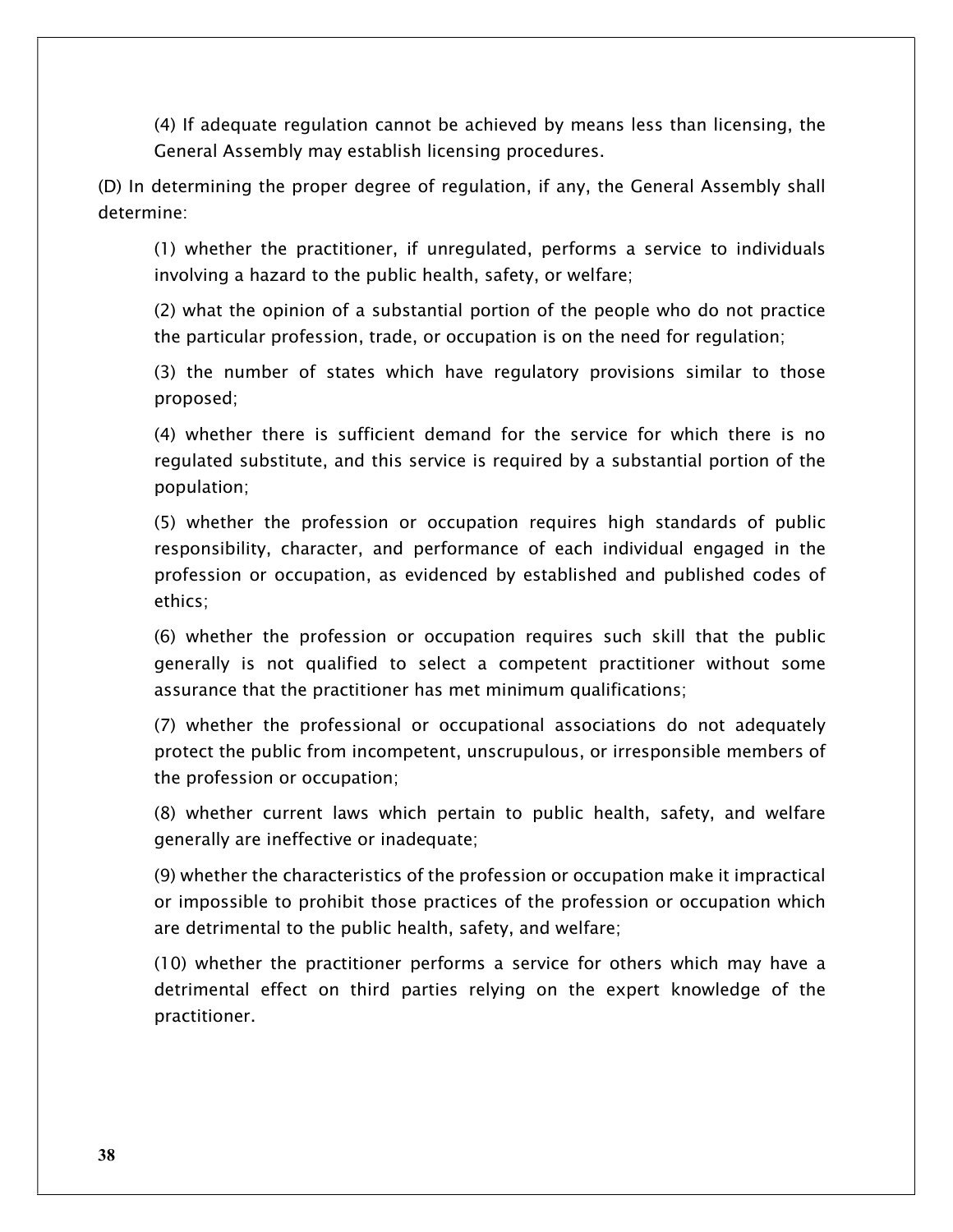## SECTION 40-1-20. Definitions.

As used in this title unless the context requires a different meaning:

(1) "Administrator" means the individual to whom the director has delegated authority to administer the programs of a specific board or of a professional or occupational group for which the department has regulatory authority or has delegated authority to administer the programs of a specific board;

(2) "Authorization to practice" or "Practice authorization" means the approval to practice the specified profession, engage in the specified occupation, or use a title protected under this article, which has been granted by the applicable board. This authorization is granted in the form of a license, permit, certification, or registration;

(3) "Board" or "Commission" means the group of individuals charged by law with the responsibility of licensing or otherwise regulating an occupation or profession within the State. Except as otherwise indicated, "board" is used in this article to refer to both boards and commissions;

(4) "Department" means the Department of Labor, Licensing and Regulation;

(5) "Director" means the Director of the Department of Labor, Licensing and Regulation or the director's official designee;

(6) "Licensee" means a person granted an authorization to practice pursuant to this article and refers to a person holding a license, permit, certification, or registration granted pursuant to this article;

(7) "Licensing act" means the individual statute or regulations, or both, of each regulated profession or occupation which include, but are not limited to, board governance, the qualifications and requirements for authorization to practice, prohibitions, and disciplinary procedures;

(8) "Person" means an individual, partnership, or corporation;

(9) "Profession" or "occupation" means a profession or occupation regulated or administered, or both, by the department pursuant to this article.

## SECTION 40-1-30. Authorization to practice.

It is unlawful for a person to engage in a profession or occupation regulated by a board or commission administered by the Department of Labor, Licensing and Regulation without holding a valid authorization to practice as required by statute or regulation.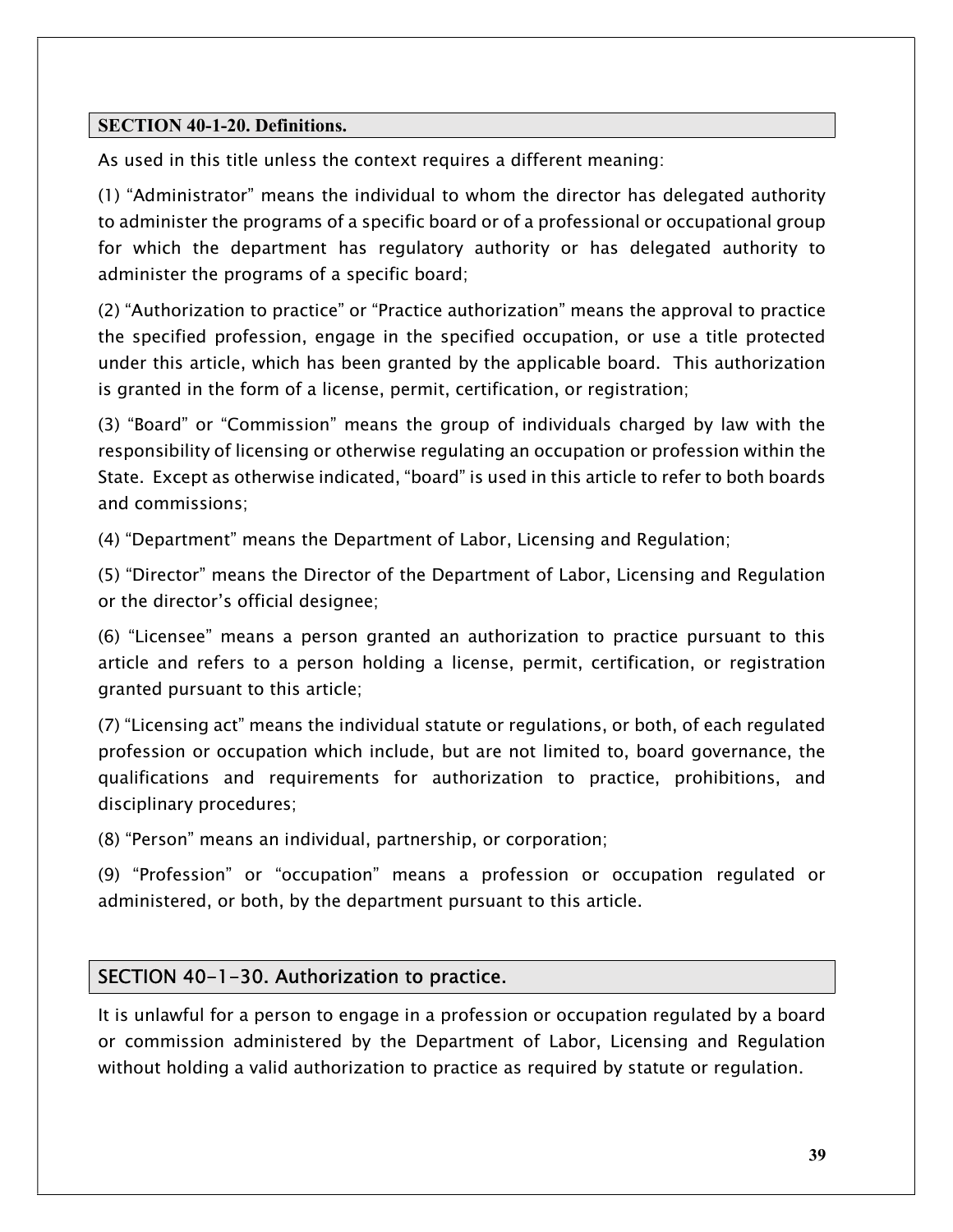An authorization to practice issued pursuant to this title is valid for up to two years and is renewable on renewal dates as established by the Director of Labor, Licensing and Regulation with the consent of each applicable regulatory board.

# SECTION 40-1-40. Purpose of Division;

(A) The purpose of the Division of Professional and Occupational Licensing, South Carolina Department of Labor, Licensing and Regulation, is to protect the public through the regulation of professional and occupational licensees and the administration of boards charged with the regulation of professional and occupational practitioners.

## MY wording to avoid printing the entire list.

There are several boards and the professions and occupations they license or otherwise regulate that are administered by the Department of Labor, Licensing and Regulation pursuant to this article. The Real Estate Commission is one of them.

(D) The Department of Labor, Licensing and Regulation is a member of the Governor's executive cabinet and must be headed by a director who must be appointed by the Governor with the advice and consent of the Senate,…

## SECTION 40-1-45. Public and consumer members of boards and panels.

SECTION 40-1-50. Authority of Department; record of board proceedings; roster of licensees; fee structures.

(H) The department shall revoke the authorization to practice of a person found to be in violation of the Family Independence Act as it relates to child support enforcement requirements.

# SECTION 40-1-60. Officers of boards; meetings.

## SECTION 40-1-70. Powers and duties of boards.

The powers and duties of regulatory boards include, but are not limited to:

(1) determining the eligibility of applicants for examination and licensure;

(2) examining applicants for licensure including, but not limited to:

(a) prescribing the subjects, character, and manner of licensing examinations;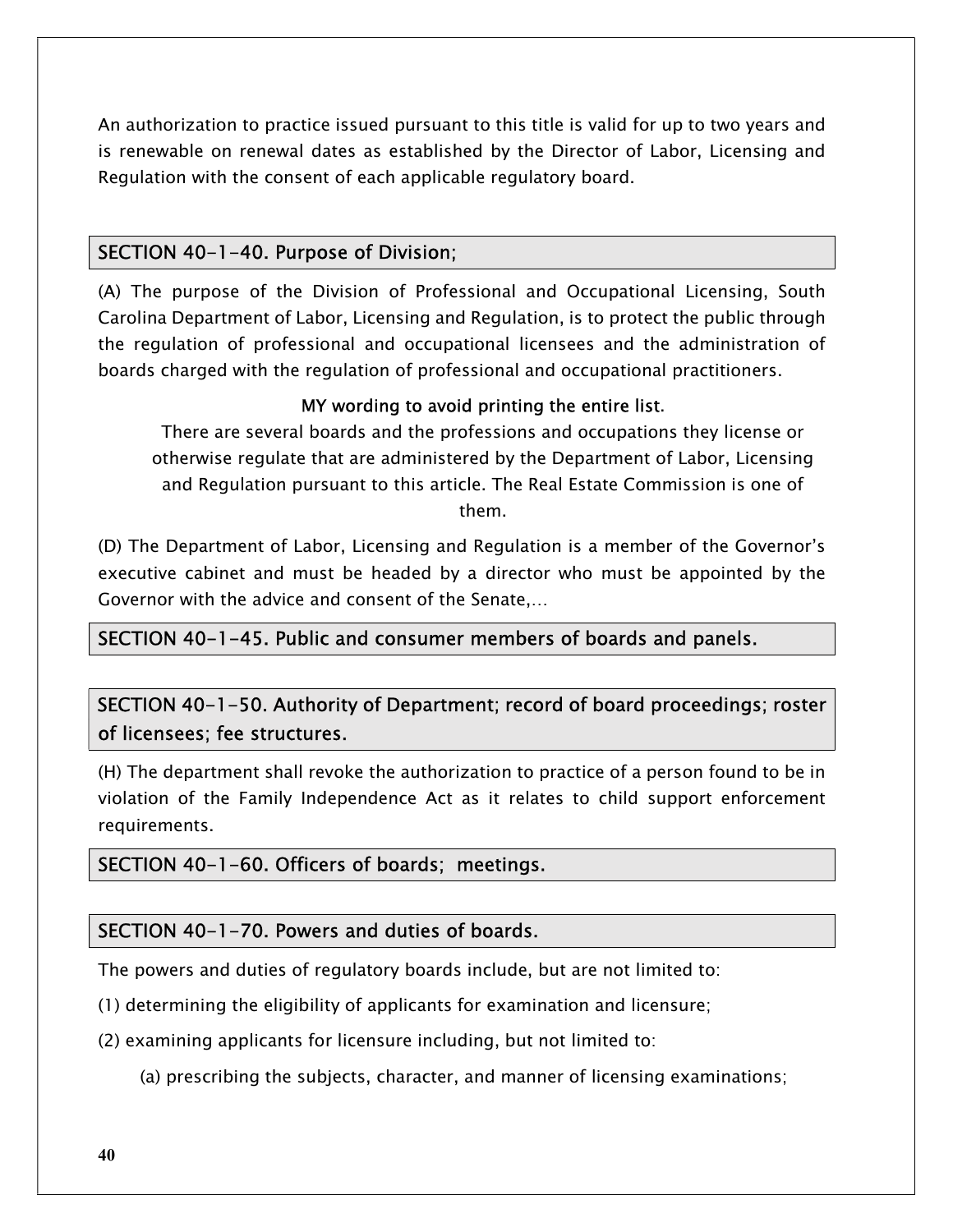- (b) preparing, administering, and grading the examination or assisting in the selection of a contractor for the preparation, administration, or grading of the examination;
- (3) establishing criteria for issuing, renewing, and reactivating the authorizations to practice of qualified applicants, including the issuance of active or permanent, temporary, limited, and inactive licenses, or other categories as may be created;
- (4) adopting a code of professional ethics appropriate to the profession or occupation which it licenses or regulates;
- (5) evaluating and approving continuing education course hours and programs;
- (6) conducting hearings on alleged violations of this article and regulations promulgated under this article;
- (7) resolving consumer complaints, where appropriate and possible;
- (8) disciplining persons licensed under this article in a manner provided for in this article;
- (9) promulgating regulations which have been submitted to the director, at least thirty days in advance of filing with Legislative Council as required by Section 1-23-30.

# SECTION 40-1-75. Continuing education exemption for persons serving on active military duty.

A person whose profession or occupation is regulated by this title is exempt from completing continuing education requirements for his profession or occupation while serving on active military duty.

# SECTION 40-1-80. Investigations.

(A) If the director has reason to believe that a person has violated a provision of this article or a regulation promulgated under this article or the licensing act or regulation of a board or that a licensee has become unfit to practice the profession or occupation or if a person files a written complaint with the board or the director charging a person with the violation of a provision of this article or a regulation promulgated under this article, the director may initiate an investigation.

(B) In conducting the investigation, the director may subpoena witnesses, compel their attendance, take evidence, and require the production of any matter which is relevant to the investigation including, but not limited to, the existence, description, nature, custody, condition, and location of books, documents, or other tangible items and the identity and location of persons having knowledge of relevant facts or any other matter reasonably calculated to lead to the discovery of material evidence. Upon failure to obey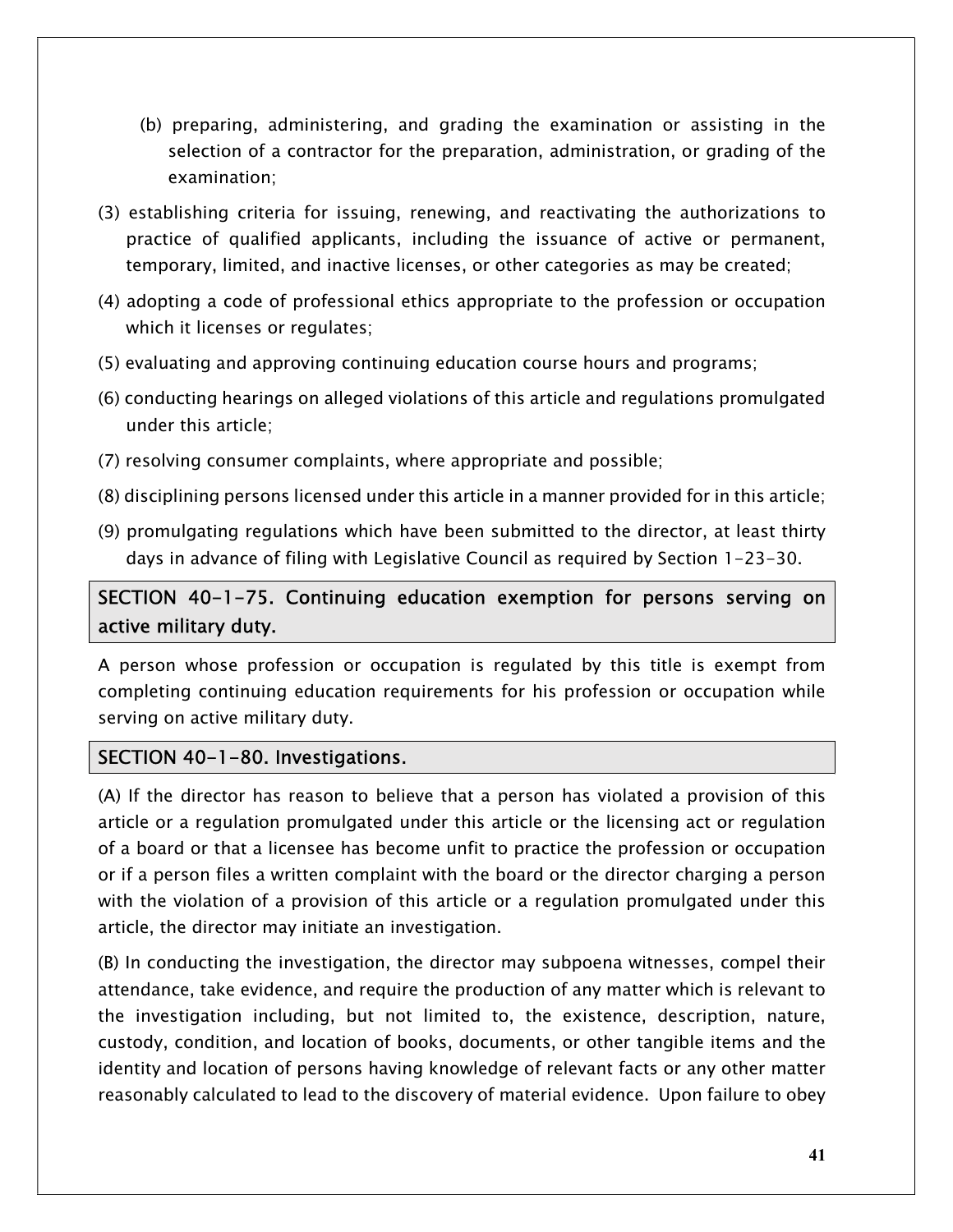a subpoena or to answer questions propounded by the director, the director may apply to an administrative law judge for an order requiring the person to comply.

# SECTION 40-1-90. Disciplinary action proceedings.

(A) The results of an investigation must be presented to the board. If from these results it appears that a violation has occurred or that a licensee has become unfit to practice the profession or occupation, the board, in accordance with the Administrative Procedures Act, may take disciplinary action authorized by Section 40-1-120. No disciplinary action may be taken unless the matter is presented to and voted upon by the board. The board may designate a hearing officer or hearing panel to conduct hearings or take other action as may be necessary under this section.

(B) For the purpose of a proceeding under this article, the department may administer oaths and issue subpoenas for the attendance and testimony of witnesses and the production and examination of books, papers, and records on behalf of the board or, upon request, on behalf of a party to the case. Upon failure to obey a subpoena or to answer questions propounded by the board or its hearing officer or panel, the board may apply to an administrative law judge for an order requiring the person to comply with the subpoena.

# SECTION 40-1-100. Equitable relief; immunity.

# SECTION 40-1-110. Additional grounds for disciplinary action.

In addition to other grounds contained in this article and the respective board's chapter:

A board may cancel, fine, suspend, revoke, or restrict the authorization to practice of an individual who:

(a) used a false, fraudulent, or forged statement or document or committed a fraudulent, deceitful, or dishonest act or omitted a material fact in obtaining licensure under this article;

(b) has had a license to practice a regulated profession or occupation in another state or jurisdiction canceled, revoked, or suspended or who has otherwise been disciplined;

(c) has intentionally or knowingly, directly or indirectly, violated or has aided or abetted in the violation or conspiracy to violate this article or a regulation promulgated under this article;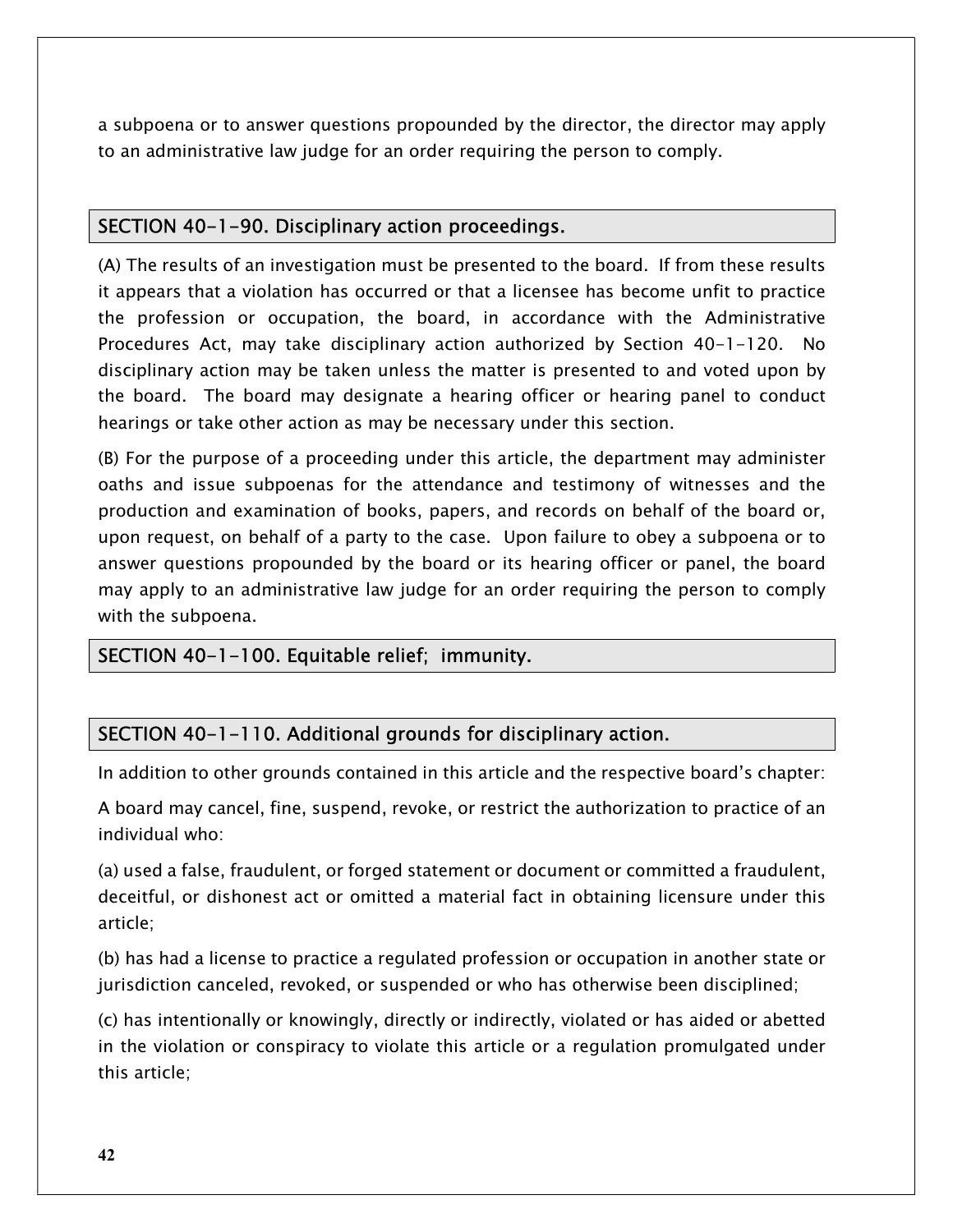(d) has intentionally used a fraudulent statement in a document connected with the practice of the individual's profession or occupation;

(e) has obtained fees or assisted in obtaining fees under fraudulent circumstances;

(f) has committed a dishonorable, unethical, or unprofessional act that is likely to deceive, defraud, or harm the public;

(g) lacks the professional or ethical competence to practice the profession or occupation;

(h) has been convicted of or has pled guilty to or nolo contendere to a felony or a crime involving drugs or moral turpitude;

(i) has practiced the profession or occupation while under the influence of alcohol or drugs or uses alcohol or drugs to such a degree as to render him unfit to practice his profession or occupation;

(j) has sustained a physical or mental disability which renders further practice dangerous to the public;

(k) violates a provision of this article or of a regulation promulgated under this article;

(l) violates the code of professional ethics adopted by the applicable licensing board for the regulated profession or occupation or adopted by the department with the advice of the advisory panel for the professions and occupations it directly regulates.

Each incident is considered a separate violation.

# SECTION 40-1-115. Term of board jurisdiction.

## SECTION 40-1-120. Sanctions.

(A) Upon a determination by a board that one or more of the grounds for discipline exists, in addition to the actions the board is authorized to take pursuant to its respective licensing act, the board may:

(1) issue a public reprimand;

(2) impose a fine not to exceed five hundred dollars unless otherwise specified by statute or regulation of the board;

(3) place a licensee on probation or restrict or suspend the individual's license for a definite or indefinite time and prescribe conditions to be met during probation, restriction, or suspension including, but not limited to, satisfactory completion of additional education, of a supervisory period, or of continuing education programs;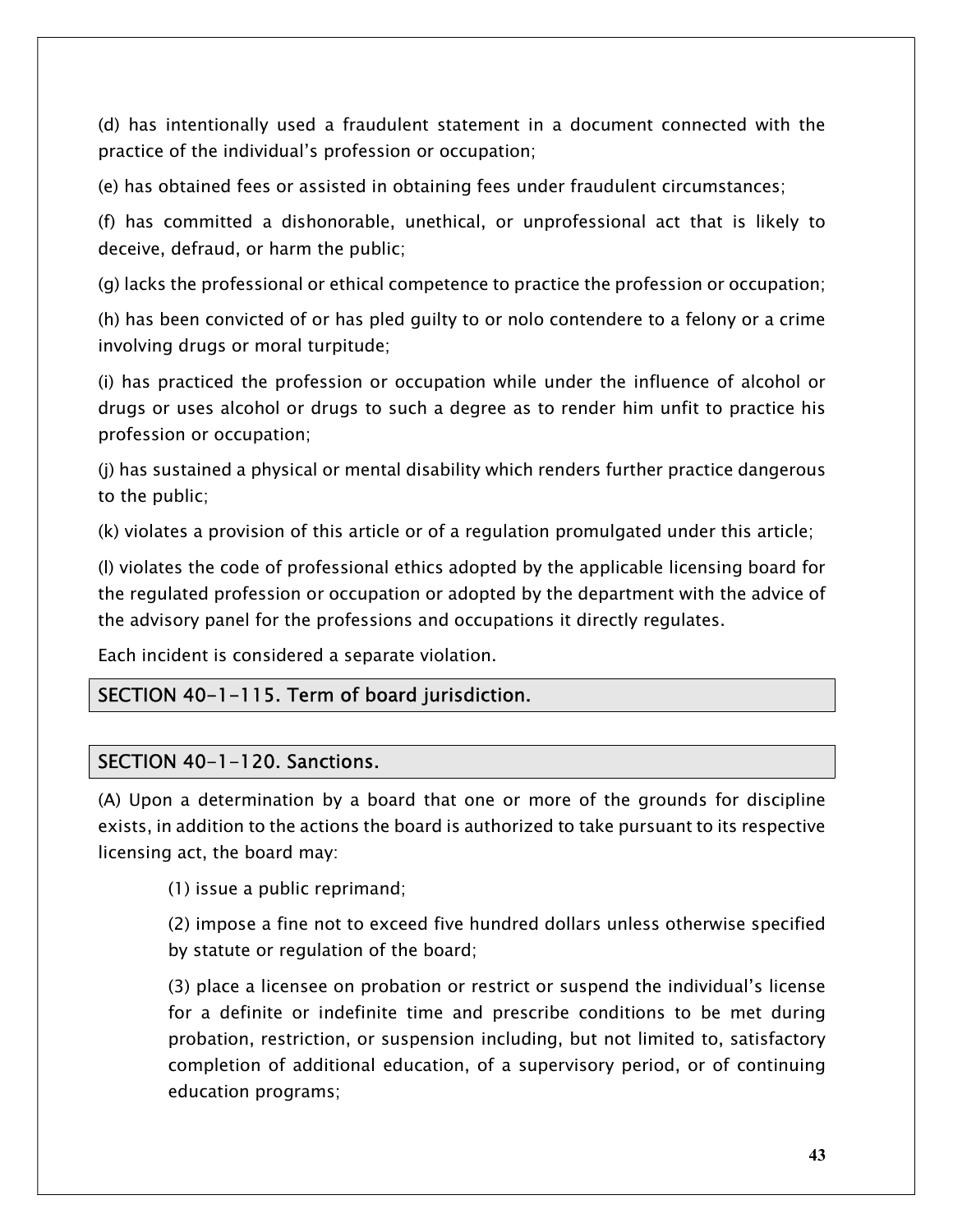(4) permanently revoke the license.

(B) A decision by a board to discipline a licensee as authorized under this section must be by a majority vote of the total membership of the board serving at the time the vote is taken.

(C) A final order of a board disciplining a licensee under this section is public information.

(D) Upon a determination by a board that discipline is not appropriate, the board may issue a non-disciplinary letter of caution.

(E) A board may establish a procedure to allow a licensee who has been issued a public reprimand to petition the board for expungement of the reprimand from the licensee's record.

# SECTION 40-1-130. Board's authority to sanction.

A board may deny an authorization to practice to an applicant who has committed an act that would be grounds for disciplinary action under this article or the licensing act of the respective board. A board must deny authorization to practice to an applicant who has failed to demonstrate the qualifications or standards for licensure contained in the respective board's licensing act. The applicant shall demonstrate to the satisfaction of the board that the applicant meets all the requirements for the issuance of a license.

# SECTION 40-1-140. Effect of prior criminal convictions.

A person may not be refused an authorization to practice, pursue, or engage in a regulated profession or occupation solely because of a prior criminal conviction unless the criminal conviction directly relates to the profession or occupation for which the authorization to practice is sought. However, a board may refuse an authorization to practice if, based upon all information available, including the applicant's record of prior convictions, it finds that the applicant is unfit or unsuited to engage in the profession or occupation.

# SECTION 40-1-150. Voluntary surrender of authorization to practice.

A licensee who is under investigation for a violation provided for in Section 40-1-110 or the licensing act of the applicable board for which disciplinary action may be taken may voluntarily surrender authorization to practice to the board. The voluntary surrender invalidates the authorization to practice at the time of its relinquishment, and no person whose authorization to practice is surrendered voluntarily may practice the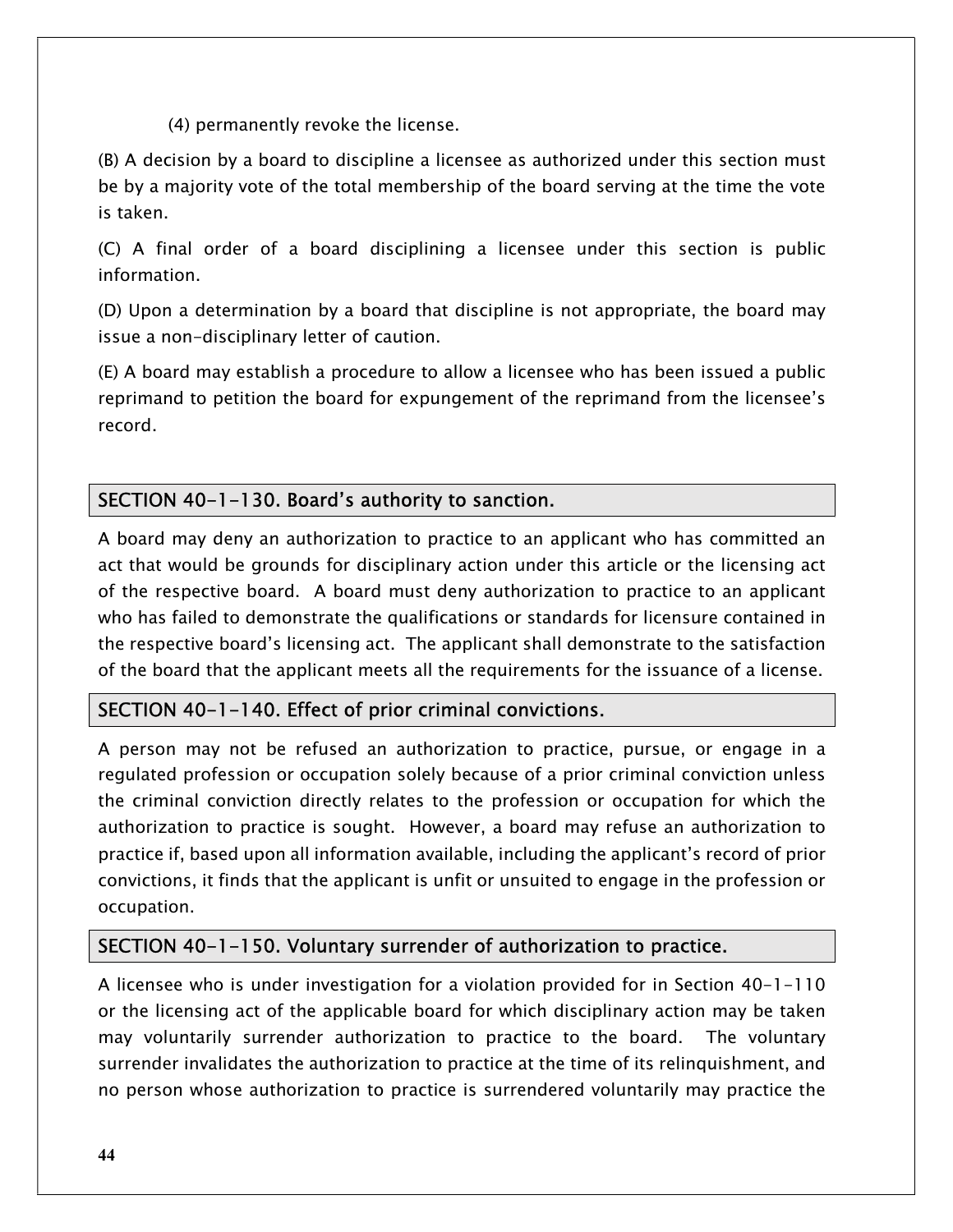profession or occupation unless the board, by a majority vote, reinstates the license. A person practicing a regulated profession or occupation during the period of voluntary surrender is considered an illegal practitioner and is subject to the penalties provided by this article. The surrender of an authorization to practice may not be considered an admission of guilt in a proceeding under this article and does not preclude the board from taking disciplinary action against the licensee as provided for in this article or the board's licensing act including, but not limited to, imposing conditions that must be met before the board reinstates the license.

# SECTION 40-1-160. Appeal.

A person aggrieved by a final action of a board may appeal the decision to the Administrative Law Judge Division in accordance with the Administrative Procedures Act and the rules of the Administrative Law Judge Division. Service of a petition requesting a review does not stay the board's decision pending completion of the appellate process.

# SECTION 40-1-170. Costs of investigation and prosecution.

(E) This section does not apply to a regulated profession or occupation if a specific provision in the applicable licensing act provides for recovery of costs in an administrative disciplinary proceeding.

# SECTION 40-1-180. Failure to pay costs or fines; remittance of funds collected.

(A) All costs and fines imposed pursuant to this article and the respective boards' licensing acts are due and payable immediately upon imposition or at the time indicated by final order of the board. Unless the costs and fines are paid within sixty days after the order becomes final, the order becomes a judgment and may be filed and executed upon in the same manner as a judgment in the court of common pleas, and the board may collect costs and attorneys' fees incurred in executing the judgment. Interest at the legal rate accrues on the amount due from the date imposed until the date paid.

# SECTION 40-1-190. Privileged communications.

(C) Notwithstanding the provisions of this section, a final order of a board disciplining a licensee is public information as provided for in Section 40-1-120.

# SECTION 40-1-200. Unlawful practice.

A person who practices or offers to practice a regulated profession or occupation in this State in violation of this article or who knowingly submits false information for the purpose of obtaining a license is guilty of a misdemeanor and, upon conviction, must be imprisoned not more than one year or fined not more than fifty thousand dollars.